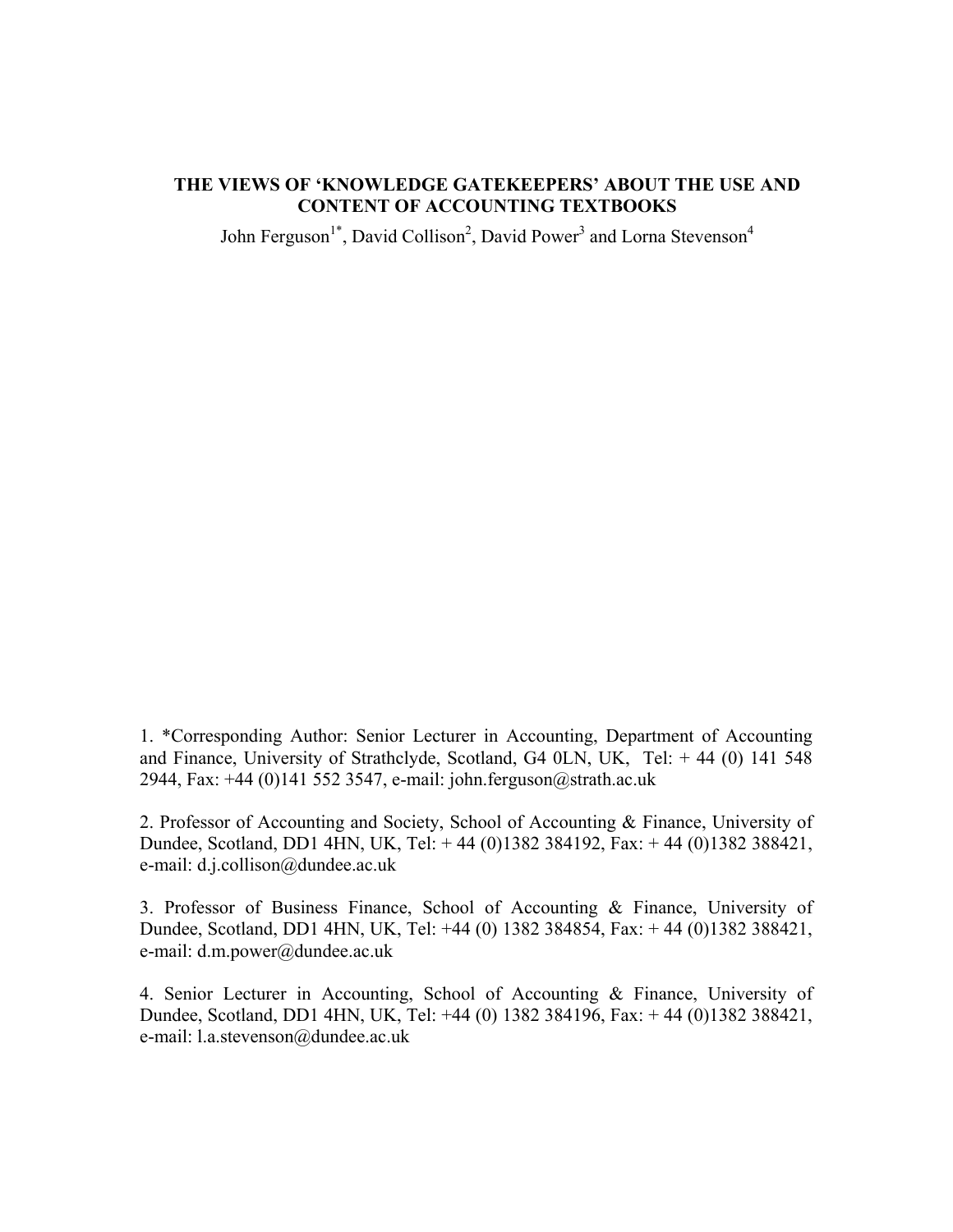# THE VIEWS OF 'KNOWLEDGE GATEKEEPERS' ABOUT THE USE AND **CONTENT OF ACCOUNTING TEXTBOOKS**

#### **Abstract**

This study examines financial accounting lecturers' views about, and use of, recommended course textbooks. In particular, this research explores the factors that influence the selection of a recommended text, the role it plays on the course, and lecturers' perceptions of the worldview that underpins their chosen text. Drawing on the results of a questionnaire survey and semi-structured interviews with introductory financial accounting lecturers, this study draws attention to ideological issues concerning accounting textbooks. In particular, findings from this research suggest that a number of lecturers feel that their recommended textbooks should discuss the information needs of a broad range of stakeholders and supplement their text with materials that provide alternative perspectives or which draw attention to current issues in accounting. Moreover, a number of the participants indicated that their textbook had ideological characteristics in so far as they had an overly technical focus which "obscured" the values that underpinned them.

KEY WORDS: textbooks, ideology, stakeholders, maximisation of shareholder wealth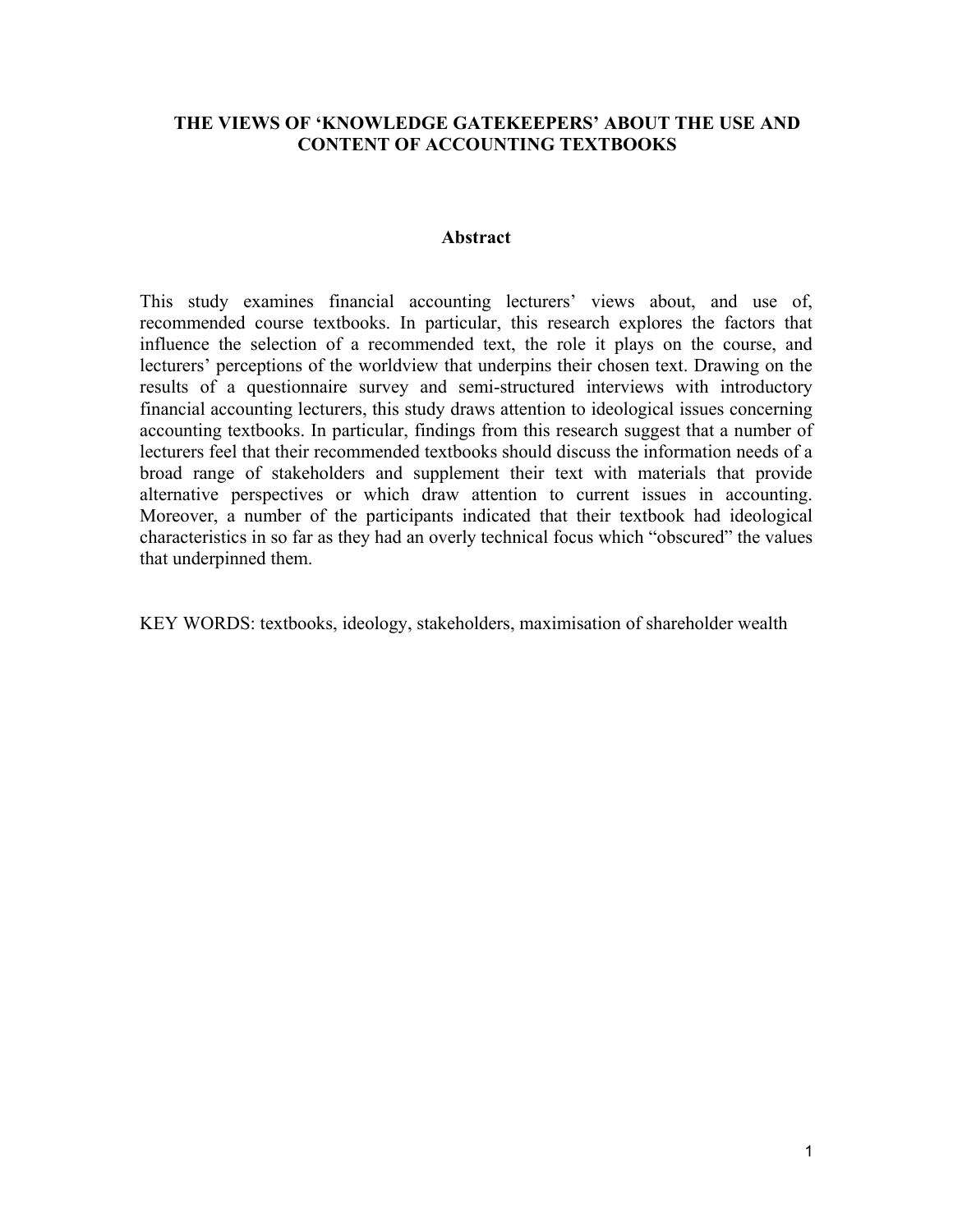#### **1. Introduction**

Critics of accounting education have observed that, "instructors have used textbooks as a crutch, with the more inexperienced teachers simply becoming textbook facilitators<sup>"</sup> (Herring, 2003, p.90). This over-reliance on textbooks in accounting education was noted over twenty years ago, when the American Accounting Association (AAA) commissioned a report (The *Bedford Report*) out of a growing concern that accounting education was failing to develop "active, independent learners and problem solvers" and was instead encouraging the passive reception of information in students (AAA, 1986, p.187). Included among the many issues addressed in the *Bedford Report*, was the role of the textbook:

 ìTextbooks are a key aid to instructionÖ nevertheless, excessive reliance on textbooks reduces the instructor's incentive to determine constantly what each student should learn. If the teaching process centres on repeating textbook material in the classroom... then the learning process risks becoming uninspiring to capable future accountants" (AAA, 1986, p.177).

The motivations behind this paper emerged out of a growing concern regarding the over-reliance on textbooks in accounting education, and out of another issue which has been gaining prominence in the accounting literature; namely, that accounting education serves an ideological role, inculcating students with the "rationalisations of neo-classical economics and especially the pursuit of self interest" (Gray, Bebbington  $\&$ McPhail, 1994, p.62; see also, Chua, 1986; Collison, 2003; Collison, Ferguson & Stevenson, 2007; Collison & Frankfurter, 2000; Kelly & Pratt, 1994; Puxty, Sikka & Willmott, 1994). In particular, it has been noted that accounting education reproduces and sustains the values and assumptions of Anglo-American capitalism<sup>[1](#page-49-0)</sup> - i.e. that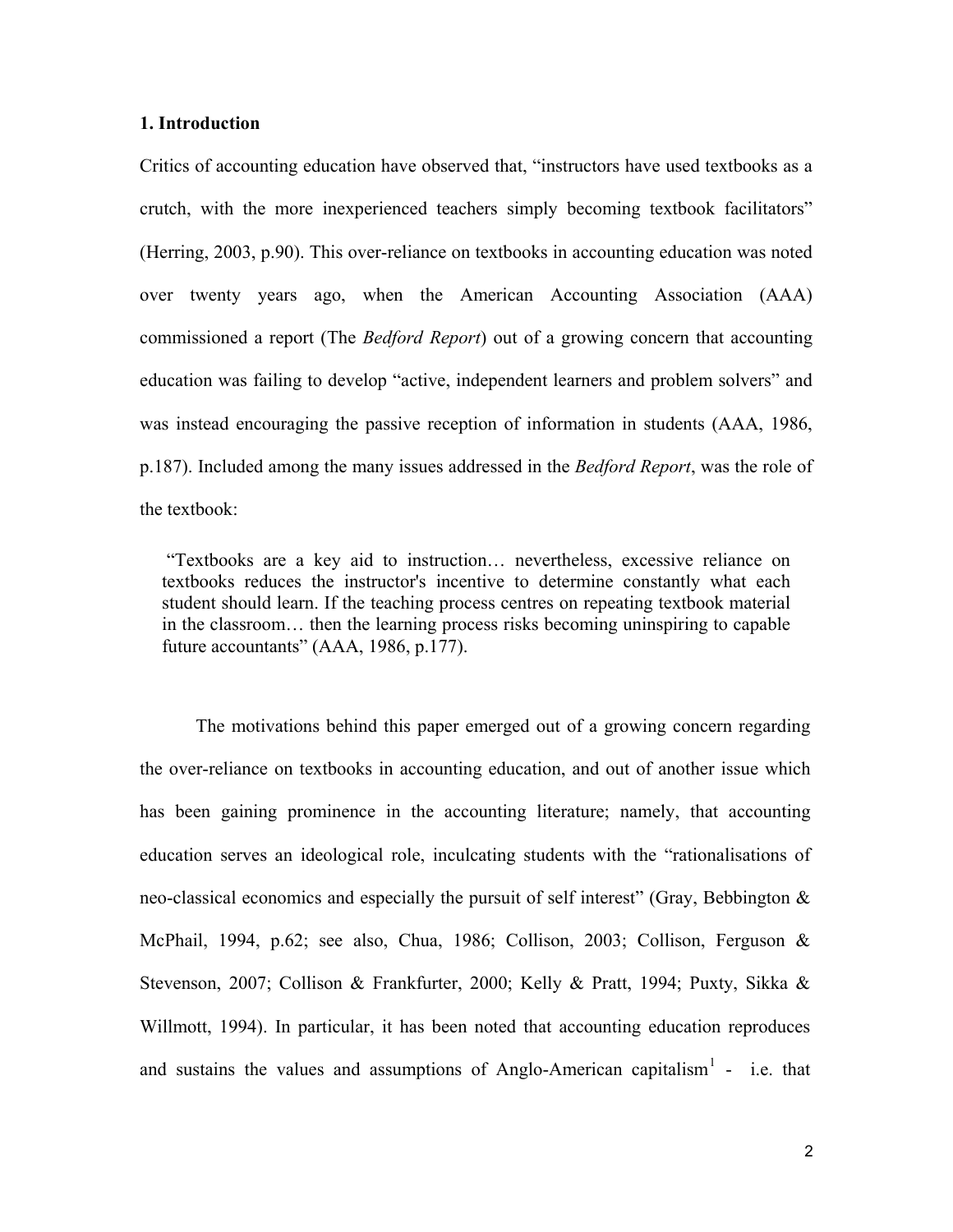society's welfare is optimised as a result of individuals acting in their own economic selfinterest, and that shareholders are the only participants in the wealth creating process that should have their interests maximised (Collison, 2003; Collison & Frankfurter, 2000; Ferguson, Collison, Power & Stevenson, 2005, 2006, 2007, 2008). In this respect, accounting students are not encouraged to consider the power asymmetries or vested interests behind the prevalent worldview they encounter, or to consider alternative ways in which society may be organised. Given the pivotal role played by the textbook in accounting education, a small number of studies have started to consider the values which underpin those textbooks used on accounting degree curricula; for example, Ferguson et al. (2005) note that introductory accounting textbooks tend to prioritise the needs of shareholders above all other stakeholder groups, while Sikka et al. (2007, p.15) note that shareholder wealth assumptions are either "lurking in the background...[or] form the heart" of most accounting textbooks.

In light of these criticisms, and given the prevalent use of textbooks as a pedagogical device in accounting education, this study aims to address a gap in the literature  $-$  by explicitly focusing on lecturers' views regarding the use and content of recommended accounting textbooks. By building on previous research which has examined the content of accounting textbooks (Cuganesan, Gibson & Petty, 1997; Ferguson et al., 2005; 2008; Kelly & Pratt; 1994; Sikka et al., 2007), and their use (Ferguson et al., 2007), this study explores whether, or the extent to which, accounting educators make explicit or challenge the worldview that underpins their recommended textbooks. In addressing this aim, two research methods were used: a questionnaire

<u>3</u> and the state of the state of the state of the state of the state of the state of the state of the state of the state of the state of the state of the state of the state of the state of the state of the state of the st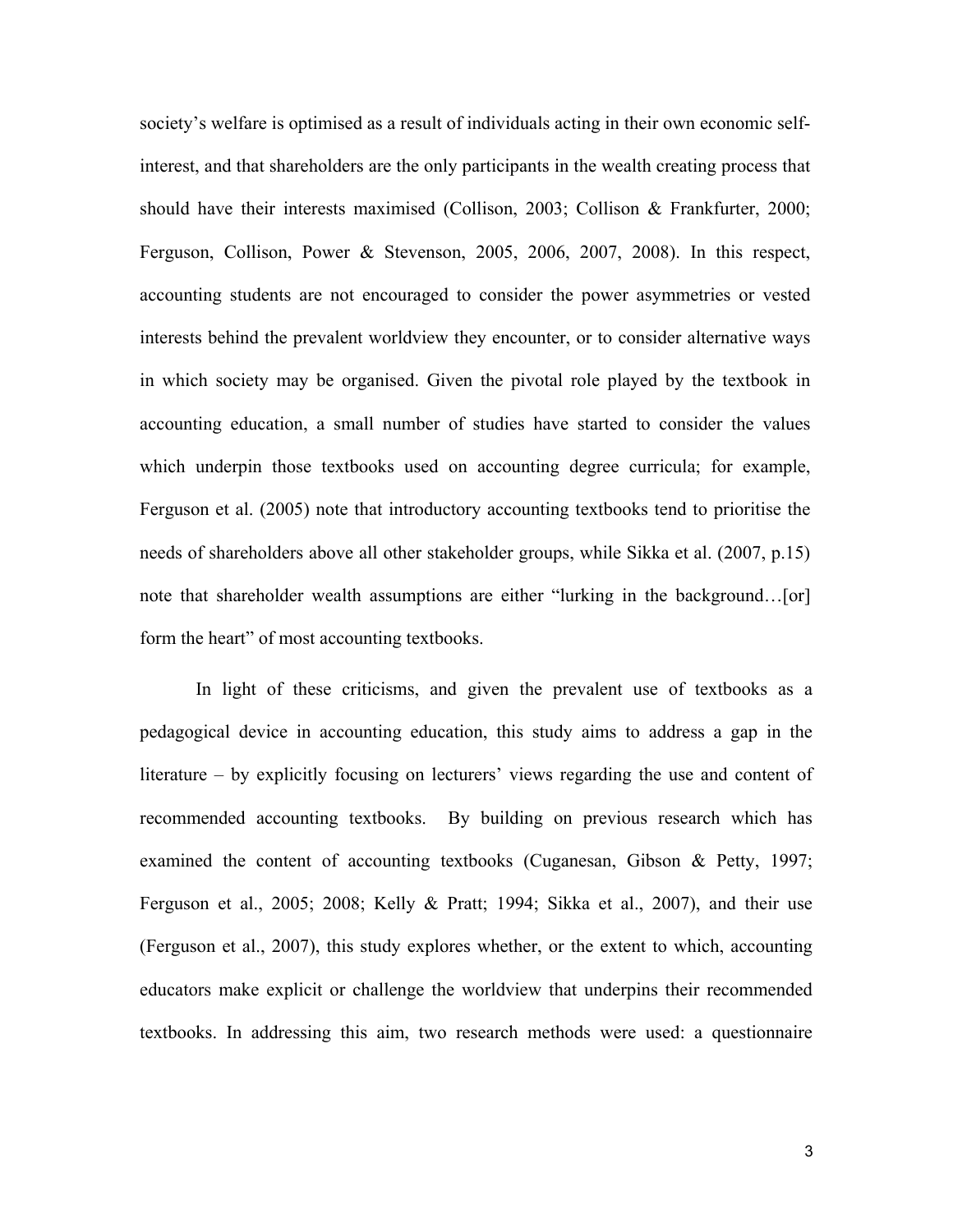survey of lecturers and a series of interviews with university accounting lecturers and with trainers of professional students.

The paper is structured as follows: the next section provides an overview of the extant literature concerned with the ideological characteristics of accounting textbooks; this is followed by a discussion of the methodological issues relevant to the current study. The findings from this research are then reported: results from the questionnaire survey are firstly delineated, and the interview findings are then discussed. The final section provides a summary of the findings and concludes.

#### **2. Literature Review**

As noted above, a number of studies have examined the *content* of accounting textbooks, with the aim of exploring the ideological characteristics of these texts. Early studies into the content of management accounting textbooks have highlighted how these texts tend to prioritise the goals of the owner/shareholder and fail to acknowledge the worldview that underpins them (Cuganesan et al., 1997; Kelly & Pratt, 1994; Scapens, Otley & Lister, 1984). For example, in their analysis of Horngren et al. (1994), Cuganesan et al. (1997, p.439-440) point out that management accounting is presented as a "functional" activity with little consideration to its "normative presuppositions and actual effects" and that "the single goal of utility maximisation is assumed for individuals and firms".

 In a more recent study Ferguson et al. (2005) undertook a content analysis of a range of conventional accounting textbooks, including financial accounting, financial management and management accounting texts. A pronounced shareholder emphasis was found within the analysed texts; in this respect, Ferguson et al. (2005) suggest that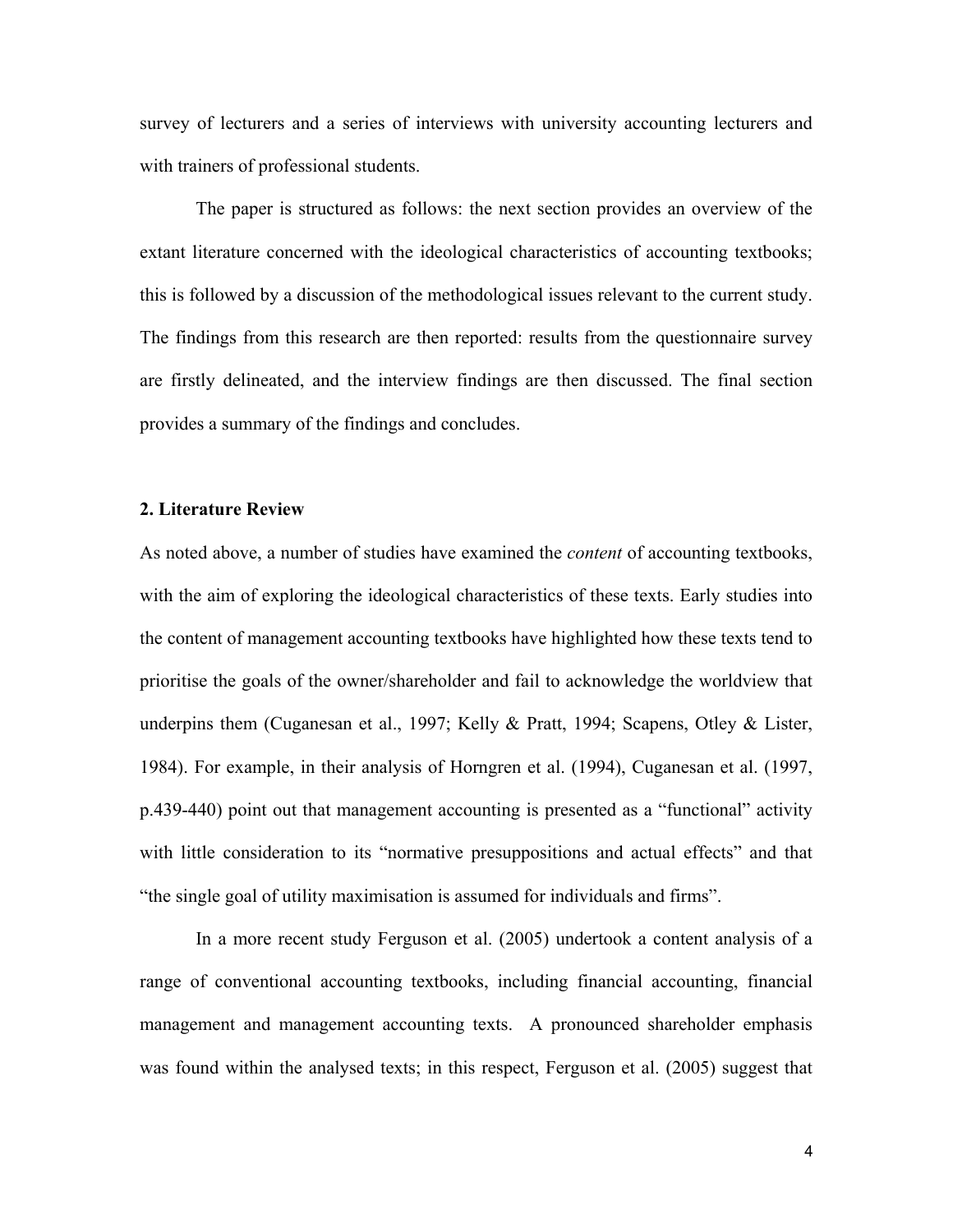students' ethical and moral judgment may be restricted to the view that an accounting decision or action is only appropriate if it maximises shareholder wealth (see also, [Gray](http://www.sciencedirect.com/science?_ob=ArticleURL&_udi=B6WC3-4DDXNW5-1&_user=10&_coverDate=03%2F31%2F2005&_rdoc=2&_fmt=high&_orig=browse&_srch=doc-info(%23toc%236727%232005%23999629998%23568688%23FLA%23display%23Volume)&_cdi=6727&_sort=d&_docanchor=&_ct=10&_acct=C000050221&_version=1&_urlVersion=0&_userid=10&md5=028e4829a2e7a72d6cdd002ff11ba0bd#bib49#bib49)  [et al., 1994](http://www.sciencedirect.com/science?_ob=ArticleURL&_udi=B6WC3-4DDXNW5-1&_user=10&_coverDate=03%2F31%2F2005&_rdoc=2&_fmt=high&_orig=browse&_srch=doc-info(%23toc%236727%232005%23999629998%23568688%23FLA%23display%23Volume)&_cdi=6727&_sort=d&_docanchor=&_ct=10&_acct=C000050221&_version=1&_urlVersion=0&_userid=10&md5=028e4829a2e7a72d6cdd002ff11ba0bd#bib49#bib49); [McPhail, 1999](http://www.sciencedirect.com/science?_ob=ArticleURL&_udi=B6WC3-4DDXNW5-1&_user=10&_coverDate=03%2F31%2F2005&_rdoc=2&_fmt=high&_orig=browse&_srch=doc-info(%23toc%236727%232005%23999629998%23568688%23FLA%23display%23Volume)&_cdi=6727&_sort=d&_docanchor=&_ct=10&_acct=C000050221&_version=1&_urlVersion=0&_userid=10&md5=028e4829a2e7a72d6cdd002ff11ba0bd#bib74#bib74)). Moreover, they argue that a shareholder emphasis:

 ì[T]ogether with a lack of critical discussion, helps to reinforce an uncritical approach to learning, with the possible implication that accounting graduates who enter practice may be unaware of the ethical, economic and political assumptions underpinning their work" (Ferguson et al.,  $2005$ , p.41).

While the content of accounting textbooks have been studied, to a small extent, within the extant literature, there is a paucity of research which considers the views of those who *produce* or *use* accounting textbooks, especially with regard to the values which underpin these texts. Two exceptions to this statement are Ferguson et al.'s  $(2006)$ recent study into the production of financial accounting textbooks, and Ferguson et al. s (2007) analysis of lecturers' perceptions of the emphasis given to different stakeholders in introductory accounting textbooks. In terms of production, Ferguson et al. (2006) note that most authors viewed their textbook as passively reflecting the *status quo*; thus, while these authors recognised that the discipline of accounting was based on a particular ideology, which prioritised the interests of shareholders, the textbooks did not make this explicit or question the worldview portrayed.  ${}^{2}A$  ${}^{2}A$  ${}^{2}A$  number of participants in Ferguson et al. (2006) did question why certain stakeholders should be privileged in their texts, however, they admitted that there was very little scope for introducing wider/alternative perspectives.

According to the sociologist of education, Michael Apple, there are a number of reasons why authors may have limited scope to introduce some of the material they wish

<u>5</u> September 2005 and the second contract of the second contract of the second contract of the second contract of the second contract of the second contract of the second contract of the second contract of the second cont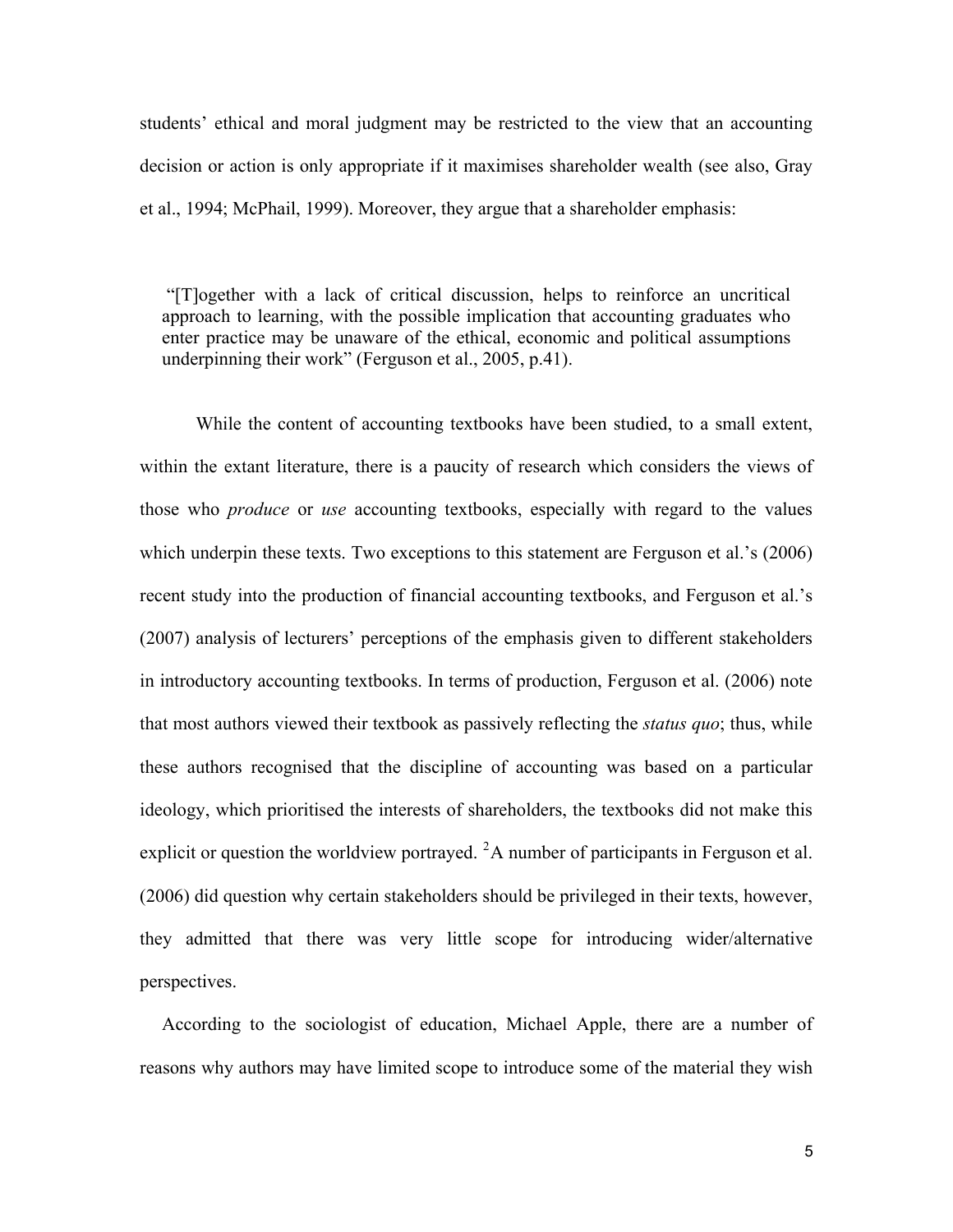to include in a text. For example, Apple (2001) explains that publishers often create their own books, through extensive market research. In this respect, the contents of a textbook may be decided almost before an author is commissioned. The reason for this, according to Apple (2001) and Thompson (2005) is that the field of higher education publishing is characterized by large media conglomerates with strong financial/profit motives. Competition in this field is intense and textbook authors are constrained by market pressures and their publisher's desire to secure as many adoptions as possible. As Apple and Christian-Smith (1991, p. 5) point out, textbooks "are economic commodities... even though texts may be vehicles of ideas, they still have to be 'peddled on the market'... decisions about the 'bottom-line' determine what books are published and for how long". In the context of accounting textbooks, one of the publishers from Ferguson et al.'s (2006, p.252) study, highlighted how trade-offs are always made between content, costs and sales. He stated:

ìWe are not here to disseminate information or whatever, this is just how we choose to make money. If we thought that adding another 30 pages, which means adding 30 pages worth of paper to every unit we produce . . . will bring a greater return, then we will do it."

In this respect, Ferguson et al. (2006) highlight how accounting textbook publishers are keen to minimise costs, and only include additional content if it might increase sales (see also, [Thompson, 2005\)](http://www.sciencedirect.com/science?_ob=ArticleURL&_udi=B7GWN-4MMP2GR-1&_user=7098273&_coverDate=06%2F30%2F2007&_rdoc=2&_fmt=high&_orig=browse&_srch=doc-info(%23toc%2320463%232007%23999689997%23651546%23FLA%23display%23Volume)&_cdi=20463&_sort=d&_docanchor=&_ct=6&_acct=C000050565&_version=1&_urlVersion=0&_userid=7098273&md5=a0af1b1a200950d2ba7516aa19068499#bib59#bib59). For example, several respondents in their study suggested that if an introductory financial accounting textbook included material about the wider context of the discipline then mainstream material would have to be cut. Since the mainstream material is required for professional accreditation requirements, both publishers and authors suggested that such a strategy would reduce sales; in other words, they agreed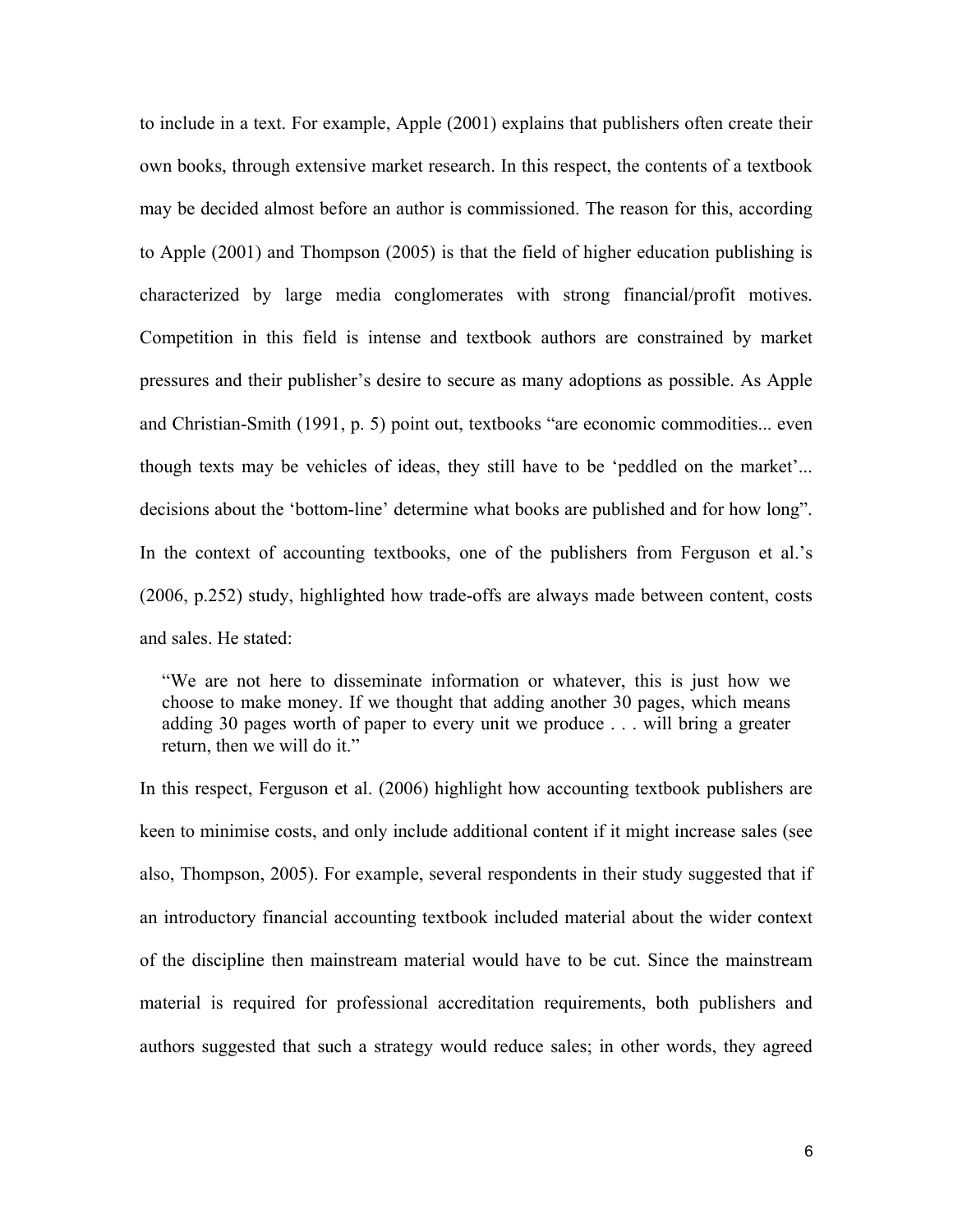that fewer lecturers would recommend such a textbook because it did not reflect what was in the professional syllabuses ([Ferguson et al., 2006](http://www.sciencedirect.com/science?_ob=ArticleURL&_udi=B7GWN-4MMP2GR-1&_user=7098273&_coverDate=06%2F30%2F2007&_rdoc=2&_fmt=high&_orig=browse&_srch=doc-info(%23toc%2320463%232007%23999689997%23651546%23FLA%23display%23Volume)&_cdi=20463&_sort=d&_docanchor=&_ct=6&_acct=C000050565&_version=1&_urlVersion=0&_userid=7098273&md5=a0af1b1a200950d2ba7516aa19068499#bib27#bib27)).

Focusing on the use of introductory accounting textbooks, Ferguson et al. (2007) suggested that lecturers were aware of an ideology pervading their recommended textbook; in particular, a number of interviewees noted that the values represented in their recommended text were consistent with those of the Anglo-American model of capitalism, whereby the interests of shareholders were treated as paramount (Ferguson et al., 2007). Consequently, all but one of the interviewees held the view that students should be presented with "alternative perspectives" which emphasised the user needs of other stakeholder groups. Participants in Ferguson et al.'s (2007) research indicated that such perspectives may be introduced during the lectures and tutorials, or by recommending supplementary reading material. In a number of respects, Ferguson et al.ís (2007) study provides some support for the claim that the primary ethical perspective conveyed by accounting textbooks is that of financial utilitarianism. However, and perhaps of most importance to the present study, their work draws attention to the contested nature of accounting knowledge, highlighting how accounting lecturers may resist the values expounded in accounting textbooks by supplementing the text in various ways.

The present study will expand and build upon Ferguson et al.'s (2007) analysis, drawing attention to issues which were not considered in their research. In particular, in addition to exploring lecturers' perceptions regarding the representation of stakeholders in accounting textbooks, the present study will also consider how lecturers decide upon their recommended text, how it is used, issues of course accreditation, and their views on

<u>7</u> The contract of the contract of the contract of the contract of the contract of the contract of the contract of the contract of the contract of the contract of the contract of the contract of the contract of the contra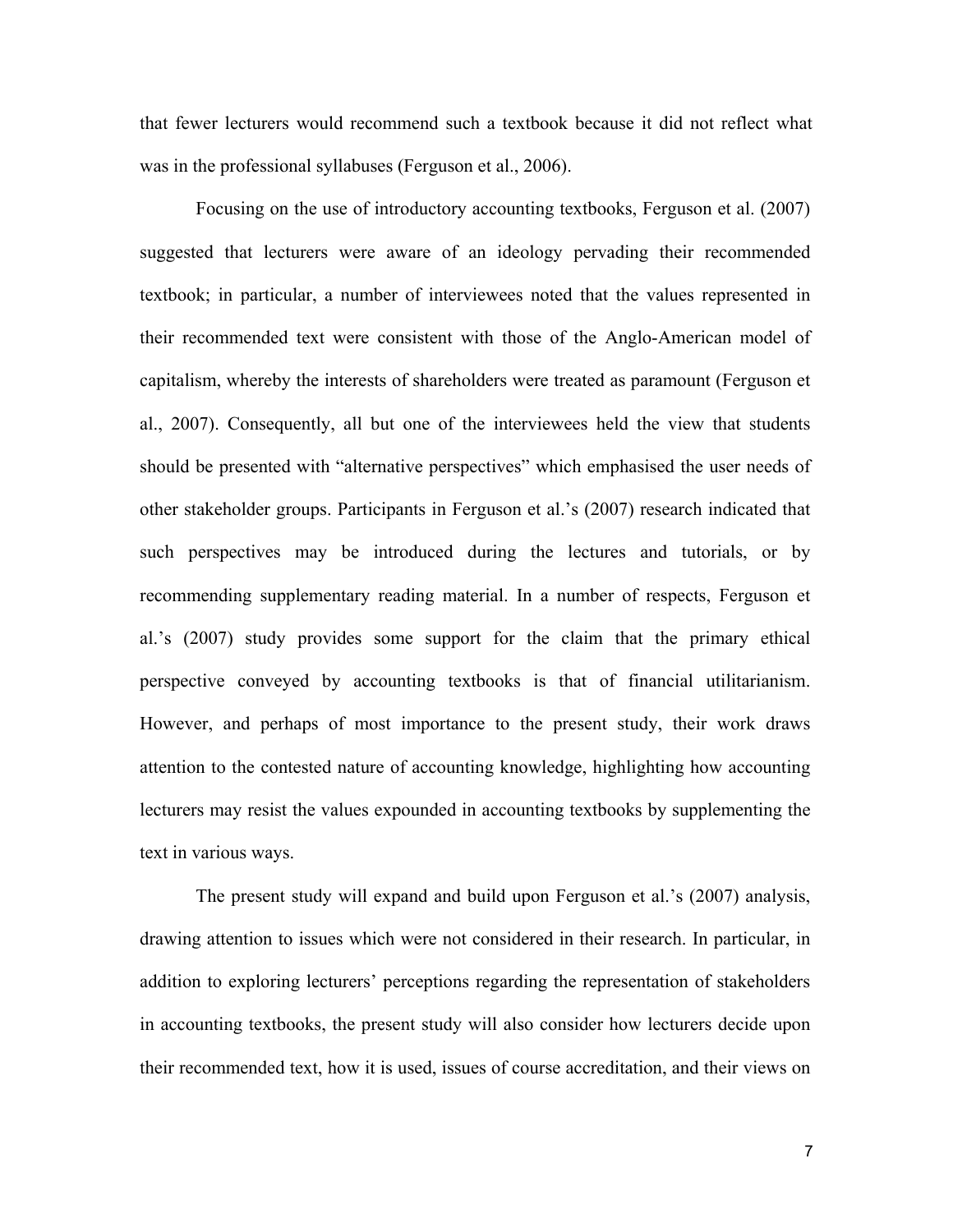whether they perceive accounting textbooks to be ideological in character. As will be outlined in the following section, there are important methodological grounds for focusing on the "reception" of accounting textbooks, especially given that the present study is situated within the context of a body of research concerned with the ideological character of accounting education in general, and accounting textbooks in particular. Other contributions of the current paper include the use of a questionnaire survey as well as follow-up interviews to gain the views of a larger sample of lecturers over a more recent time frame. Thus, the current paper builds upon previous work in this area.

## **3. Methodological issues**

In his important work concerning ideology and mass communication, Thompson (1990) outlines a framework for the analysis of ideology  $-$  which he refers to as the depth-hermeneutical approach (see also Ferguson, 2007 for an explication of this methodological approach)<sup>[3](#page-49-1)</sup>. According to Thompson (1990), one must attend to three analytically separable elements when approaching the analysis of mass media (for example, an accounting textbook) – namely, their production, content and reception. One reason, according to Thompson (1990), for extending the analysis beyond the text, is that mass media "institutes a fundamental *break* between the producers and receivers" (Thompson, 1990, p.220, *emphasis* in original); i.e. mass media messages are produced for recipients who are absent from the site of production, and therefore have a limited capacity to contribute to the communicative process. Obviously, this structured break is a feature of accounting textbooks, whereby textbooks are produced in the absence of lecturers and students. Thompson (1990) argues that too much attention is placed on the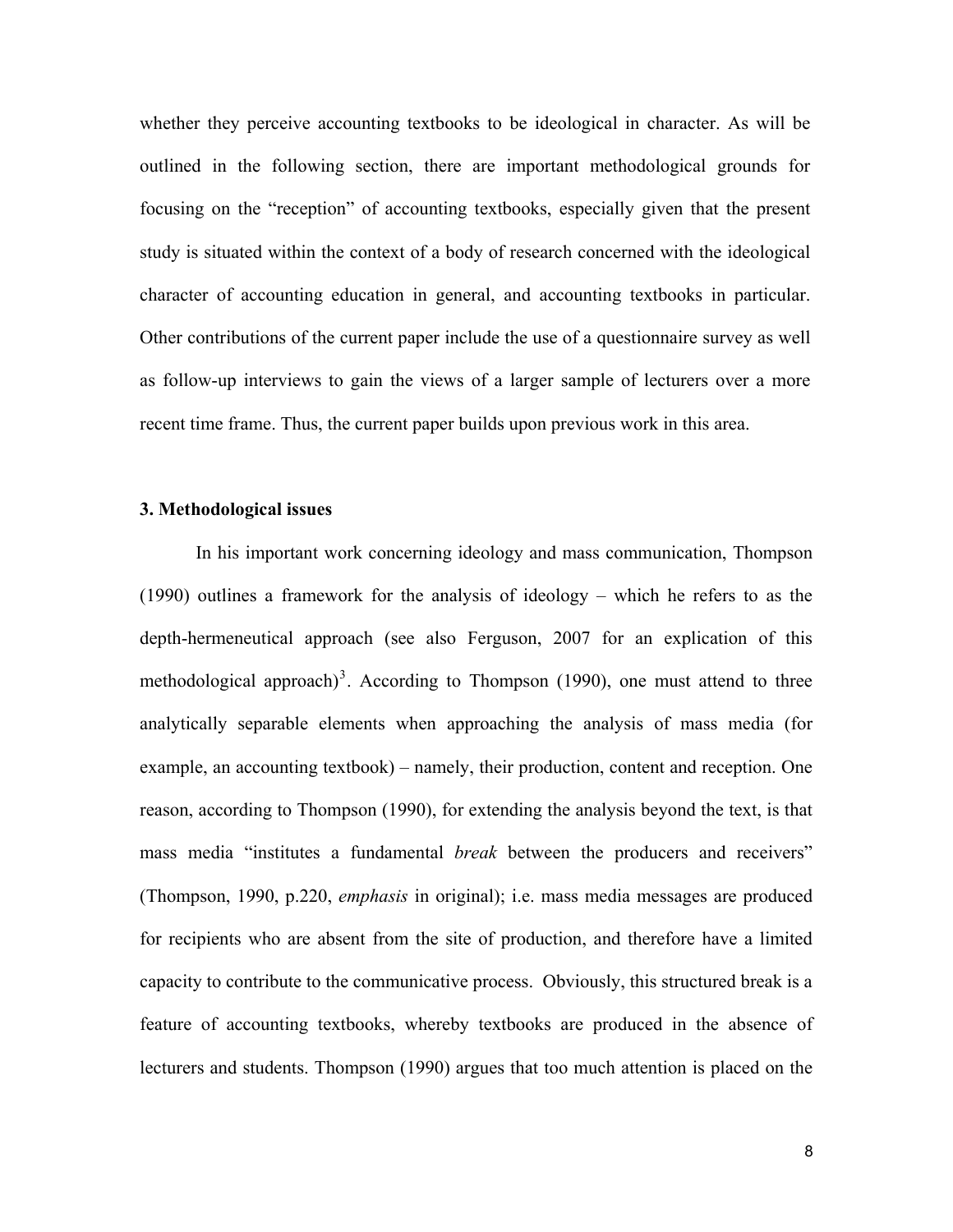internal structure of 'text' in mass-media analysis, and that inferences are often made regarding the consequences of text from examining the text itself, without paying sufficient attention to the individuals who receive media messages (referred to by Thompson as the "fallacy of internalism"  $-$  see also Ferguson, 2007). In this sense, Thompson (1990) acknowledges that mass media messages may be received and appropriated in various ways and, therefore, analysis should consider the extent to which individuals accept or reject media messages<sup>[4](#page-49-1)</sup>.

In addition, Thompson (1990) notes that reception and appropriation are "situated practices"; i.e., activities which take place in particular social contexts. In this respect, he suggests that analysis may consider: the "spatial and temporal" features of reception (where the activity takes place and for how long); the relations of power (who controls the media message or has the technical means of reception); the rules and conventions which govern reception; and, the social institutions within which receptive activity takes place. For example, the reception of accounting textbooks on undergraduate courses is determined by an "institutionalised" aspect of the higher education field: namely, the adoption system (Thompson, 2005). In this sense, the use of a recommended accounting textbook by students will most likely depend on whether the text has been recommended for a course by the lecturer. It is for this reason that Thompson (2005, p.200) acknowledges the extremely important "gatekeeper" role that lecturers play in the production and distribution of textbooks. In other words, there are distinct relations of power which will determine the particular accounting textbook used by students. Furthermore, the textbook may be used by the course lecturer to structure lectures and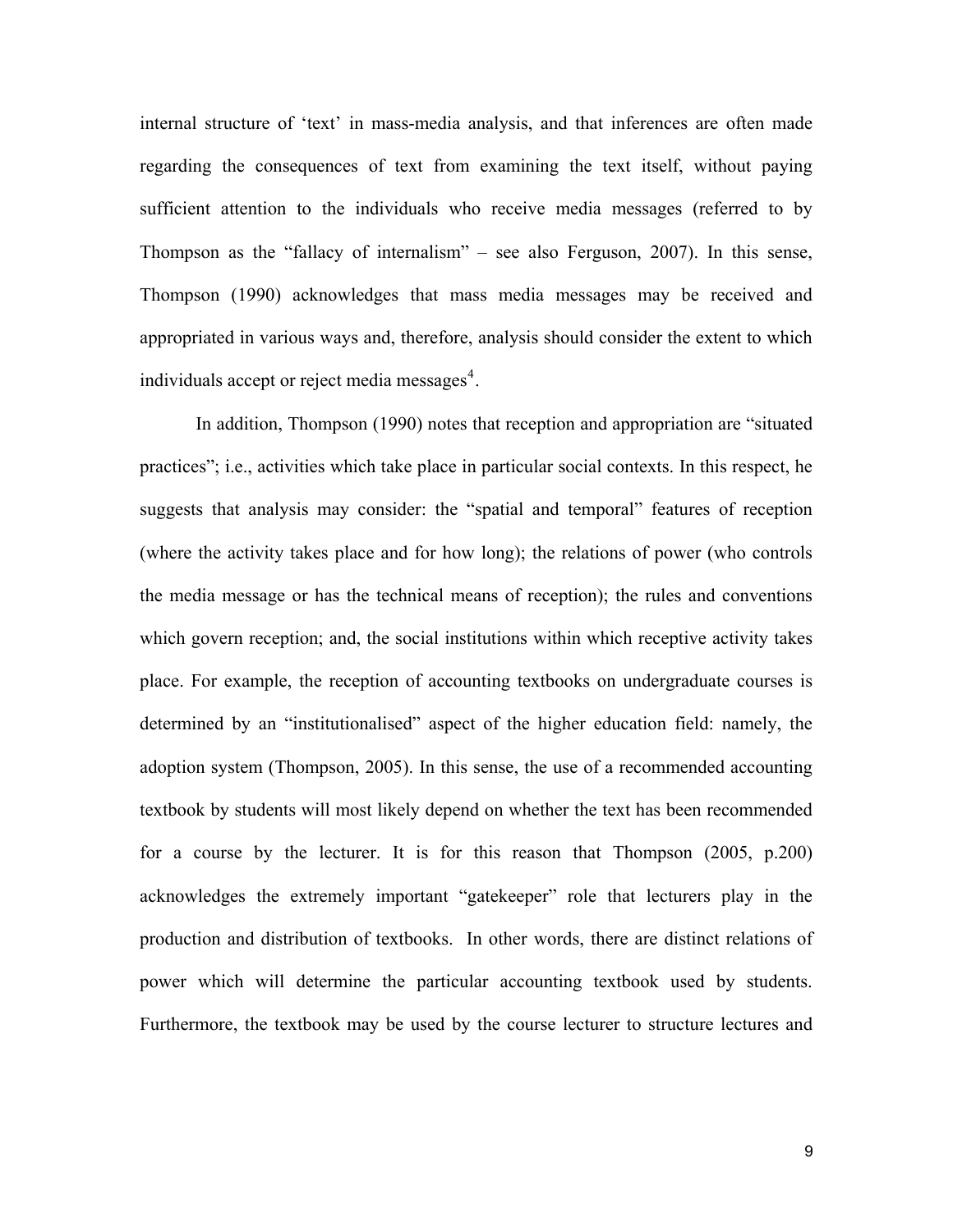tutorial activity, and this may therefore have direct implications for where and how the textbook is used.

In order to address these methodological concerns, this study employs two methods: an online questionnaire survey and semi-structured interviews with a sample of respondents to the survey. The survey was employed as an *initial* means of assessing lecturers' perceptions regarding their recommended textbook. As Sarantakos (1993) points out, questionnaires allow for wider coverage, meaning that the views of a greater number of lecturers could be explored. In order to probe the issues that arose from the questionnaire survey in more depth, semi-structured interviews were undertaken with a sample of respondents to the survey. It was felt that semi-structured interviews would allow enough flexibility to pursue topics in more detail, depending on the interviewee's response, but would also ensure that predetermined issues were discussed. In particular, a predetermined interview schedule could be drawn up based on the extant literature; however, the semi-structured approach would be adaptable enough to allow the interviewer to pursue a line of enquiry that had not previously been considered. As Horton, Macve & Struyven (2004, p.340) suggest, semi-structured interviews allow researchers to "explore some of the underlying motives more directly" and to "bring out and resolve apparent contradictions"<sup>[5](#page-49-1)</sup>.

The specific details relating to the data collection for each of these methods is outlined in the following two sections, where the results of both the survey and the semistructured interviews are respectively discussed.

## **4. The lecturers' survey**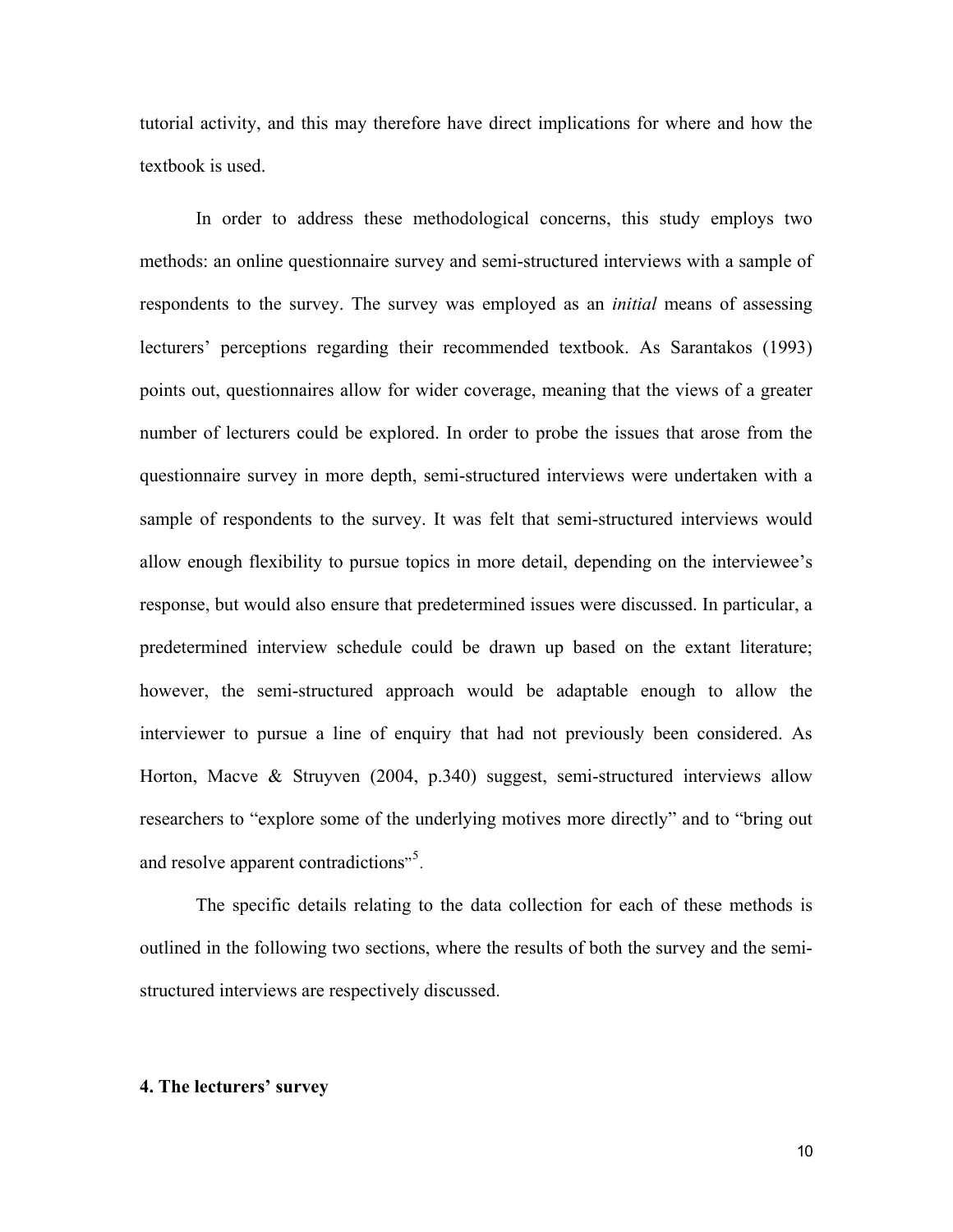In June 2005, an online survey was conducted which sought the views of introductory financial accounting lecturers regarding their recommended course materials and, in particular, their recommended course text. Suitable participants for the survey were targeted by identifying individuals within the *British Accounting Association Research Register* (Helliar, Gray & Monk, 2004) with a teaching specialism in the area of financial accounting. A total of 280 lecturers were e-mailed with details of the study and a web-link to the survey: 36 useable surveys were returned, representing a response rate of 13.33%.

The survey instrument was split into a number of parts. First, respondents were asked about the textbook that they used when teaching introductory financial accounting. Second, the questionnaire ascertained respondents' perceptions about whether or not the recommended textbook was supplemented by additional reading. Details about the sources of any additional reading, the reasons for recommending additional material and the proportion of the course not covered by the recommended text were ascertained. In the third section of the questionnaire, respondents' views were sought on the extent to which their recommended text discussed the information needs of different stakeholders: a list of nine stakeholders was supplied, developed from the Corporate Report (ASC, 1975), and respondents were asked to rate the coverage in the text of their information needs using a 5-point Likert scale ranging from 1 (not at all) to 5 (quite a lot). A followup question sought respondentsí views about the extent to which the information needs of these stakeholders *should* be discussed in an introductory financial textbook. By ascertaining lecturers' perceptions regarding the extent to which their recommended text discussed, or should discuss, the information needs of different stakeholders, this section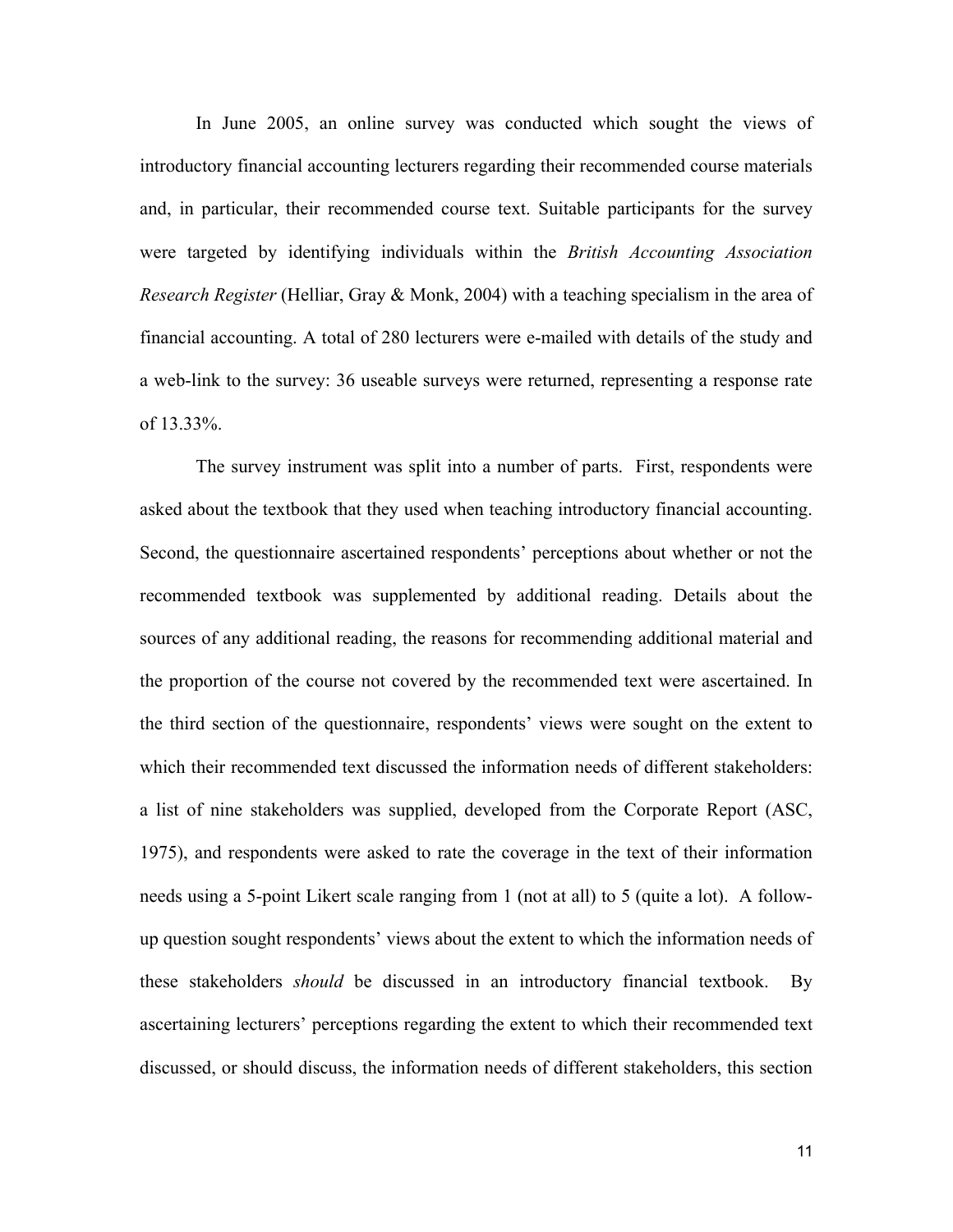of the questionnaire addressed one of the major issues identified in the extant literature  $$ i.e. that the values underpinning accounting textbooks are consistent with an Anglo-American model of capitalism, whereby the interests of shareholders are treated as paramount.

The fourth section of the questionnaire sought respondents' views about the content of an ideal introductory financial accounting course. Specifically, respondents were asked whether such a course should discuss the wider social context of financial accounting, consider the historical context of the subject, introduce students to business ethics, compare the rules- and principles-based approaches to financial accounting and develop students' critical thinking skills<sup>[6](#page-49-1)</sup>. In addition, respondents were asked about whether or not these issues should be introduced during the early stages of a course on financial accounting. Again, this section of the questionnaire sought to address some of the issues identified in the extant literature; in particular, that accounting education in general, and accounting textbooks in particular, fail to provide students with alternative perspectives and encourage the passive receipt of information. The final section of the questionnaire ascertained background details from the respondents in order to check whether the sample was typical of lecturers in the area.

An analysis of the background information in Table1 indicates that about  $\frac{1}{3}$  of respondents were male, while nearly  $\frac{2}{3}$  were female, and the modal age was between 41 and 50 years<sup>[7](#page-50-0)</sup>. Most respondents were experienced lecturers with over  $72\%$  having more than 10 years in teaching while over 75% had taught financial accounting for at least 10 years. Finally, an inspection of Table 1 reveals that just over 40% of respondents taught students who were specialising in accounting while a sizeable number taught either non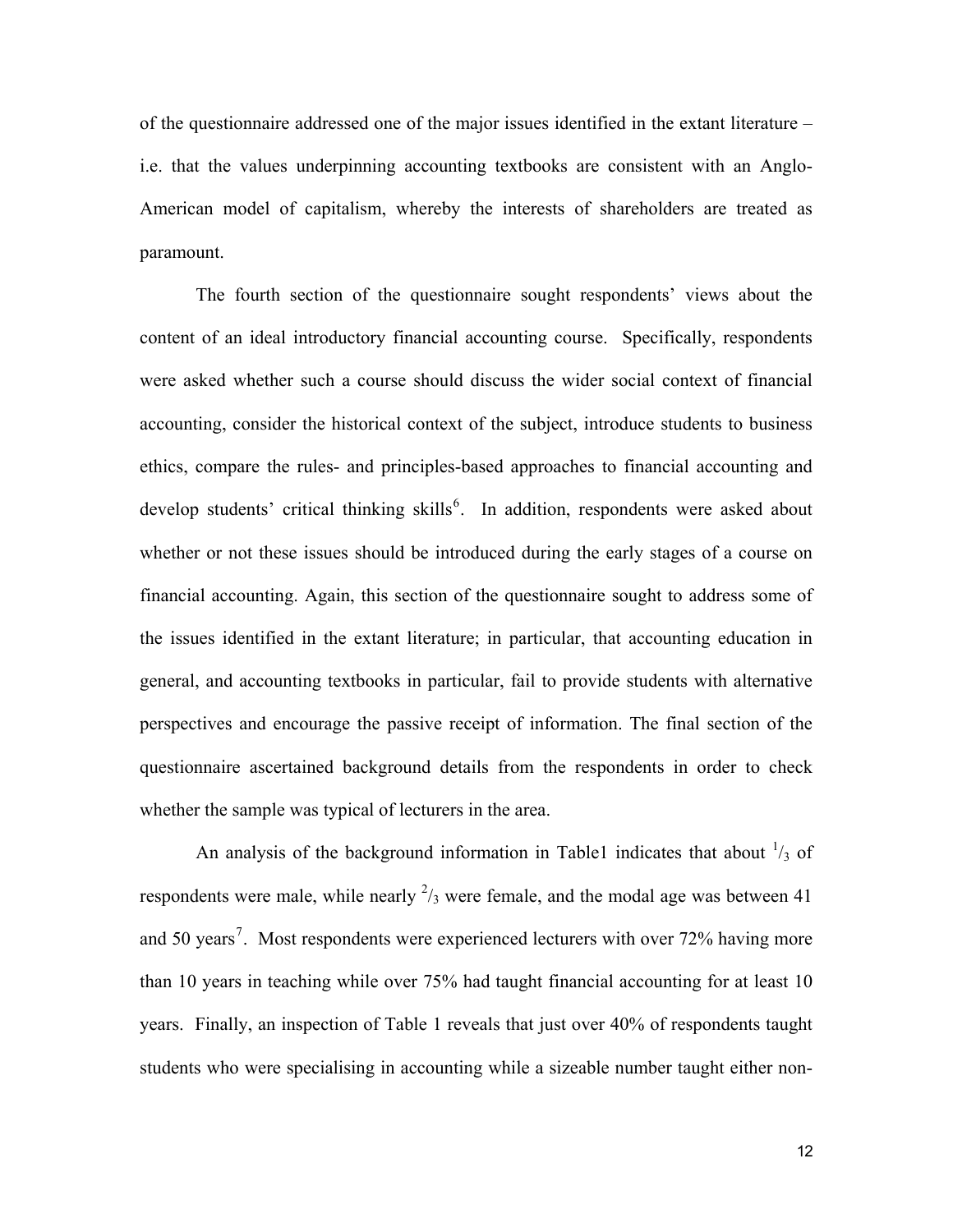specialists or a mix of students. What the background information highlights is that although the response rate is relatively low and the sample size fairly small, the on-line survey has ascertained the views of experienced individuals who have taught financial accounting to students over a large number of years; their views should therefore be of interest.

### **Insert table 1 about here**

Findings from this survey suggest that Frank Wood's *Business Accounting I* is the most frequently recommended financial accounting text on accounting and business degree courses within UK universities (see Figure 1 below).

#### **Insert Figure 1 about here**

Nine of the respondents (25.7%) recommended Wood & Sangster (2005) *Business Accounting I* for their course, whilst Atrill & McLaney (2004) *Accounting for nonspecialists* was recommended at four institutions (11.4%) and Thomas (2005) *Introduction to Financial Accounting* at three (8.6%); all other textbooks were recommended at either one or two institutions. It is perhaps worth noting that the lecturers who recommended Frank Wood taught predominantly on courses which were attended by students specialising in accounting, whereas Atrill  $\&$  McLaney (2004) was recommended mainly on non-specialist accounting courses (see Table 2).

#### **Insert table 2 about here**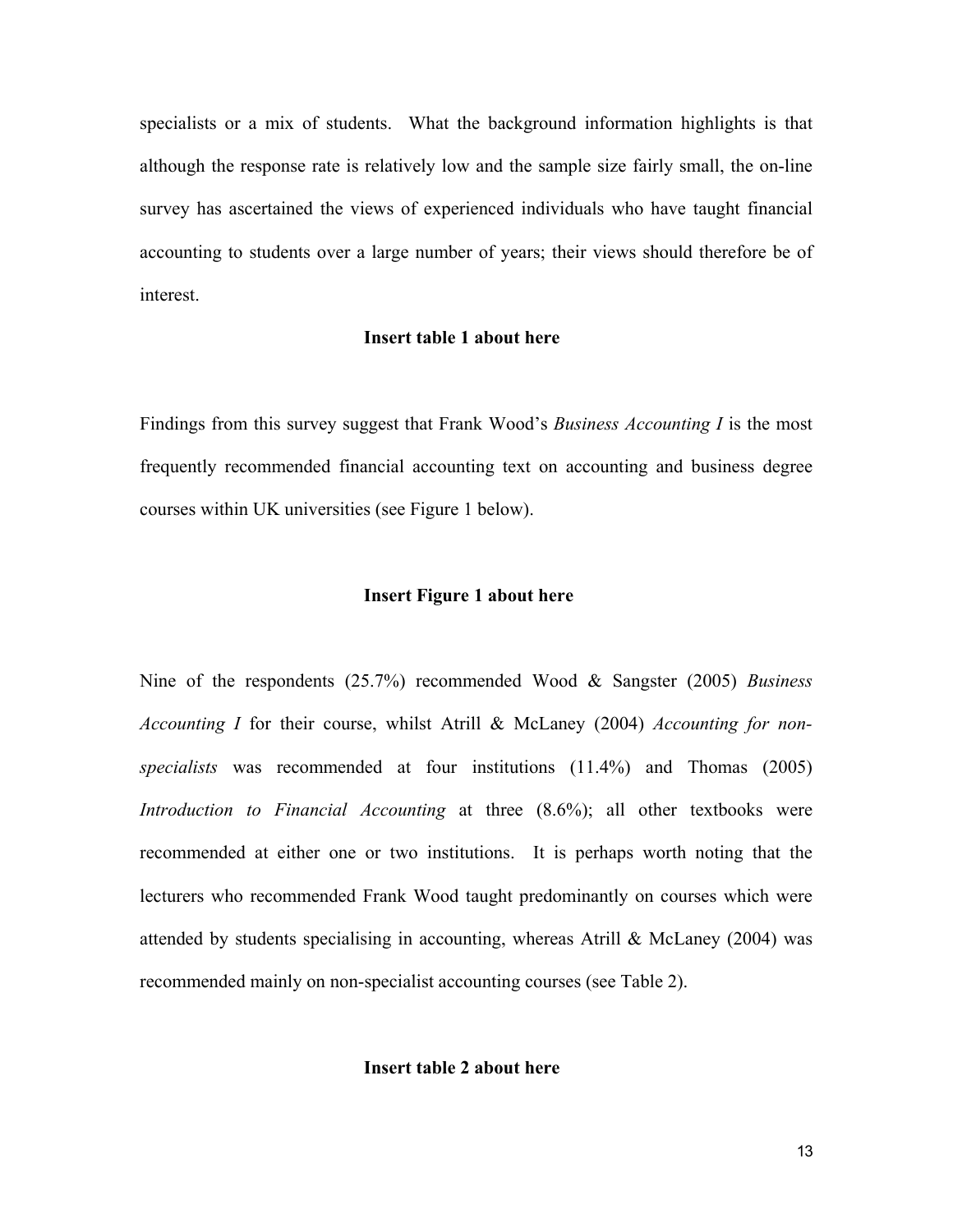In addition to a recommended textbook, respondents were asked to specify whether any other reading material was recommended on the course. Whilst a range of materials tended to be recommended, including professional and academic journal articles $\delta$ , it is worth noting that 16 respondents stated that they recommended another textbook (see Table 3). In the absence of a single textbook playing a central role and structuring the course itself, courses are being developed by the lecturers using a variety of sources.

#### **Insert table 3 about here**

 Reasons identified by responding lecturers for recommending other material included: providing an alternative perspective (24 respondents); encouraging independent learning (19 respondents); increasing awareness of current issues (22 respondents); and encouraging critical thinking (19 respondents). Although not as prevalent an issue, almost half of the respondents indicated that they recommend other material because their recommended textbook did not cover everything on the course (17 respondents). Respondents were asked to indicate how much of the course they felt their textbook covered. The majority (nine respondents) felt their recommended text covered 71-80% of the course, whilst eight respondents indicated that their text covered 81-90% of their course, and eight respondents 91-100%.

It would appear that lecturers are providing additional course materials in order to provide students with alternative perspectives and to encourage critical thinking<sup>[9](#page-50-0)</sup>. This would suggest that perhaps accounting educators are not the "textbook facilitators" that Herring (2003, p.90) suggests. However, for the vast majority of lecturers, the textbook appears to make a significant contribution to the content of their course  $-$  i.e. at least  $2/3$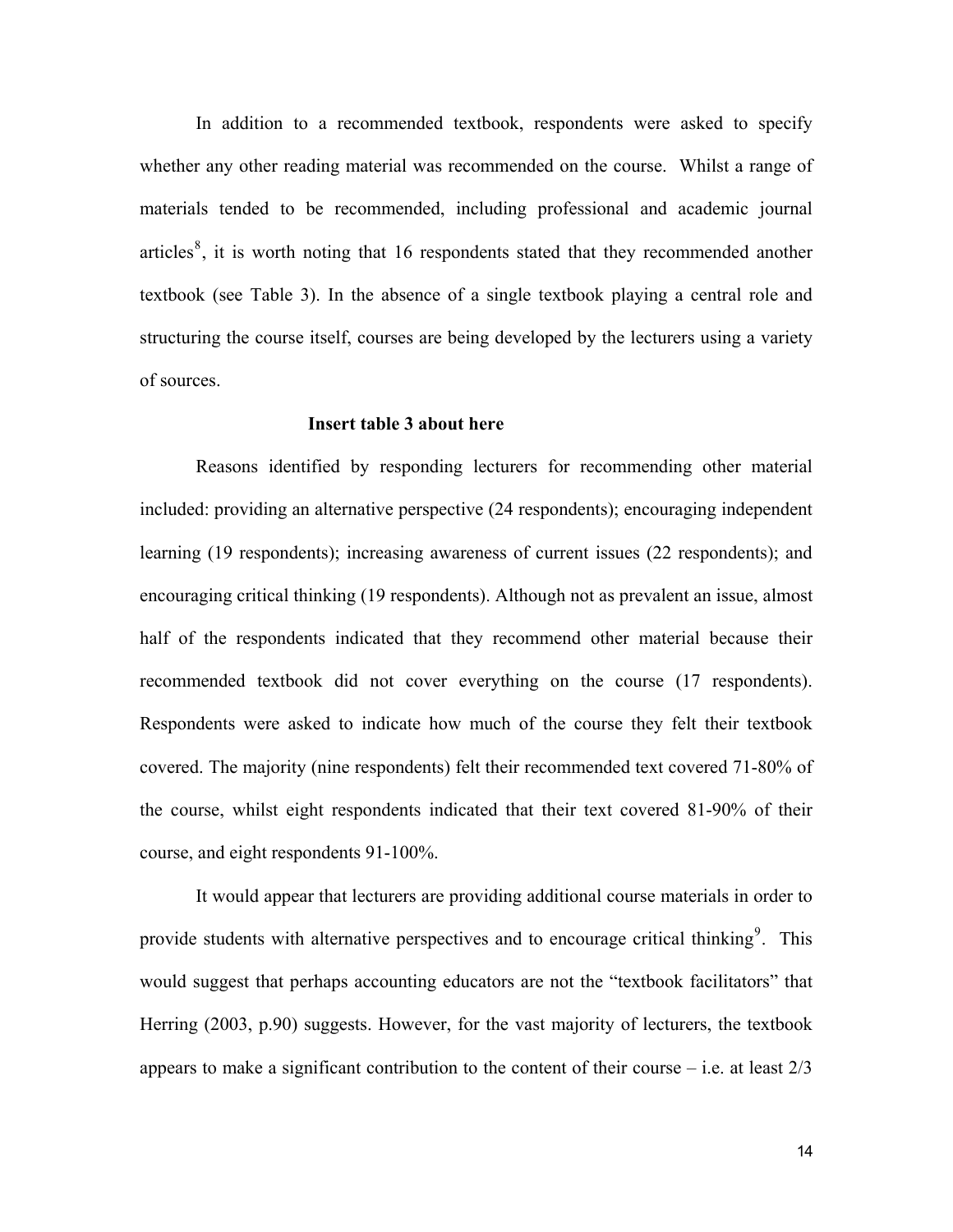of respondents stated that their textbook covered 70% of their course or more. In this respect, while it would seem that students are encountering wider perspectives/issues, the extent to which this occurs is arguably limited.

Table 4 summarises respondents' views about the actual and desired coverage of information needs for different stakeholders in their recommended financial accounting text. A 5-point Likert scale was employed which ranged from 1 (not at all) to 5 (quite a lot). The table describes the number of responses to each stakeholder group, the mean score awarded by those surveyed and the standard deviation of the replies around this average score. The second-last column reports a t-test of the null hypothesis that the mean score is equal to 1 while the final column documents the p-value for this t-test.

#### **Insert table 4 about here**

 A visual inspection of panel A of Table 4 indicates that the information needs of shareholders were perceived to be discussed more fully than those of other stakeholders. The mean score of 3.53 was the highest recorded and significantly greater then those documented for analysts/advisers in second place (mean  $= 2.85$ ), managers in third place (mean  $= 2.78$ ) and trade creditors in fourth place (mean  $= 2.59$ ). The information needs of NGOs were rated last achieving an average score of only 1.80. Although shareholders had the highest mean score, there was some variability in the responses of the different lecturers surveyed; the standard deviation for this category was the largest documented, indicating that while some lecturers believed that their textbook discussed the information needs of shareholders to a significant extent, others held a different view. Such a finding is not surprising given the mix of different textbooks used by the lecturers responding to this on-line questionnaire.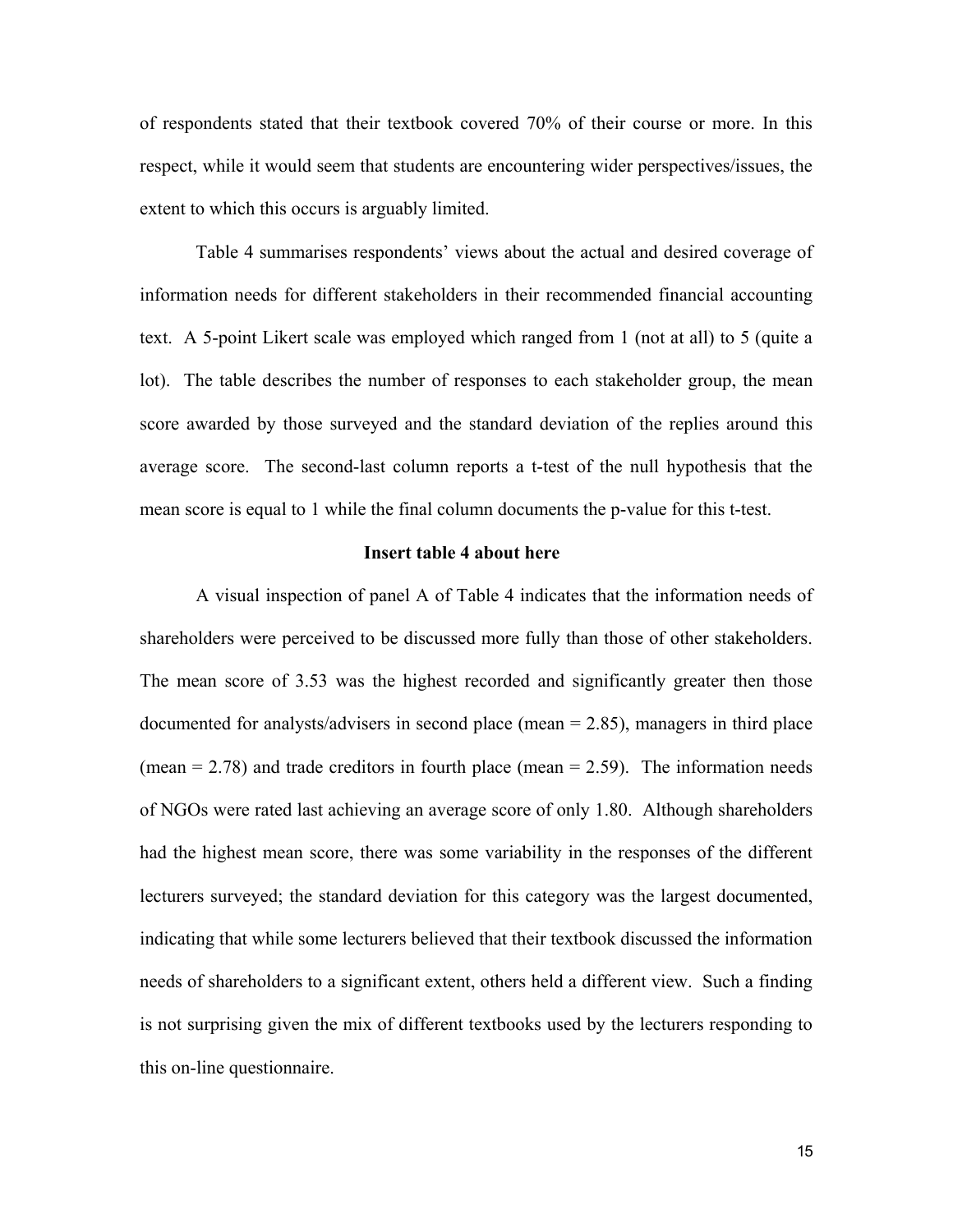Despite the range of mean scores awarded to the different stakeholder categories, one clear finding from panel A of Table 4 is that the information needs of all stakeholder groups are covered to some extent in the financial accounting texts used by the lecturers. A t-test of the null hypothesis that the mean score awarded to each group by the respondents is equal to 1 (not at all) is rejected in every instance. All the t-statistics are greater than their critical value of 2.00, and the p-values are all significant, being lower than 0.05. Thus, the lecturers seem to think that the information needs of all the stakeholder groups listed are discussed to some extent in their recommended financial accounting texts although the level of coverage varies from one group to another.

 Panel B of Table 4 reports the result of a follow-up question about the extent to which financial accounting textbooks *should* discuss the information needs of the different stakeholder groups mentioned. The main result to emerge from an analysis of this panel of the table is that all of the mean scores were considerably higher than their counterparts reported in panel A of this table: respondents were strongly of the opinion that financial accounting textbooks should discuss the information needs of a range of stakeholders. One might infer from the comparison between panels A and B of the table that respondents believed that coverage of the information needs of stakeholders should be increased – those of employees, customers and NGOs were some of the largest changes in mean score documented. However, caution must be exercised when making such inferences as the standard deviations of responses in panel B of the table were higher than their counterparts in panel A for six of the nine stakeholder groups; this implies that there was a wider spread of opinions for the questions in panel B. It is also important to note that that, despite the increase in mean score for each of the stakeholder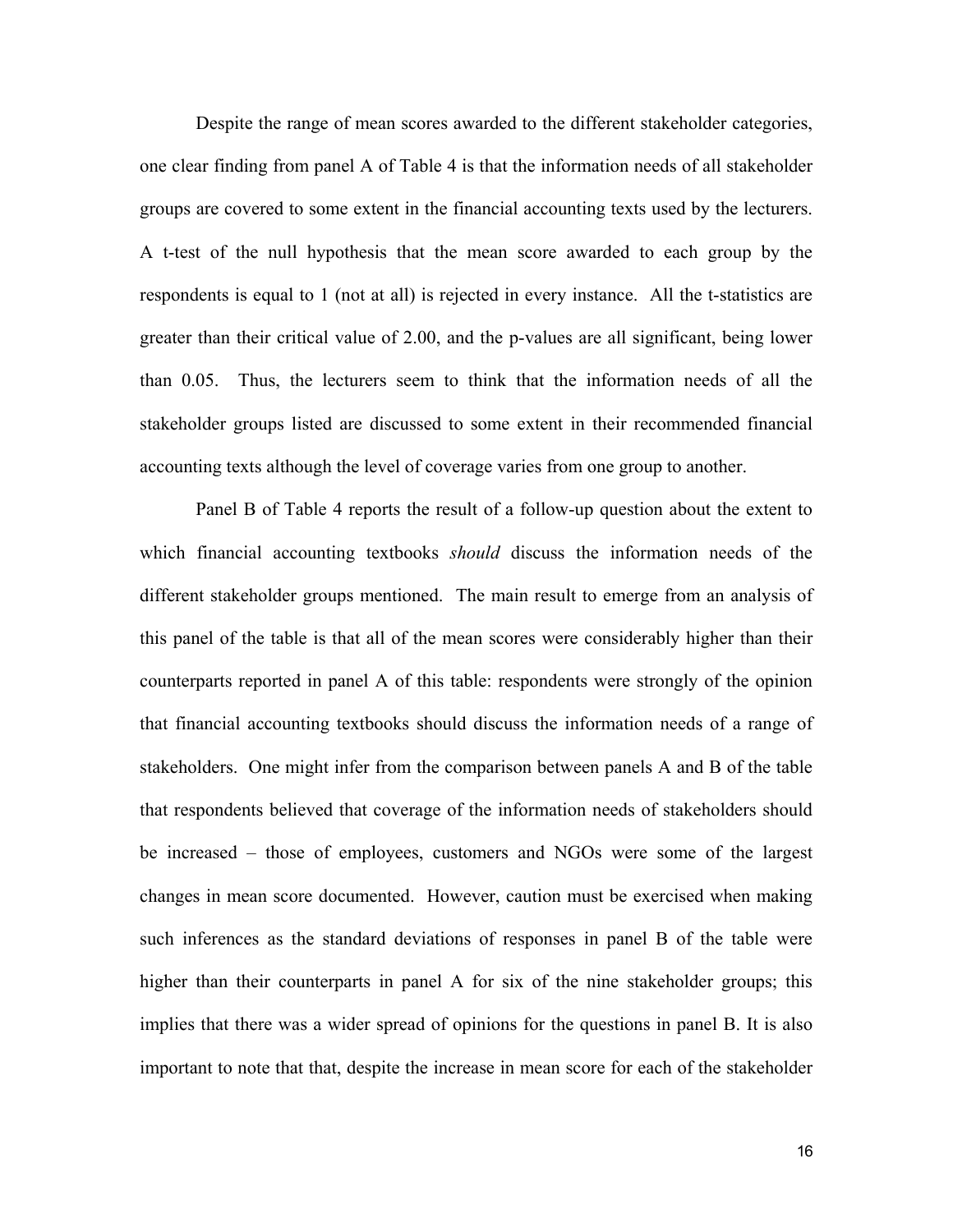groups in general, respondents more strongly agreed that the information needs of shareholders should be discussed above all other stakeholder groups.

 Results from this section of the survey lend some support to the findings in the extant literature, which highlight the priority ascribed to shareholders in accounting textbooks and the prevalence of an Anglo-American worldview. In addition, findings from this section would suggest that lecturers believe that the information needs of a broader range of stakeholders should be discussed more extensively in accounting textbooks. However, it would also appear that lecturers would still wish to ascribe priority to shareholders in the context of such a discussion.

The final section of this lecturers' questionnaire sought views about the content of financial accounting courses and in particular about whether issues other than technical material  $-$  such as the social and historical context of accounting as well as business ethics  $-$  should be included. This section builds upon the findings in Table 4 since awareness of such broader material is likely to develop students' understanding of the debates between different stakeholders regarding the provision of information about organisations. A five-point Likert scale was again used but in this instance the possible responses ranged from 1 (strongly disagree) to 5 (strongly agree) with 3 representing the neutral response (neither agree nor disagree). The mean scores and their standard deviations are displayed in Table 5 together with the results for a test of the null hypothesis that this mean score is not different from the neutral response of 3. The final column documents the p-value for this t-test; a p-value of less than 0.05 allows the rejection of the null in favour of the alternative hypothesis that the mean score is statistically different from the neutral response.

17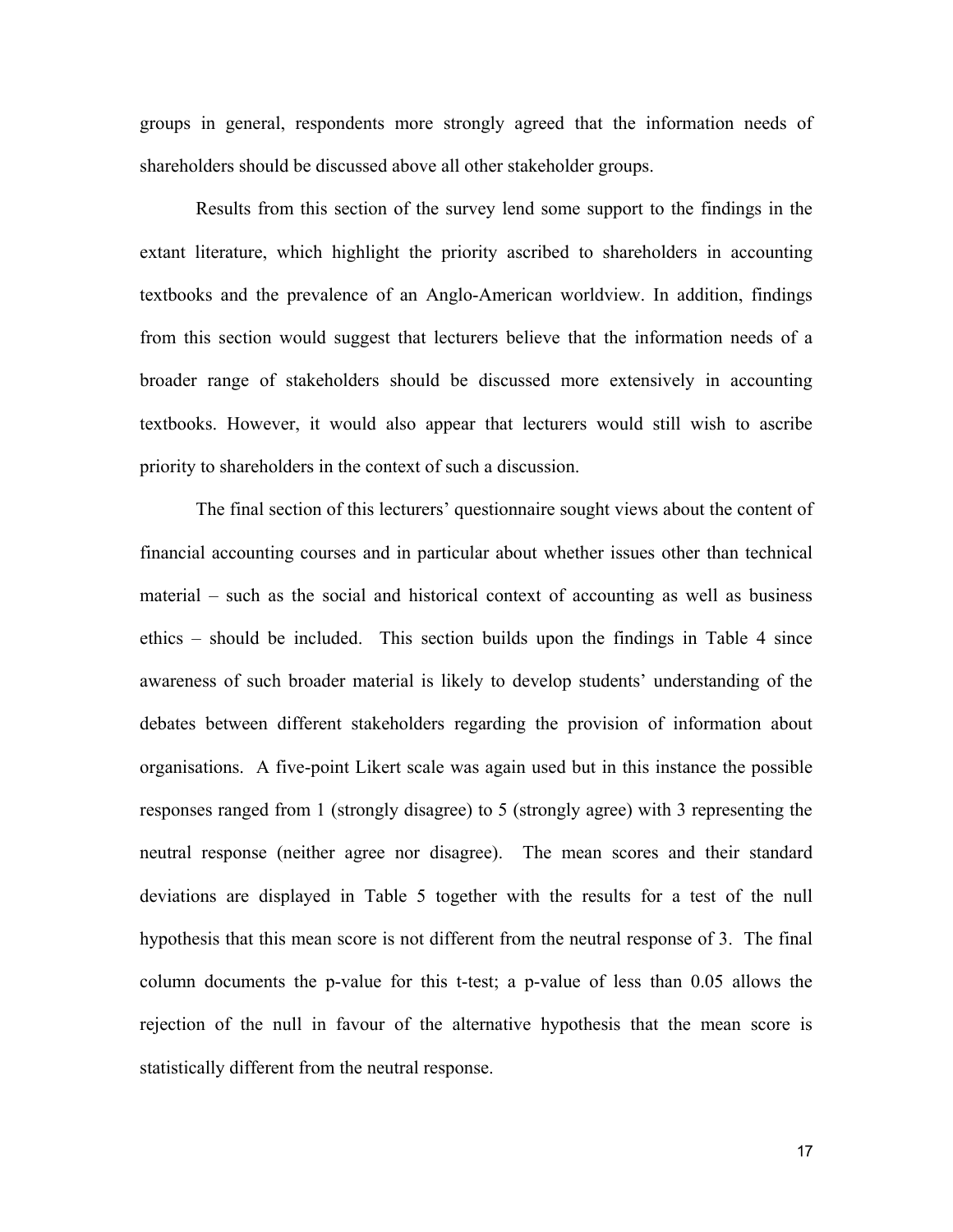#### **Insert table 5 about here**

 An analysis of the findings in Table 5 highlights that the lecturers who completed this on-line survey agreed with the statement that a financial accounting course should develop students' critical thinking skills (mean  $= 4.30$ ). They also agreed that an introductory financial accounting course should discuss the wider social context of the subject (mean  $= 4.12$ ) as well as compare the rules- and principles-based approaches to the subject (mean  $= 4.12$ ). The statement which attracted the lowest average score was the one which suggested that a financial accounting course should discuss the historical context of the subject: even here, however, the mean score of 3.77 was higher than the neutral score of 3.00. This impression is confirmed by the t-test statistics which are all above their critical values of 2.00; this allows in each case the rejection of the null hypothesis that the respondents disagreed with the statements included in the question.

 According to panel B of Table 5, respondents were less certain about whether broader issues should be covered during the early stages of a course on financial accounting. A comparison of the mean responses in panel B with their counterparts in panel A indicates that in each instance, the average score is lower. The rankings produced by these average scores are similar, with the development of critical thinking skills coming top in each instance although the inclusion of business ethics drops from a ranking of fourth in panel A to fifth in panel B. Respondents seemed to agree less strongly with the statement that the topic of business ethics should be covered during the early stages of a financial accounting course (mean of 3.56 in panel B vs mean of 3.97 in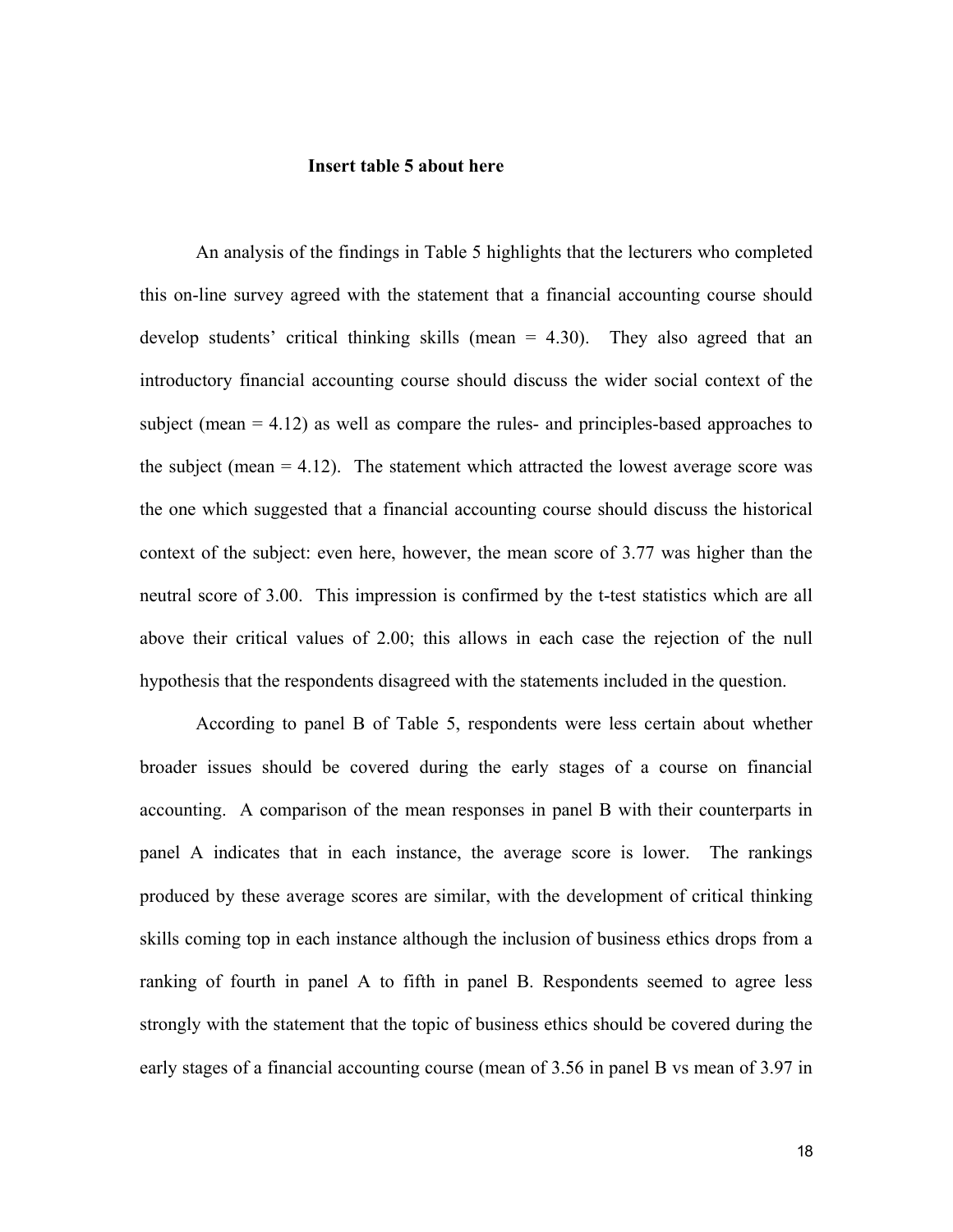panel A). The other feature of panel B in Table 5 is that the standard deviation values are higher than their counterparts in panel  $A -$  especially for the statement about the development of critical thinking skills (1.09 vs 0.77). Thus, the mean scores in panel B mask a wider spread of opinion among the respondents about whether the less technical aspects of financial accounting should be covered near the beginning of a financial accounting course. Not surprisingly, these higher standard deviation values result in lower t-test statistics; nevertheless, the p-values for the t-tests are still less than the critical value of 0.05 allowing in each case the rejection of the null hypothesis that the respondents were neutral about the statements included in the question.

 The following section builds upon the results of the questionnaire survey, and reports the findings from a set of semi-structured interviews with respondents to the survey.

#### **5. Interviews with lecturers**

Eleven semi-structured interviews with university lecturers were conducted between November 2005 and August 2006. Interviews with lecturers were arranged from a list of those responding to the online survey described in the previous section who indicated that they would be willing to be interviewed. To explore the use of accounting textbooks, it was felt that the views of lecturers were important in a number of respects. First, by virtue of the adoption system, lecturers play an important gatekeeper role in terms of deciding which textbook to recommend to students (Ferguson et al., 2008). Second, lecturers have the capacity to ignore or emphasise certain content within the textbook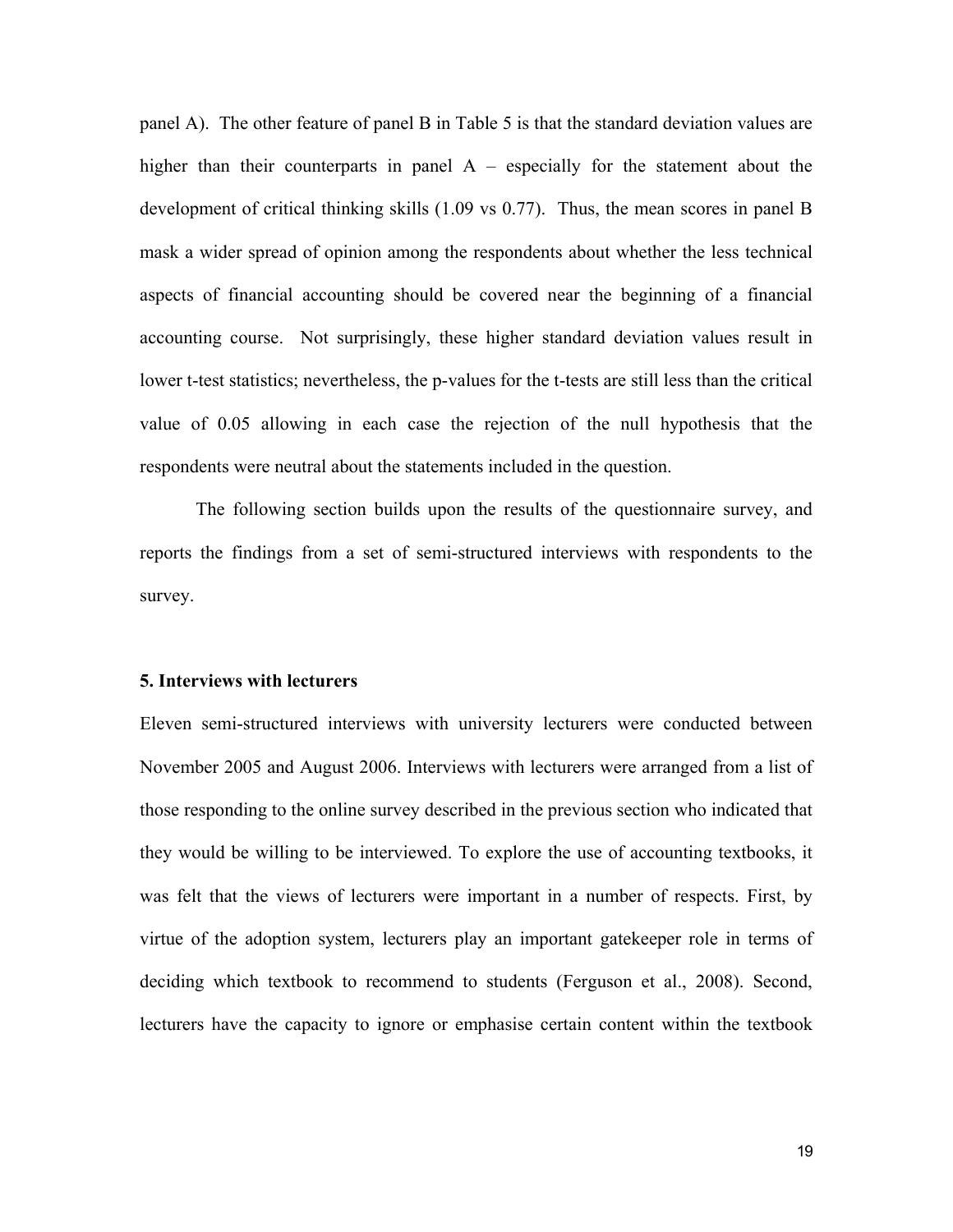during their teaching sessions. Third, lecturers may choose to supplement the text to provide alternative perspectives.

A summary of each lecturer's profile can be viewed in Table 6. An inspection of this table shows that six of the lecturers interviewed were female while five were male. Three lecturers were aged between 31-40, six between 41-50 and two were over 50 years of age. All of the lecturers interviewed were relatively well experienced, two having taught between 6-10 years, five between 11-15 years while four had taught for over 15 years. All but two of the interviewees held a professional accounting qualification.

Each interview lasted between 30 minutes and one hour**,** and all interviews were recorded and transcribed. Before the start of each interview a statement of the objectives of the project and a list of possible discussion points and questions was given to each interviewee; however, there was a conscious effort not to influence the respondents' views with the perspective of the interviewer(s). Nevertheless, the possibility that the wording of the questions may have influenced the responses received cannot be ruled out and remains a limitation of the current paper. Interviewees were not restricted to these topics and were encouraged to expand on other issues that they felt to be important. Interviews were conducted on a strictly non-attributable basis. The views of the lecturers and professional tutors are summarised and discussed under the following six headings: the choice of text; how the text is used on the course; stakeholders; ideology; supplementing the text; and accreditation.

## **Insert table 6 about here**

#### *5.1 The choice of text*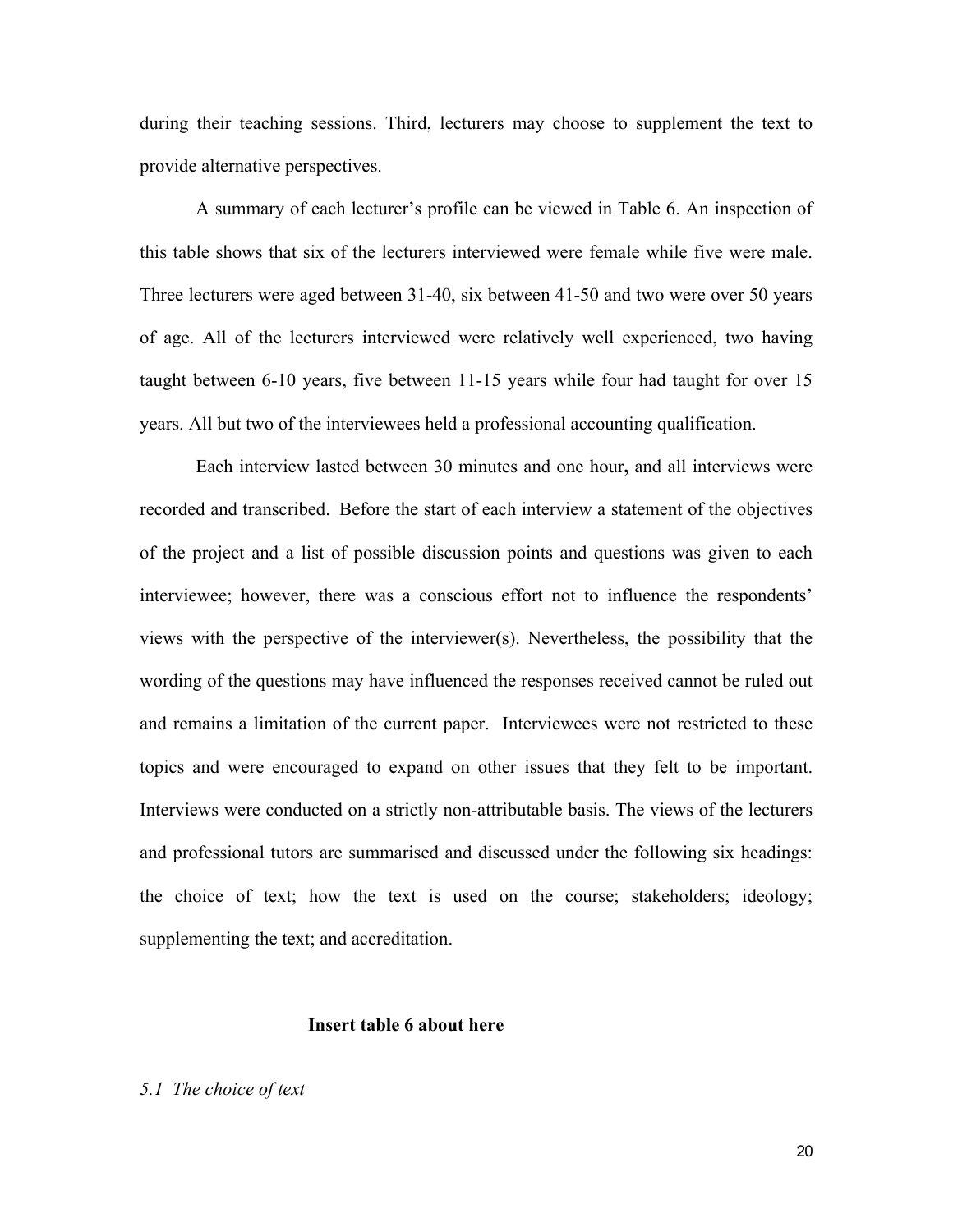The reasons for selecting the recommended textbook varied considerably among the lecturers. Four of the interviewees commented on how they were influenced by the structure of the text and how it presented material to students.<sup>[10](#page-50-0)</sup> For example, Lecturer D stated that she liked the way that her selected text presented material in "bite-size" chunks" with small chapters where there were "quite a lot of examples at the end of each chapter". Similarly, Lecturer G noted that "the good thing" about his recommended text was that "the chapters are small and self-contained and you can rearrange them as you like".

Course coverage also emerged as an important factor in the selection of a recommended financial accounting text, which, to an extent, supports the findings from the questionnaire survey. For example, Lecturer E pointed out that there was a close alignment between the structure and content of his course with that of the recommended textbook. Similarly, Lecturer A noted that her text was developed specifically for her course, which encompassed a strong element of open learning - therefore a close alignment between course and recommended text was paramount.

A number of interviewees suggested that they were influenced by the perspective that their recommended textbook took. For example, Lecturer I noted that his recommended textbook took a user perspective, as opposed to a preparer perspective, which was more closely aligned with his approach to teaching and the content of his course. Lecturer J explained that his recommended textbook was "plainly written...[and] much clearer in terms of double-entry". He added that, "it gives students a context and explains that the purpose of accounting is to aid decision makingî*.* For Lecturer C, the textbook did not play such an important role in her students' learning since EQL training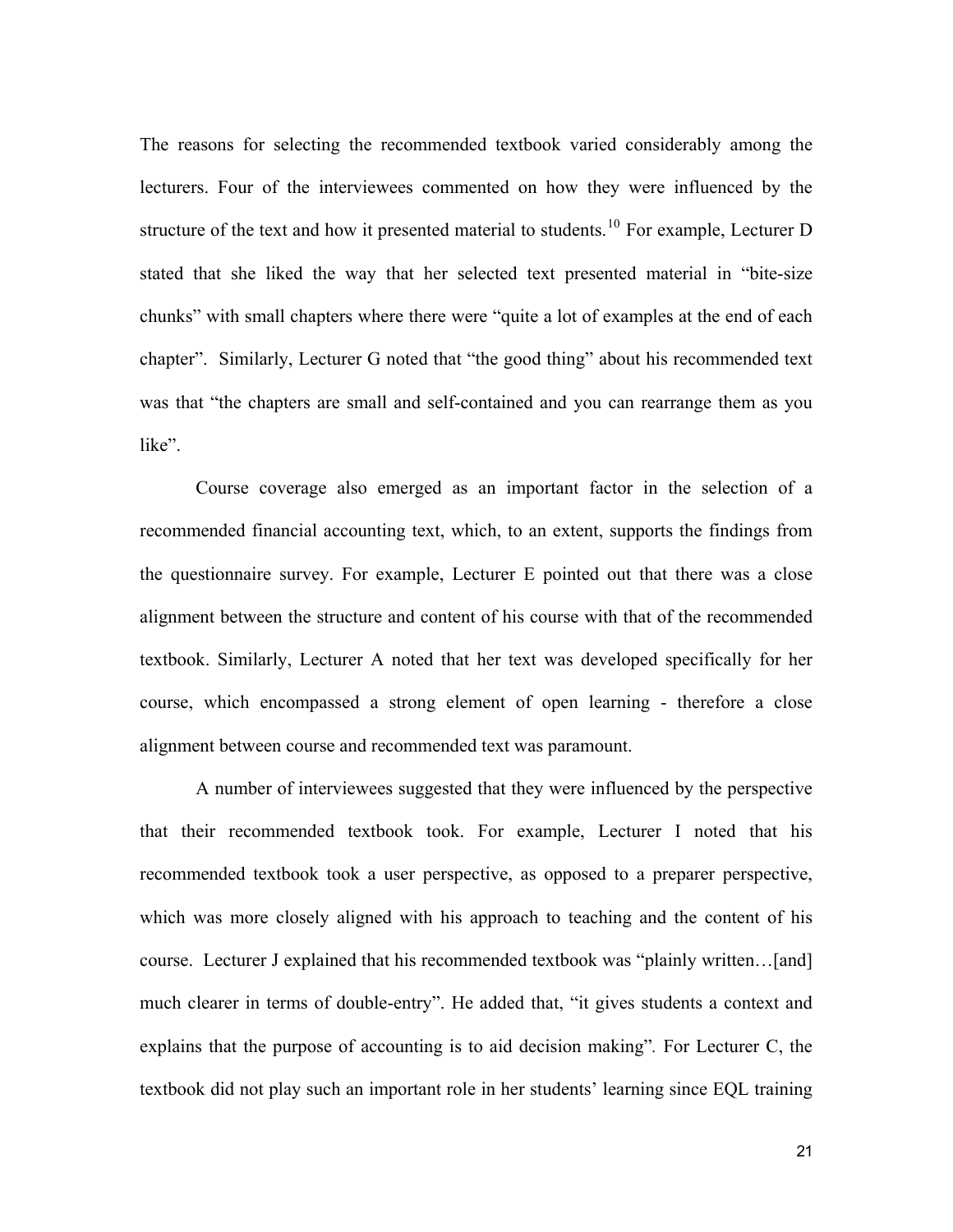software products underpinned much of what was taught on the course. Therefore, Lecturer C wanted a recommended text which, "complemented what we do with EQL [and] provide<sup>[d]</sup> some grounding in the conceptual framework - which most texts don't do".

Finally, the inclusion of online materials associated with the textbook was a determining factor for both Lecturers B and F. In particular, Lecturer B stated:

If basically chose that because it had the computer packages with it, which had all the different examples to go with the answers... [students] can just access the website, and can generate profit and loss and balance sheets, with different numbers".

While Lecturer F indicated that the most important factor for her was course coverage, she also noted that her decision was influenced by the fact that the text was packaged with "internet access [and] online material, for which you don't have to have a special password".

## *5.2 How the text is used on the course*

As noted in Section 3, Thompson (1990) discusses how the reception of mass media (such as accounting textbooks) are "situated practices"  $-$  taking place in particular social contexts. In this respect, it was deemed important to consider how lecturers used their recommended textbooks on their courses, since this would have implications for how they were used and received by students. Lecturers' comments suggest that textbooks were used in a number of different ways on their courses; in particular, while some lecturers fully integrated their text with the course, whereby students would use the text in both lectures and tutorials, others used their own notes and lecture material, and the recommended text served as an additional source of reference for students. For example,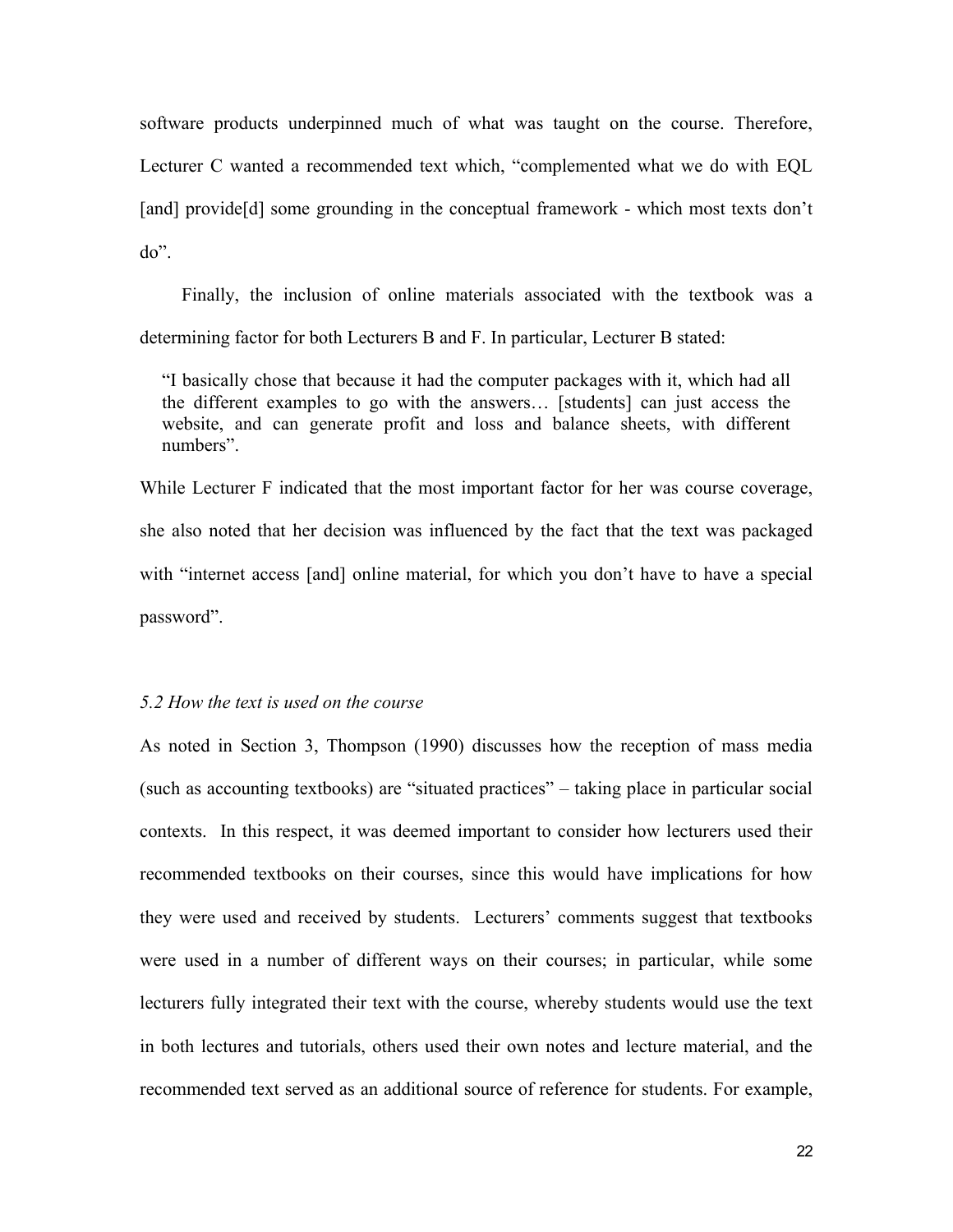given the open learning approach at Lecturer  $A$ 's institution, it was important that the text and course material were closely aligned. Similarly, Lecturer I noted that "we basically underpin the course with the textbook $\ldots$  it's a hundred per cent textbook driven". A number of interviewees indicated that while they used their own material in lectures, students were required to undertake questions from the textbook as part of tutorial exercises. For example, Lecturer D explained:

ìThey way I use it, is we ask them to look at the some of the answered examples [in the textbook], and then practice some of the examples for which there are no answers at the back of the text. During the tutorial situation, we can then give them feedback on these examples that they haven't got an answer for and they can raise any issues there, and then we give them an unseen question during the tutorial ...one of our own. So we use it to prepare for tutorials, although we don't use it directly in tutorials".

Similarly, Lecturer F noted that she encouraged her students to attempt questions in the

textbook for which the answer is already provided. She stated:

"I set my own tutorial questions. I always have... as I've accumulated [a bank of such questions] over the years. So, no they're not [taken directly from the textbook]. I advise $\ldots$  what I tend to do is that I give them sets of questions to do. They only have fortnightly tutorials, not weekly tutorials. So I set them questions to do for the fortnightly session and I usually put as one extra question... a question that they can do from the textbook but where the answer is in the back. You know, just for more practice. So I'm sort of showing them that their book is another resource for test questions really. And that of course is also the beauty of online material now. Because you can say, well, okay, you can do these for tutorials, you can ask your tutor about them. But, you know, most students say that what they really want is more and more practice questions. And so that's why... I make sure that they make use of the ones where the answers are in the back."

For Lecturer B, the textbook was simply "just supplementary reading", implying that the textbook was not used in the teaching of the course, but could be used by students as a source of reference. Similarly, Lecturer J noted that his recommended textbook was used as a "back-up" for the student who "doesn't attend class". Lecturer J explained that, given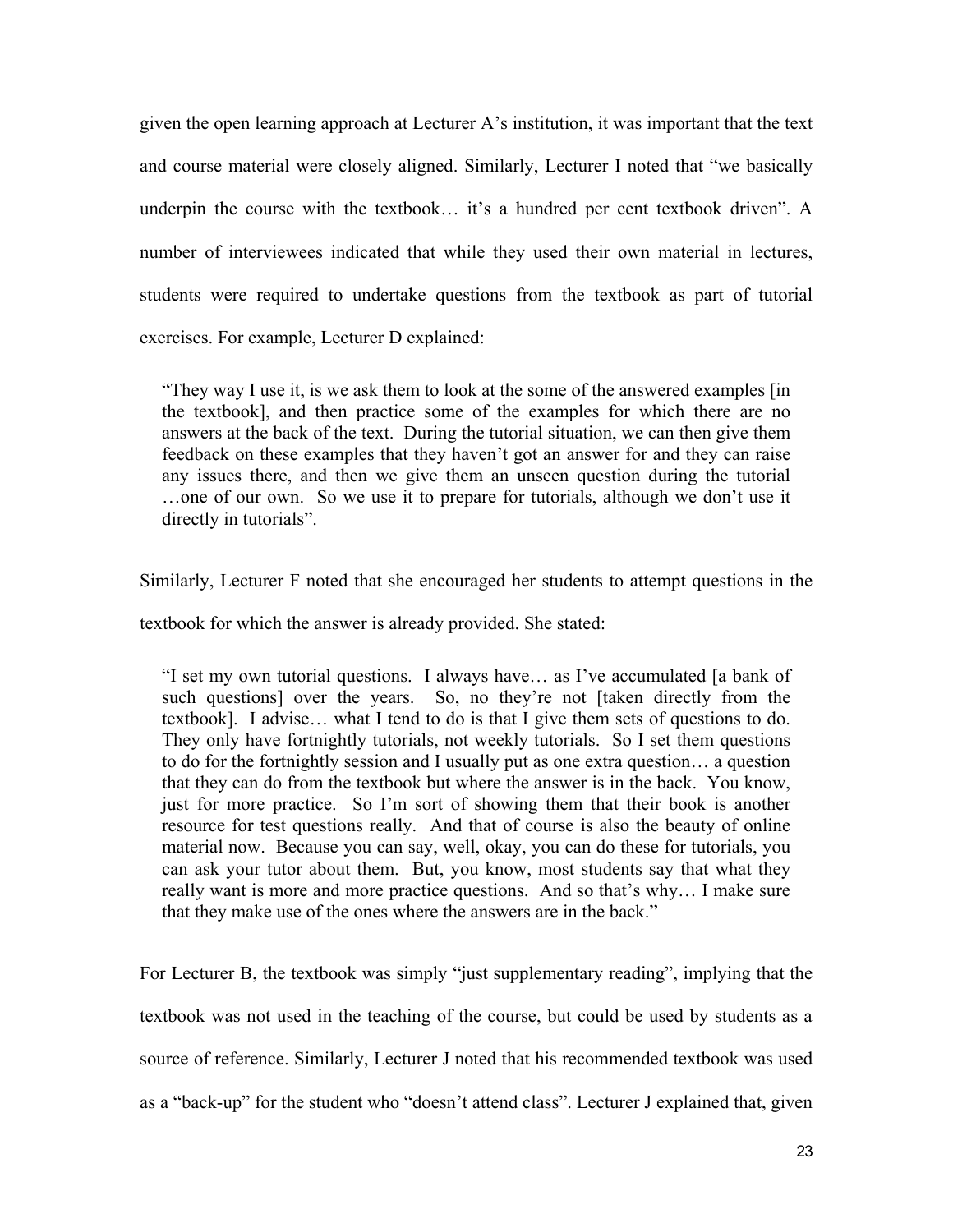that the approach he took to teaching financial accounting was similar to that of the textbook, if a student failed to attend the class, they at least had some support material.

 In describing how lecturers use their textbooks, this section provides insights into the reception of accounting textbooks as "situated practices". More specifically, how a textbook is used on a course is going to have implications for how it is used and received by students. If we were to assume that accounting textbooks exhibit the ideological characteristics described by Cuganesan et al. (1997), Ferguson et al. (2005; 2008) and Sikka et al. (2007), then one would also assume that students on a course which was heavily structured by a recommended text would be less exposed to wider perspectives or alternative worldviews. In many respects, participants' comments in this section support the findings from the questionnaire survey. In particular, while a few of the interviewees suggest that the recommended textbook plays a fairly minor role on the course, for the majority, the textbook is an integral part of the course, structuring lectures and/or tutorials.

## *5.3 Stakeholders*

Building upon Ferguson et al. (2005; 2007), interviewees were asked to contemplate the extent to which different stakeholders were reflected in their recommended textbook. Again, this issue was deemed to be of relevance to the present investigation given that one of the predominant criticisms of accounting education in the literature is that it tends to emphasise the interests of shareholders over all other stakeholder groups.

 Both Lecturers B and D felt that there was a fairly limited discussion of any stakeholders in their recommended textbook. Their comments, in many ways, suggest

 $24$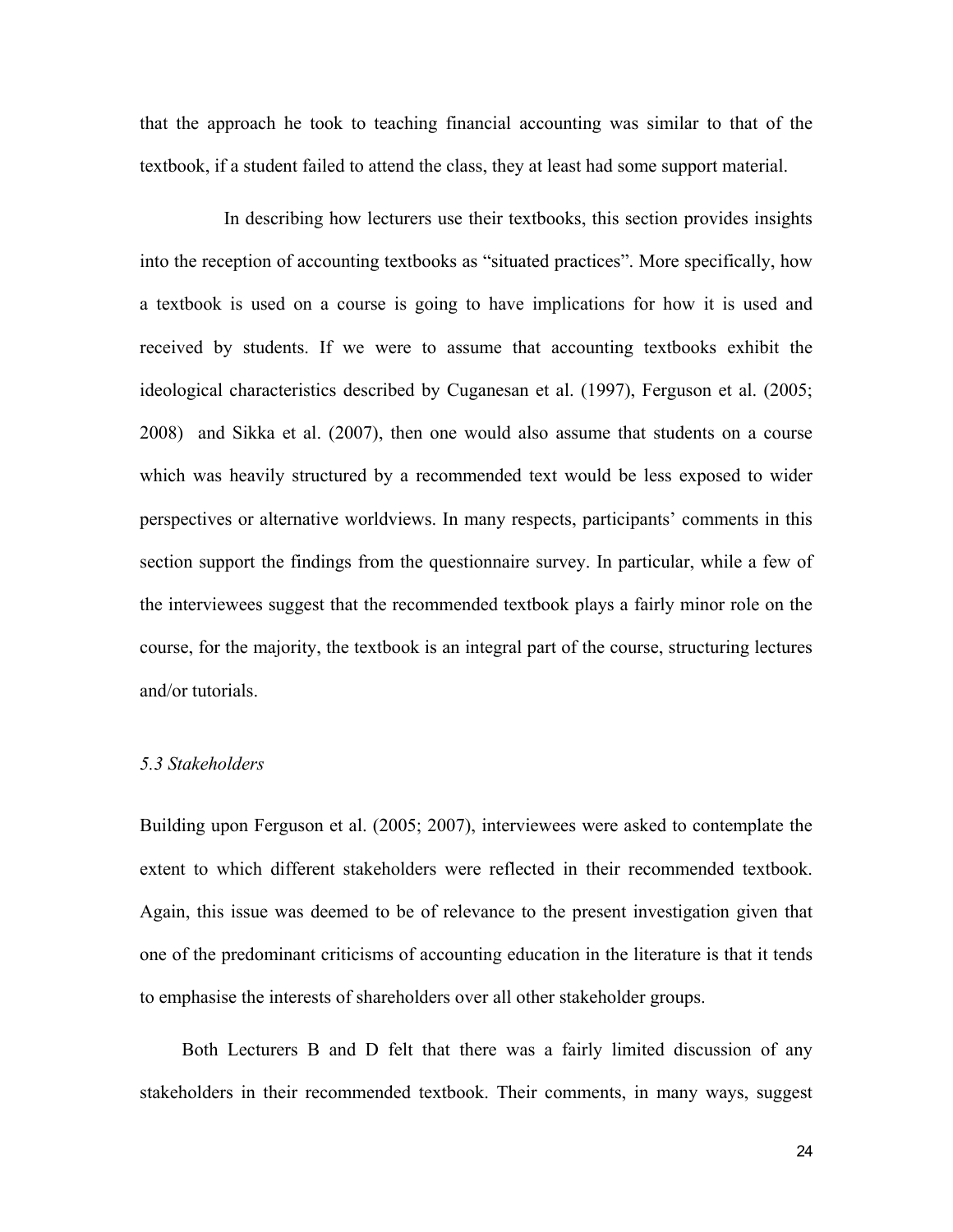that their recommended textbooks accord with one of Thompson's (1990) characteristics of ideology. In particular, one might infer from their comments that their recommended textbooks represent the user needs served by accounting information in a manner "which deflects attention from, or glosses over existing relations or processes" (Thompson, 1990, p.62). For example, Lecturer D stated:

There is no discussion as to who this information's needed for, why they need it, what they do with it. [My recommended textbook] is set up mainly from the context of, this is business information, it needs to be prepared and here's how you do it."

Although Lecturer B acknowledged that her recommended textbook contained a discussion of the different users of accounting information, this discussion was very limited. However, she felt that the textbook was not "biased" to any stakeholder group in particular. According to Lecturer F, there was one user group which tended to be emphasised. She stated:

I would suggest that... the shareholders are paramount in most textbooks. Owners or shareholders, however you express it... I don't think [recommended textbook] really pushes things like employee reporting for example. It doesn't really push society if you were to express that in terms of say social responsibility. There are other books that do that better... but there's still many where it is in the first chapter but it's not really referred to much after that".

Similarly, Lecturer E explained that his recommended textbook "clearly has a shareholder perspective", while Lecturer H noted that his text "the focus on shareholders is taken for granted in the text... there is not much thought given to other stakeholder groups".

 A number of lecturers explained that, while their textbook took a predominantly shareholder approach, this did not necessarily reflect the course as a whole. For example, Lecturer C stated that, in her teaching of the subject, she tried to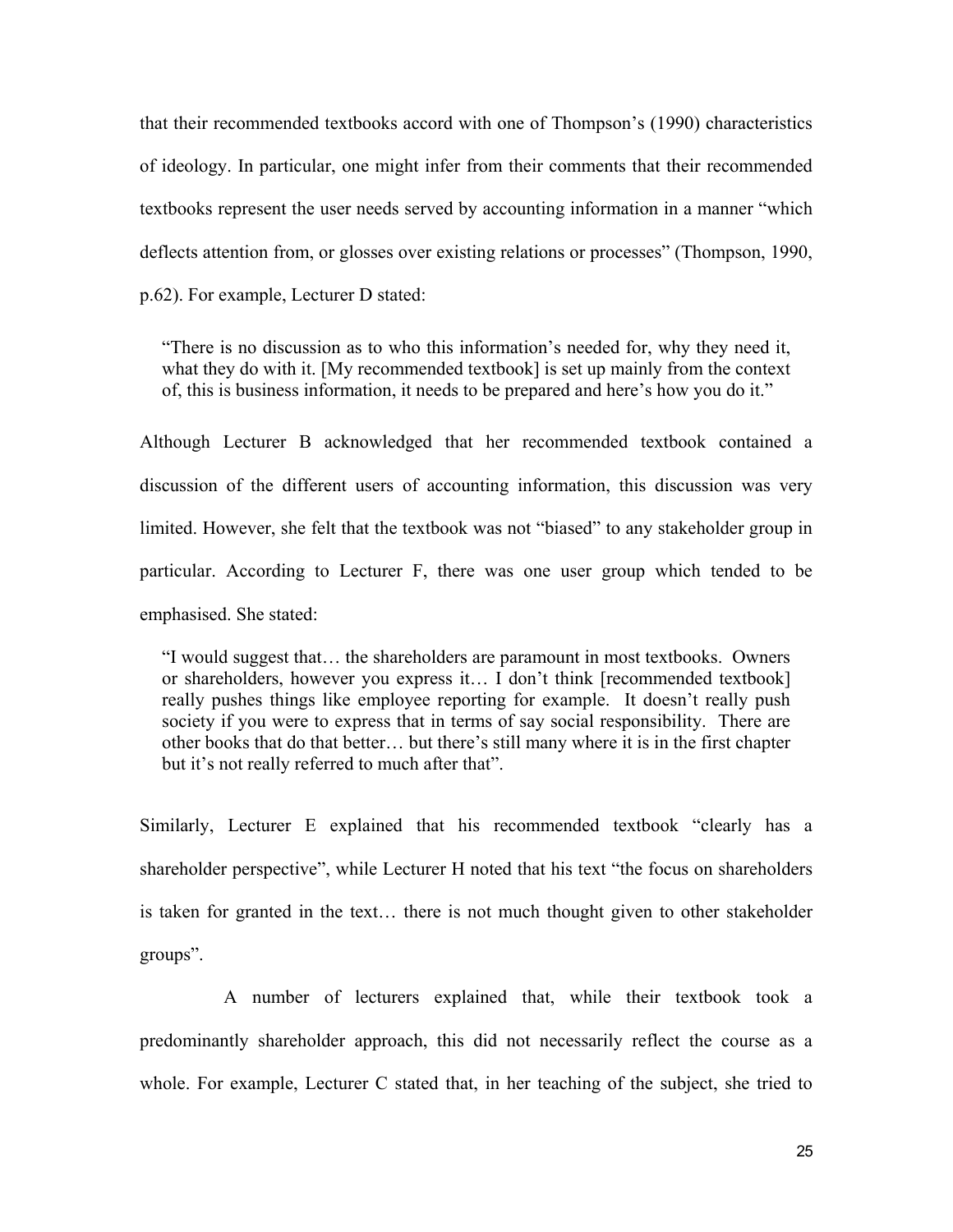give students a "broader view of who the users are". Lecturer I also noted that he attempted to "counterbalance" the shareholder orientation of his recommended textbook by "bringing in the importance of customers, employees and the environment".

 To an extent, these findings support the results of the questionnaire survey, where respondents indicated that textbooks should discuss the user needs of a broad range of stakeholders. Similarly, as the questionnaire survey findings suggested, some lecturers would appear to prefer a more balanced approach, and therefore highlight the importance of other stakeholders in their teaching. Finally, it was also noted by a number of interviewees that there was little discussion accorded to any stakeholder group. That such discussion may be absent from some accounting textbooks raises the question of whether such texts are pedagogically sound. Further, the absence of such discussion raises questions of an ideological nature, since it could be inferred that these texts passively expound taken for granted assumptions in a manner which, according to Thompson  $(1990)$  may "help sustain relations of domination through concealment or obscurement". This point will be further developed in the following section which focuses more specifically on the issue of ideology.

## *5.4 Ideology*

Following Cameron, Ireland, Lussier, New & Robbins (2003, p.712) each lecturer was asked whether they "see [their recommended] textbook as propaganda or ideology?" The question was asked to ascertain the extent to which lecturers believed that their textbook reflected the interests of a particular constituency. In this sense, the question is closely linked to the issue of stakeholder representation in accounting textbooks. As with previous responses regarding their perceptions about the discussion of different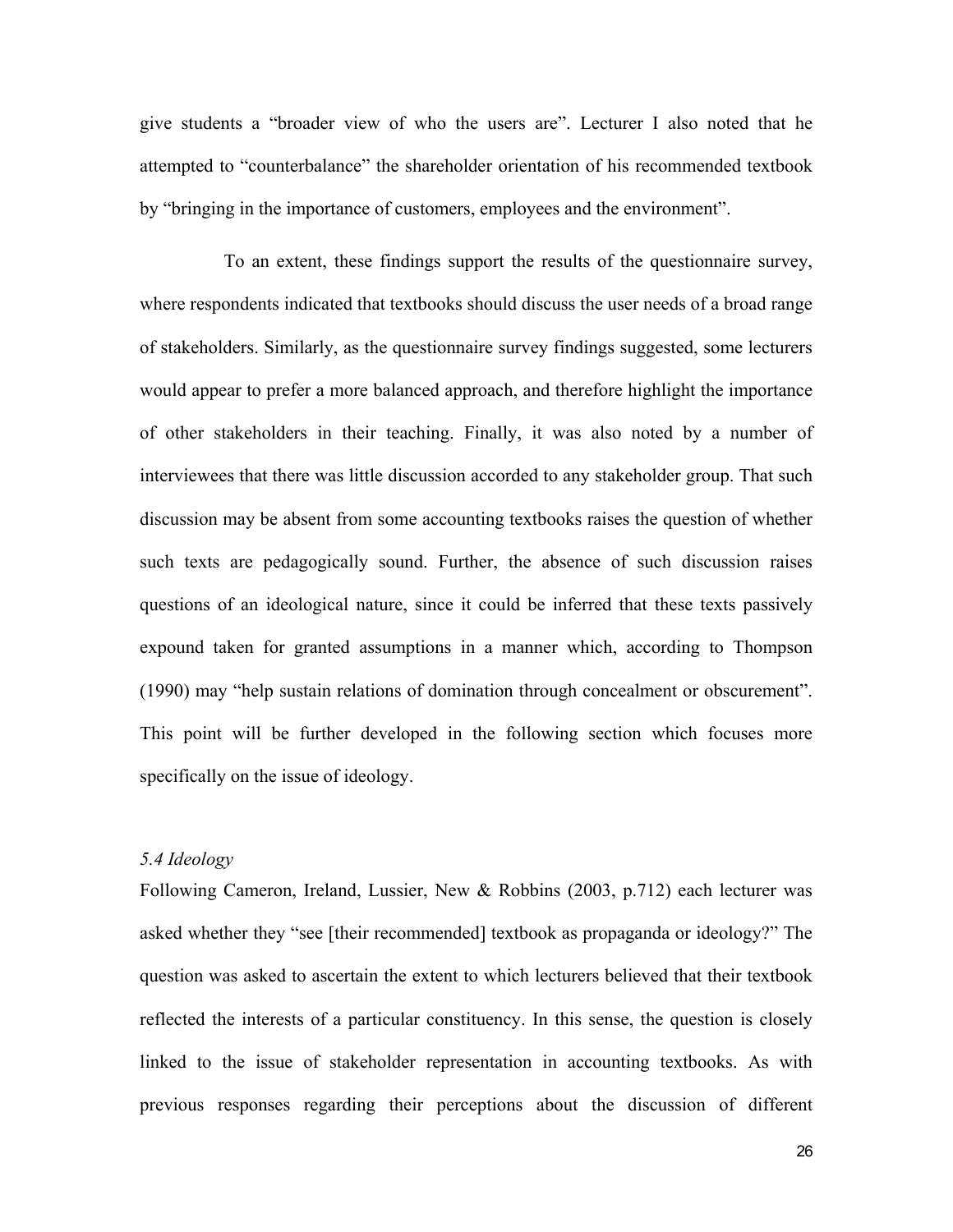stakeholders in their recommended textbooks, neither Lecturers B nor D considered that their text promoted the interests of any particular user group. For example, Lecturer D explained that she didn't see her recommended textbook as "selling a message" but rather that it was a "technical textbook, which it does very well". Similarly, Lecturer K noted that introductory accounting textbooks were mostly technical, implying that issues of an ideological nature were not apparent. In contrast, Lecturers G and H acknowledged that accounting textbooks could be considered ideological in the sense that the technical focus of many texts "masked" the underlying assumptions which underpin them. For example, Lecturer H stated that his recommended textbook is "ideological in the sense that it is constructed to suggest that it is a purely technical text". In many respect, these comments accord with McPhail and Gray's (1996, p.27, *emphasis added*) assertion that accounting education could be viewed as a "form of indoctrination" and as "hegemonic in the way it imbues students with the values and attributes of a world within *a guise of an innocuous technical rationality*<sup>'</sup>.

Drawing on Thompson's (1990) criteria for the typical modes of operation of ideology, one could argue that by emphasising technique acquisition, the assumptions and values which underpin the techniques presented in the textbook are somewhat obscured. Indeed, when both Lecturers D and K were asked whether they felt the techniques presented in their recommended text could be conceived as serving particular interests, Lecturer D replied, "I think that could be [said of] accounting as a convention as opposed to being specific to [the text]î. Lecturer K acknowledged that the interests of shareholders underpinned many of the accounting techniques taught on her course. She stated: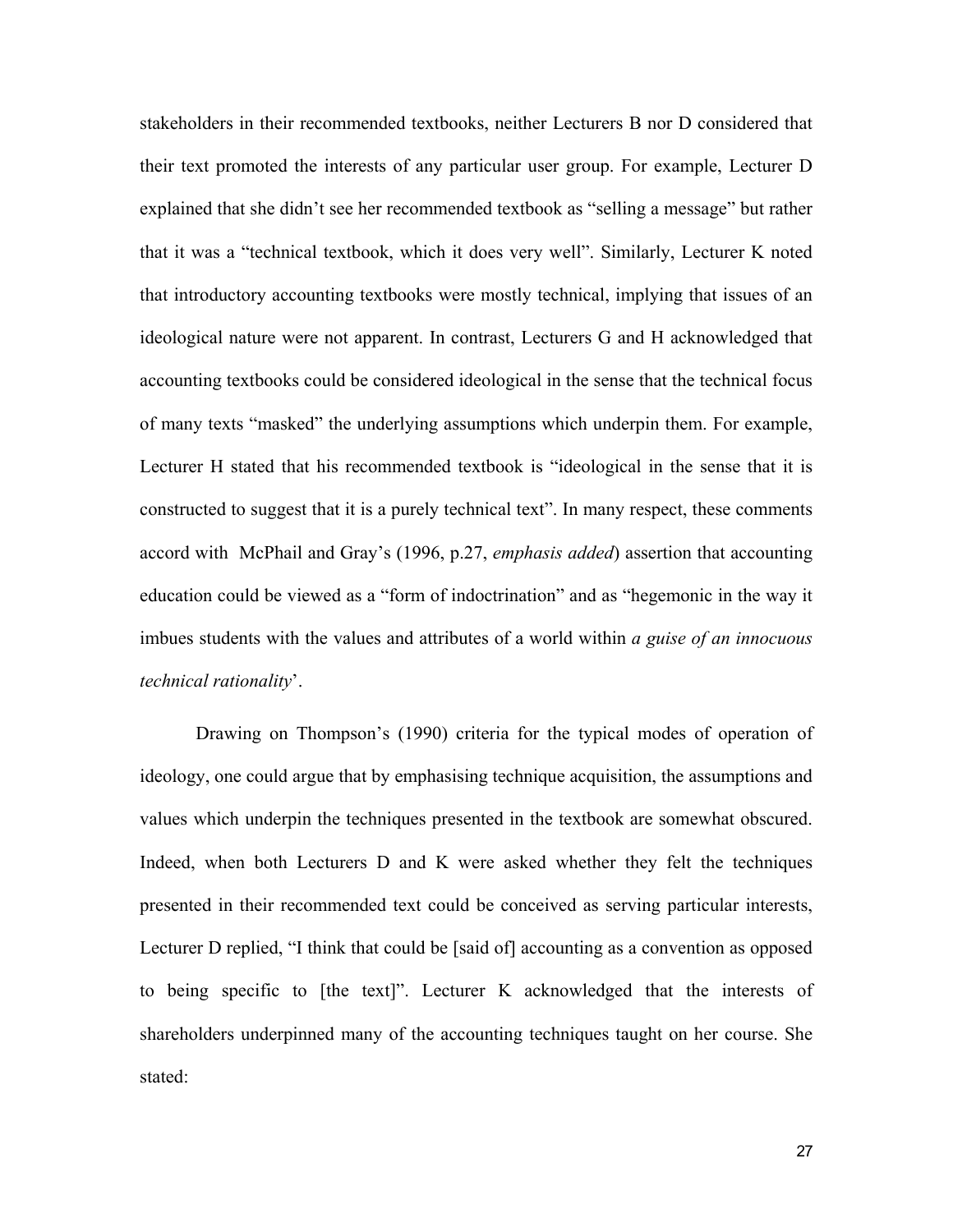ìWell, I suppose in financial accounting textbooks, investors are often the overriding user. [For example] the Statement of Principles states that if you can meet the needs of the investor then you can meet the needs of all the other users. I think most textbooks would state that somewhere [in the text] but then they just apply the mechanics as you go through them<sup>".</sup>

Lecturer E acknowledged that his recommended textbook was ideological in the sense that it was "clearly written from a particular standpoint, centred in a capitalist economy and it assumes that profits are a reasonable allocator of resources". Lecturer A stated that her text was "based on an ideology" because it "took so much for granted [and was] based on a capitalist model". Similarly, Lecturer J explained that his recommended textbook was both ideology and propaganda, stating that accounting textbooks tended to present a "sanitised view of the world"; in particular, that accounting information was produced for shareholders to assist in decision making. In keeping with her previous response, Lecturer F noted that the interests of shareholders were often paramount in accounting textbooks. However, she also alluded to the difficulty in raising such issues with students. She stated:

"If you'd asked me this when I'd first started I'd probably have said no, of course not. I mean I wouldn't have really understood what it meant. I think it's only by...seeing some of the critical perspectives on accounting material that I can understand that there is an element of that. But I don't feel that... I really wouldn't know how to do it in a different way. I mean, that sounds really unimaginative $\ldots$  I used to be of the opinion that you could immediately teach students what was wrong with accounting. That you can tell them [that] it's upholding the capitalist system, it's designed to enhance shareholder wealth, ignore exploitation, etcetera. It is great to do that and to get on your kind of political soap box... but you are telling it to students who have no idea what you're talking about. They don't know... that you can actually present a balance sheet in different ways. They don't really understand it even when you say, "Not everything is actually in there". I think that $\ldots$  propaganda is too strong a word. I think in terms of ideology, then yes, I would say it was supporting and upholding a certain ideology. And maybe what is deficient is that it doesn't allow much questioning of that ideology".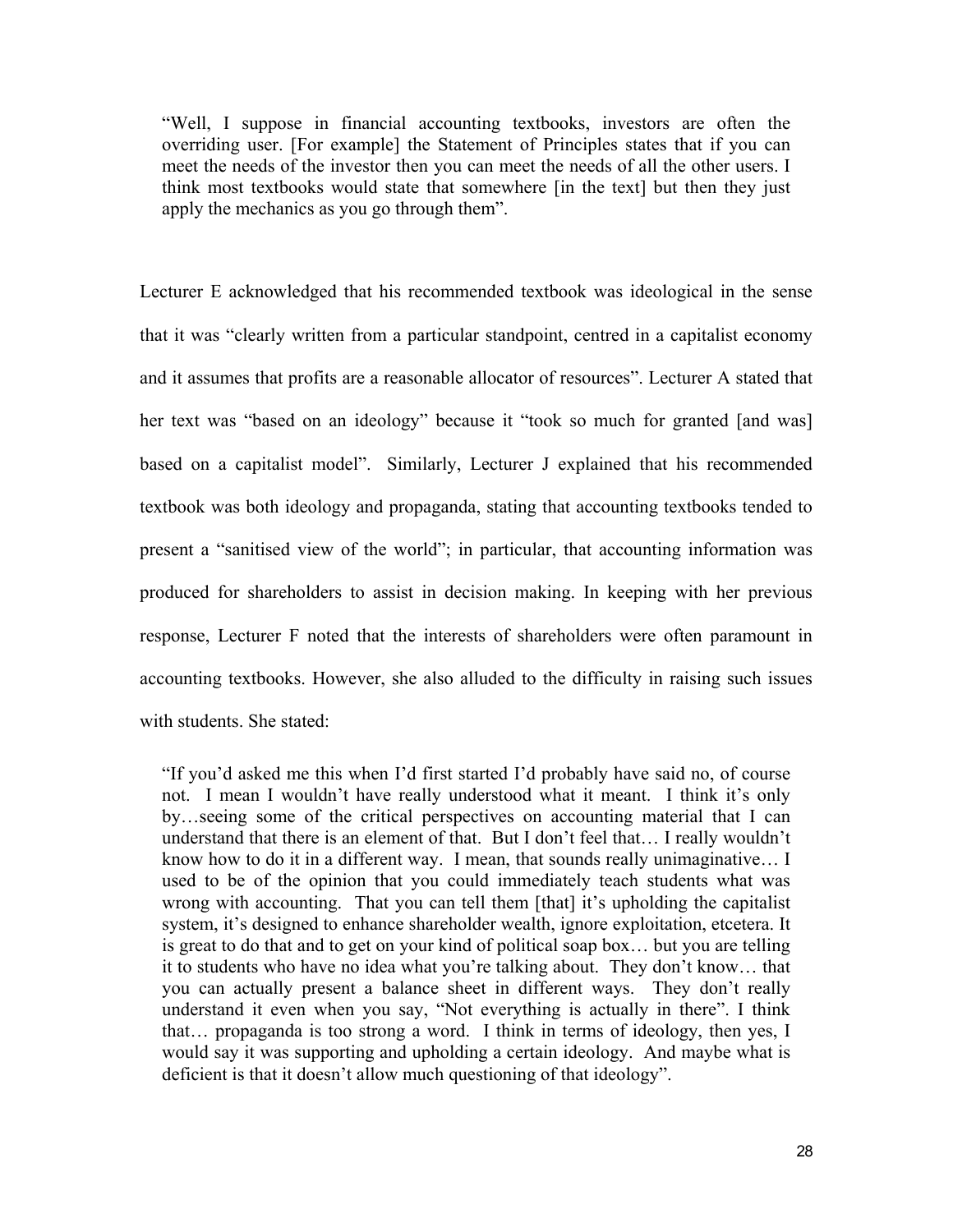Despite the fact that she viewed her textbook as upholding an ideology consistent with the values of Anglo-American capitalism, Lecturer F noted that exposing students to the existing criticisms of this economic structure, and the role of accounting in upholding it, would not necessarily engender more enlightened students. In particular, she explained that students "buy into the individualistic values which underpin this particular form of capitalism", adding:

ìWe get a lot of management students who clearly want to go and work for large multi-nationals. I think that they have got a view that they want to be a part of this... We have got a new personal development plan initiative. When students first arrive they have got to say what they think they are bringing with them, what skills they would like to develop... and what they aspire to do. And some of them will just say they want to make a lot of money".

In addition to the issue of students' own worldviews, Lecturer J explained that first year accounting students might not yet have developed intellectually to the extent that they could fully appreciate the contestable values implicit in accounting. He stated that a number of accounting textbooks were "very pious" by attempting to introduce wider contextual issues. While he acknowledged that many of these authors were "well intentioned", he felt that "a lot of it simply won't make sense to a 17 year old". As Sikka et al. (2007) argue, the idea that first year students do not have the intellectual capacity to critique ideas and question assumptions is somewhat limited to accounting education. They suggest that other social-science disciplines, such as sociology, philosophy and political science, tend to encourage an awareness and critique of theoretical issues at the earlier stages in their degree programmes.

### *5.5 Supplementing the text*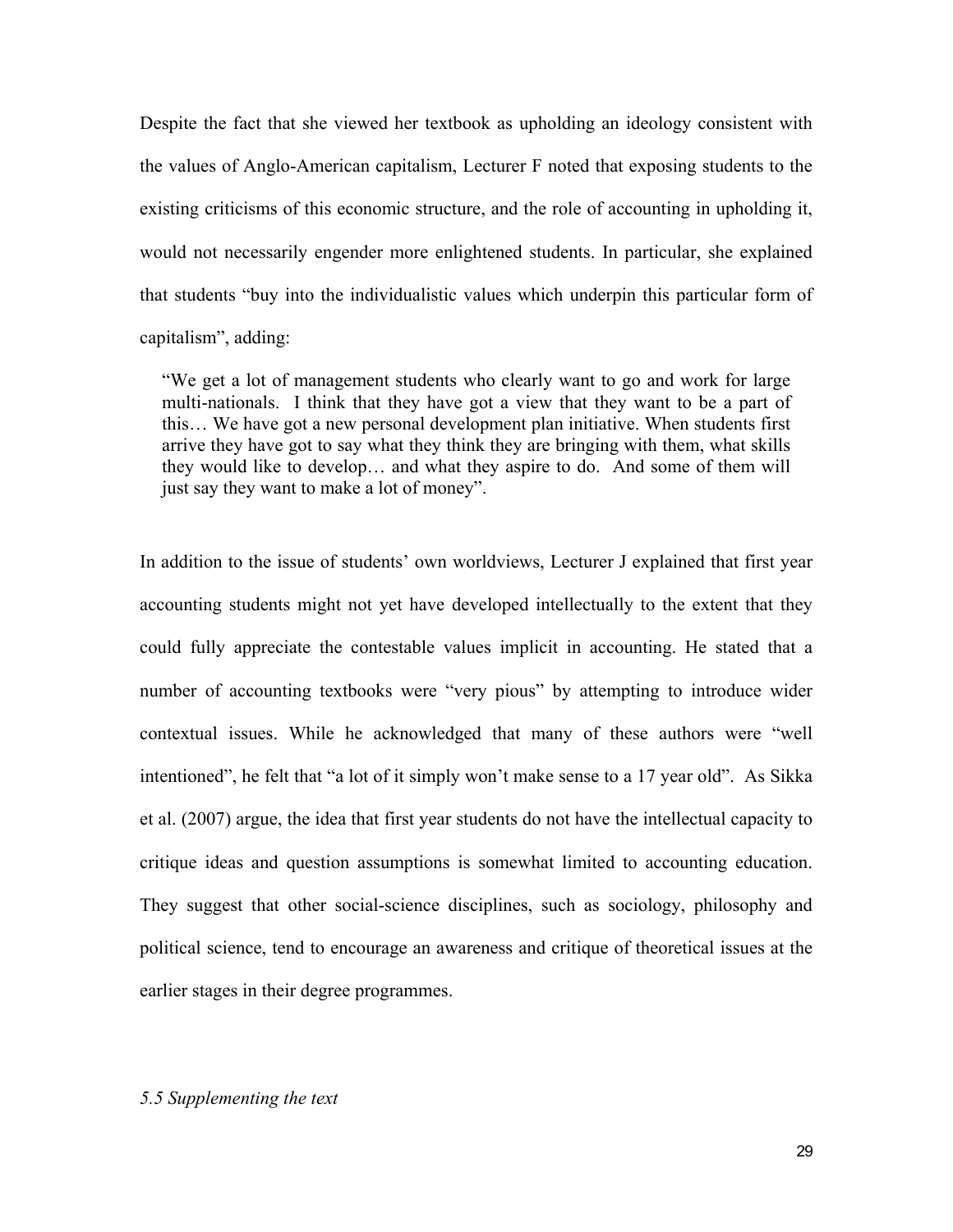Each lecturer was asked if they supplemented their recommended textbook: it was felt that this issue would, in part, address the extent to which lecturers felt that students should be exposed to alternative perspectives or other accounting issues which were not presented in the recommended textbook. Despite Lecturer D's view that her recommended textbook did not adopt any particular ideological position, she felt it was important to introduce students to wider contextual accounting issues which she perceived were generally absent in her recommended textbook. She stated:

"We supplement the "why" to give them context and the wider accountability issues within society, and then allow [our recommended text] to take over in the "how", because [it is] very technical... The "how" is obviously very important too, but it's getting them to understand that accounting does fit into society somewhere. It matters because it affects the... way we pay for goods, or how the economy's run - we go through all that. And all these decisions are based on numbers and hopefully, by the end of the course, [students can see] that not everything you see is black and white or completely objective. It's all based on different assumptions, and therefore you've got all these important decisions that have been made based on different assumptions, and you might have made different decisions... had these assumptions been different. So it's getting them to understand the "how" alongside the "why" and the importance of it".

Lecturer D explained that wider contextual issues were predominantly brought in through the lecture notes and alternative readings. However, despite the introduction of wider contextual issues on the course, Lecturer D expressed reservations in doing so. She stated:

"I don't think Frank Wood gives enough of the big picture. But I'm not sure if they're ready for that at first year. Sometimes they just want black and white answers and they want something that's right or wrong, and maybe challenging too much of that at an early stage isn't always a good thing".

Similarly, Lecturer B was doubtful about whether introductory accounting students could cope adequately with wider contextual issues, stating that she did not supplement the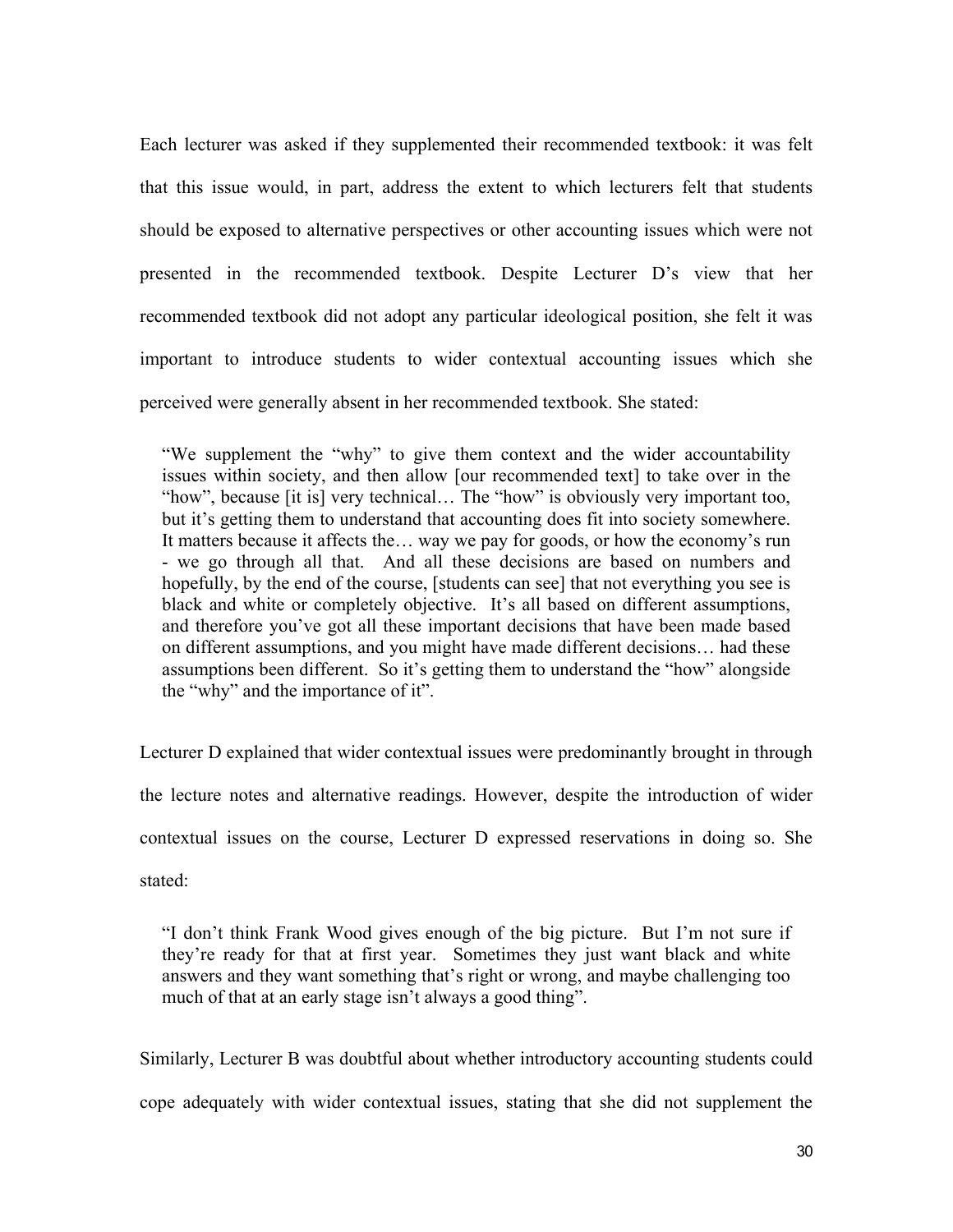textbook "at that level". However, while Lecturer B noted that the contextual material in her recommended textbook was "very limited", reflecting the course as a whole, she did note that there was "a new conceptual module...in first year, which looks at all the conceptual issues".

 Lecturer E explained that he supplemented his chosen text with newspaper articles and professional journal articles in order to expose students to wider issues. In particular, he stated that:

*<sup>\*</sup>Business articles in regional newspapers very often have an ethical perspective...* in terms of asking whether the morality of a particular issue is appropriate, or getting students to think about morality to some extent".

Lecturer C supplemented her text with the abstracts of some accounting academic journal articles. In particular, she noted that Mouck (2004, p.525), was useful in terms of highlighting to students that some financial accounting representations "only come into existence in accordance with a set of rules... and have no objective basis in either physical or institutional realityî. In this respect, Mouck (2004, p.525) highlights how, for example, the financial accounting rules for aggregating the monetary amount of total assets "are more akin to the rules for a game such as football". Lecturer C indicated that she would like to see this point made at the beginning of her introductory accounting textbooks, so that students learn to appreciate, early on in their studies, that accounting knowledge has not "just been cast down in a tablet of stone". Lecturer K also noted that she recommended journal articles because she felt it was important that students begin to "think outside of the mechanics" of accounting.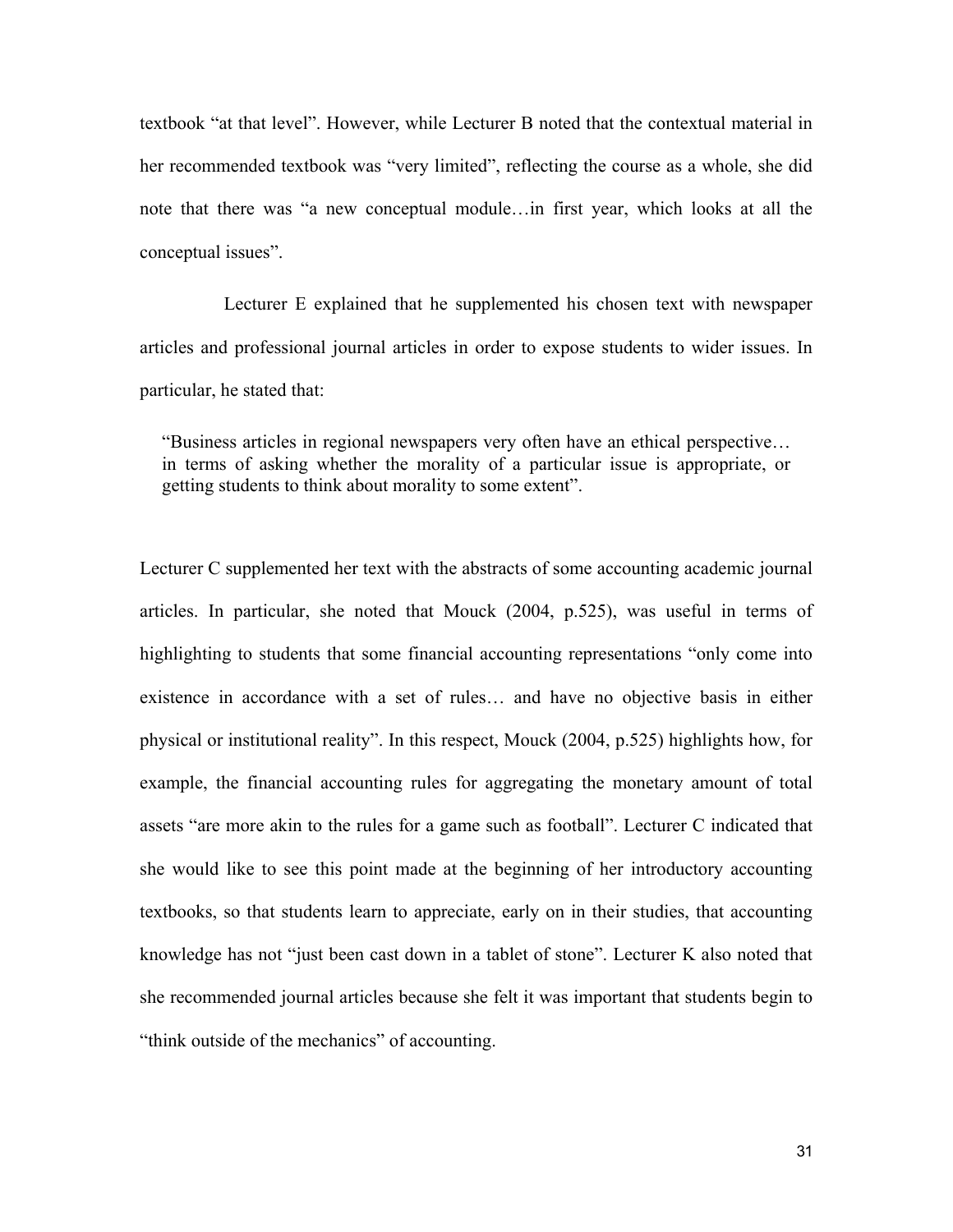In addition to using EQL's book-keeping tutorial computer package, Lecturer F recommended that students read broadsheet newspapers as well as professional accounting periodicals. She encouraged students to pick out accounting-related articles of interest to them, which may then be discussed in tutorials. In this way, Lecturer F attempted to encourage students to think more broadly about issues relating to accounting. However, she also noted the limitations of introducing supplementary material to level one students. She stated:

ìI donít really recommend any particular academic journals. Because of the nature of the first module, which is very practical. I don't think that much of it would seem relevant. That is maybe a sad thing to say".

## *5.6 Accreditation*

One of the contextual aspects of accounting education discussed by Ferguson et al. (2006,

2007, 2008), namely, the accreditation of accounting degrees, was alluded to by a number

of the lecturers interviewed. For example, Lecturer F stated:

ìI mean, accreditationís a very good marketing tool if youíre trying to attract students to do your degree. And clearly a lot of students are looking for an accredited degree".

When asked whether accreditation influenced her choice of textbook or the content of her

course, Lecturer F responded:

"Slightly, yes... I mean, it's not that accreditation drives everything we do by any means. But there is like a minimum requirement for accreditation. And some of them are met by what they study in the first year. So I mean, for example, control accounts. A lot of people would say, why on earth are you doing control accounts? Particularly when a lot of the students are non-accountants. Well, that's to meet accreditation. You've got to tick a box that says that we do actually teach control accounts. They never do them again. They don't do them in the second year as far as Iím aware, still donít do them in the third year. So, I would say that the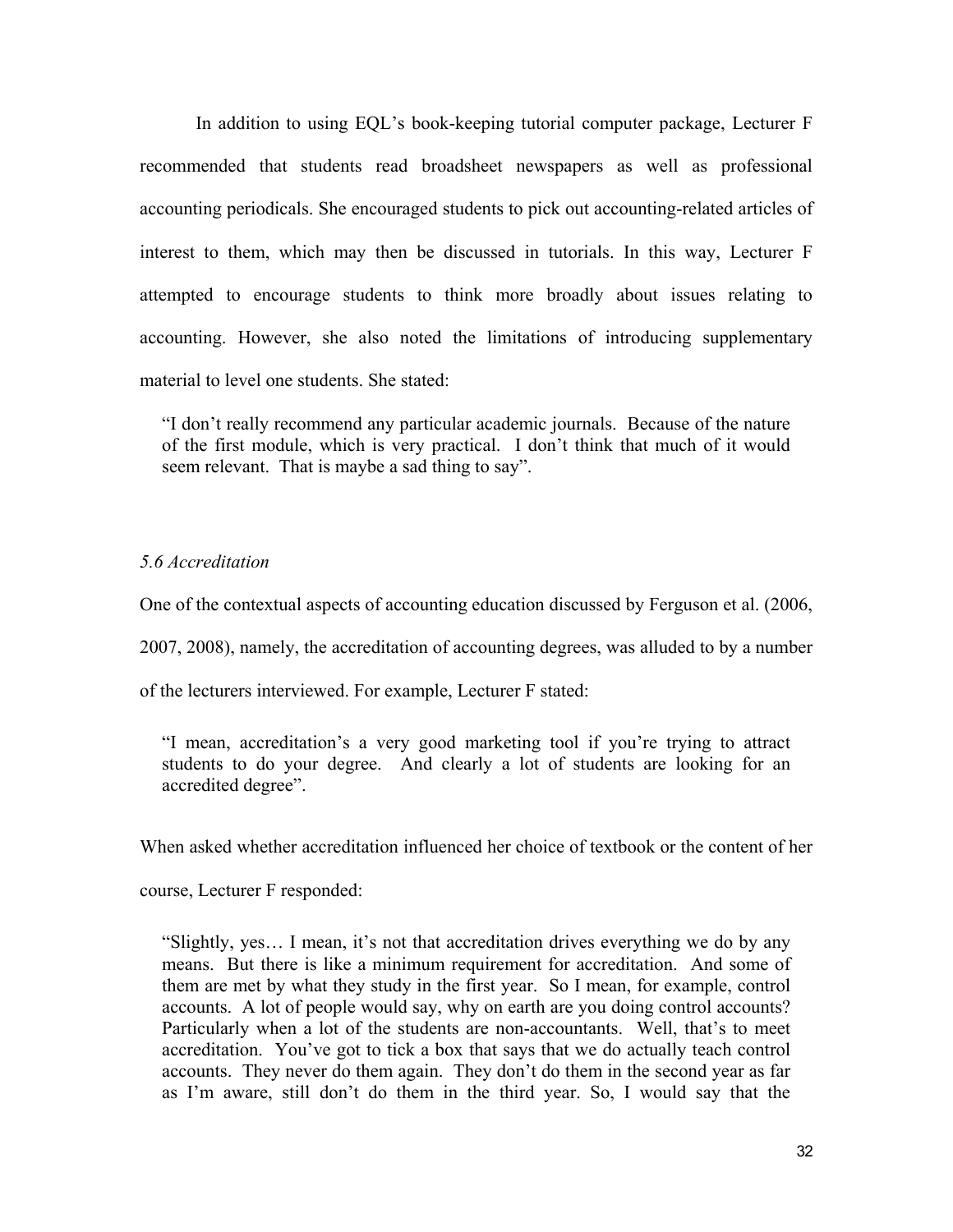recommended text actually does meet what you would expect a first year to do. I mean, our accreditation... we were meeting accreditation not just with what we did at first year level. I mean, there are obviously other things at levels two and even three. We made sure that...without completely pandering to accreditation requirements, there were elements of accreditation items or techniques in these core modules".

Despite noting the role of accreditation on her degree programme, Lecture F argued that

the influence of the accounting profession on university accounting courses should be

resisted to some extent. She explained:

ìI think that if you go along the lines of everything should be geared towards accreditation then you're letting the profession decide what a degree should be. And I think the whole point of our students studying a degree is they should be doing something different to professional training. So I don't think we should be a preliminary sort of professional training for get[ting] a professional qualification. I think it should be that they do a degree. And they study [the subject] in an academic way".

Lecturer C pointed out that it was sometimes difficult to bring wider contextual issues

into her teaching because she had 'the accreditation issue to deal with'. In particular, she

noted that:

"We have a lot of students doing ACCA and therefore we've got to make sure we cover enough technical stuff for ACCA accreditation $\ldots$  it is a real tension because then we expect them to do a sort of scholarly dissertation in the third year".

Similarly, Lecturer K explained that she had to cover certain financial accounting material to satisfy "Institute exemption requirements", which meant that there was "a core content that you're trying to cover all the time".

#### **6. Summary and conclusions**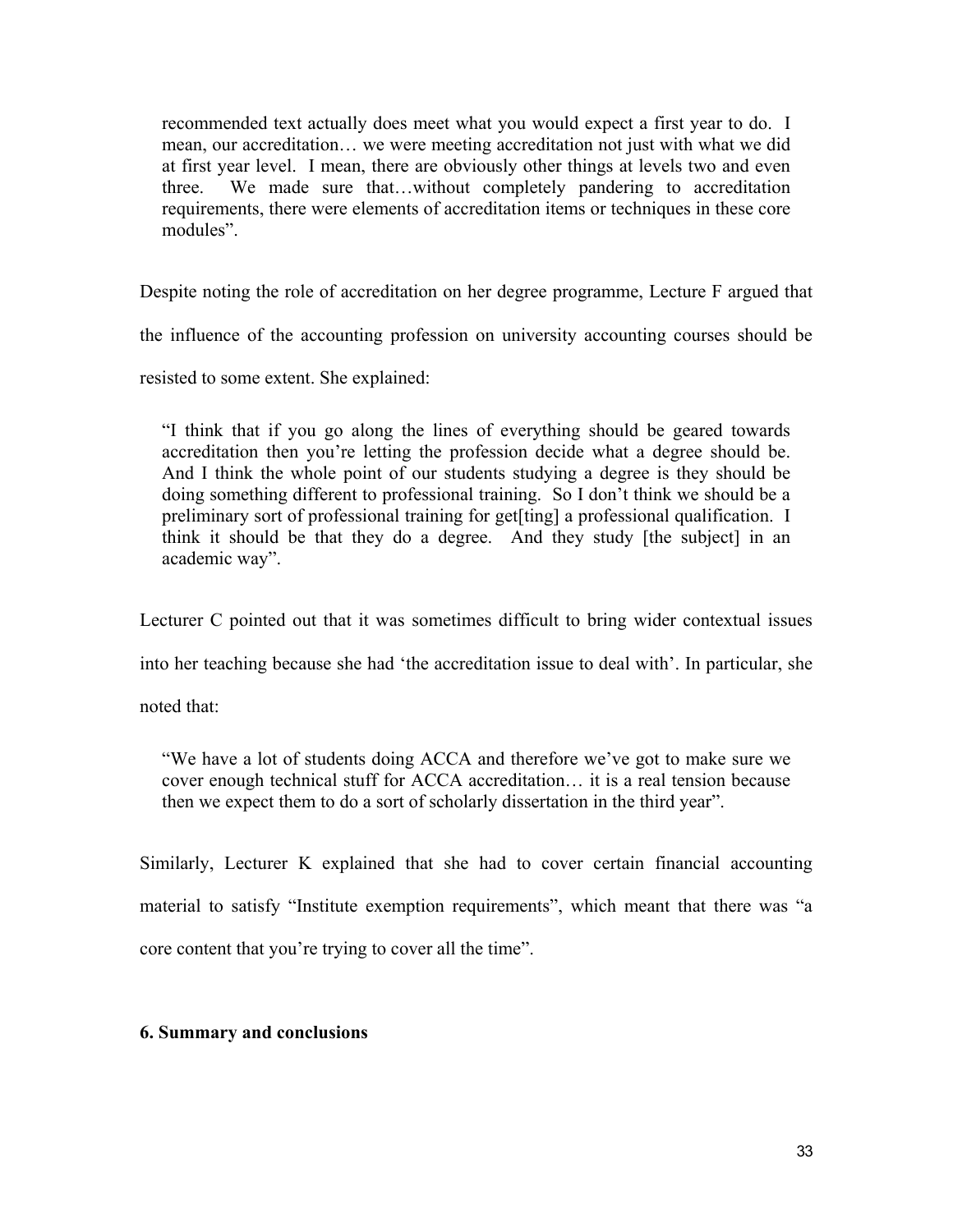The questionnaire survey of lecturers has highlighted that, amongst respondents, Wood and Sangster (2005) *Business Accounting I* was the most frequently recommended text for introductory financial accounting courses in UK universities; however a significant number of lecturers also recommended professional and academic journal articles as well as at least one other text in order to provide alternative perspectives and to increase awareness of current issues in accounting and finance. In addition, responding lecturers appeared to believe that the information needs of all stakeholder groups identified in the *Corporate Report* were addressed to at least some extent in their primary recommended text. Survey respondents generally supported a range of objectives for a university financial accounting course, including the development of students' critical thinking skills and of an awareness of the wider social context of accounting; however there was less support for the suggestion that development of these skills and awareness of wider issues were suitable objectives for the early stages of an introductory financial accounting course.

When these survey issues were probed in more depth via interview, lecturers' comments regarding their recommended introductory financial accounting course text highlighted a number of pertinent issues. In terms of stakeholder representation in their recommended texts, a number of the lecturers acknowledged that discussion of different stakeholders was extremely limited. In this respect, lecturers' perceptions of their textbooks accord with what Ferguson et al. (2008) refer to as the "selective tradition"; that is, what is selected and omitted from texts was important in terms of framing financial accounting within a narrow and specific context. Again, it would appear from interviewees' remarks that by neglecting to acknowledge broader stakeholder groups,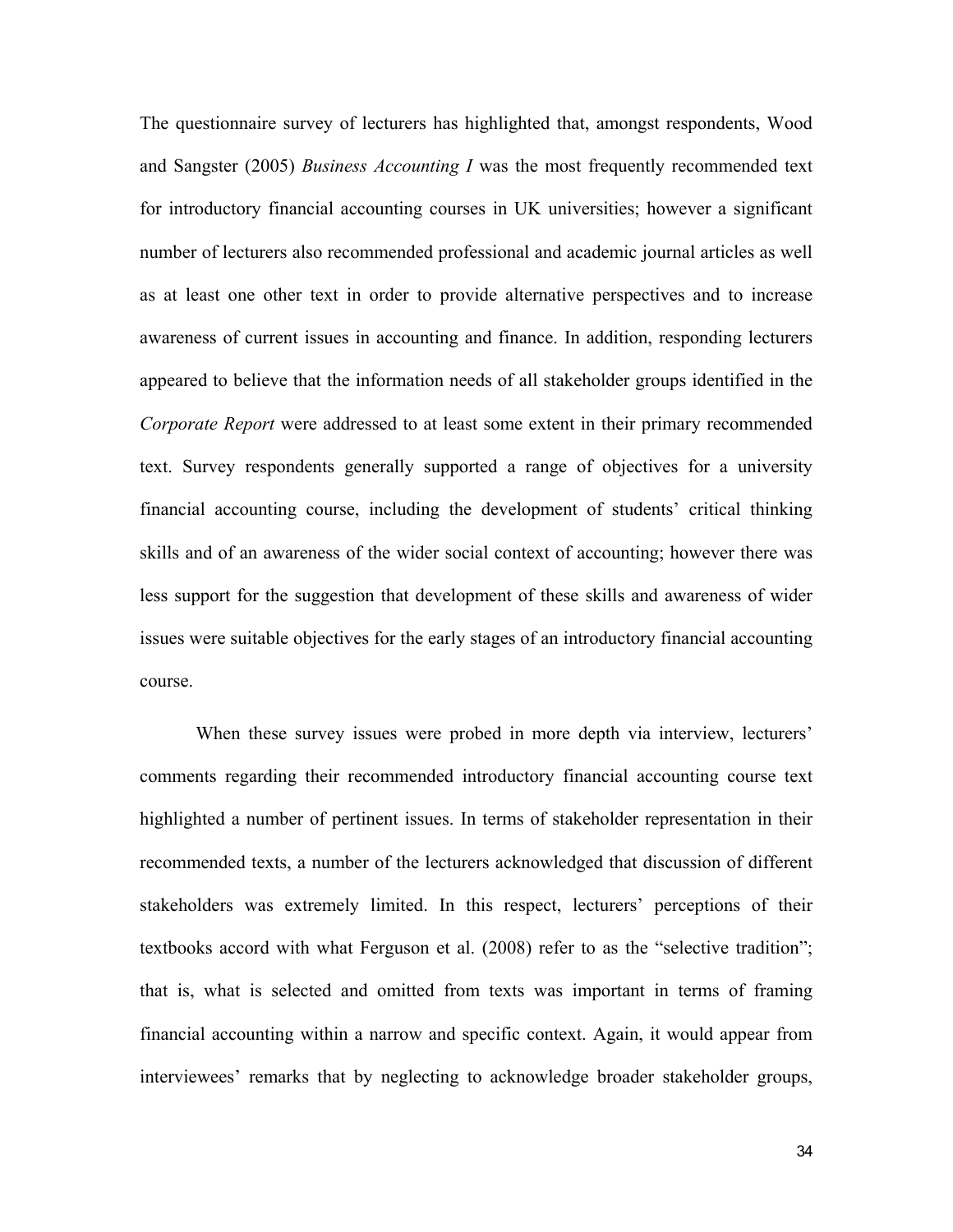financial accounting textbooks could be construed as obscuring relations of power (Thompson, 1990) by presenting accounting as an innocuous technical process (Gray et al., 1994). While some lecturers attempted to address this perceived shortfall in their course textbook by recommending supplementary material, it was acknowledged by these lecturers that such material was limited, as it was felt that students may find it difficult to cope with.

 Each of the interviewees were asked whether they thought their recommended accounting textbook was ideological. In addressing this issue, interviews pointed to various characteristics of their recommended text which could be considered ideological. More specifically, these were that (i) the assumptions underpinning the text were masked because of an overly technical focus; (ii) that the text was underpinned by the values and assumptions of capitalism; and (iii) that the text emphasised the needs of shareholders over other stakeholder groups. While acknowledging the ideological characteristics of their recommended textbook, a number of lecturers explained that they tried to make students aware, or challenge, the assumptions underpinning their recommended text. However, a number of difficulties were noted in this respect: (i) students do not fully understand the significance of alternative perspectives; and (ii) many students may empathise $11$  with the assumptions underpinning their recommended text. The latter point is similar to Power's (1991) observations, in that students may be "volunteers" in the accounting education process because they identify with the dominant view of the world. A number of lecturers felt that their recommended texts were not ideological, and did not promote the interests of any particular group, because they perceived their texts to be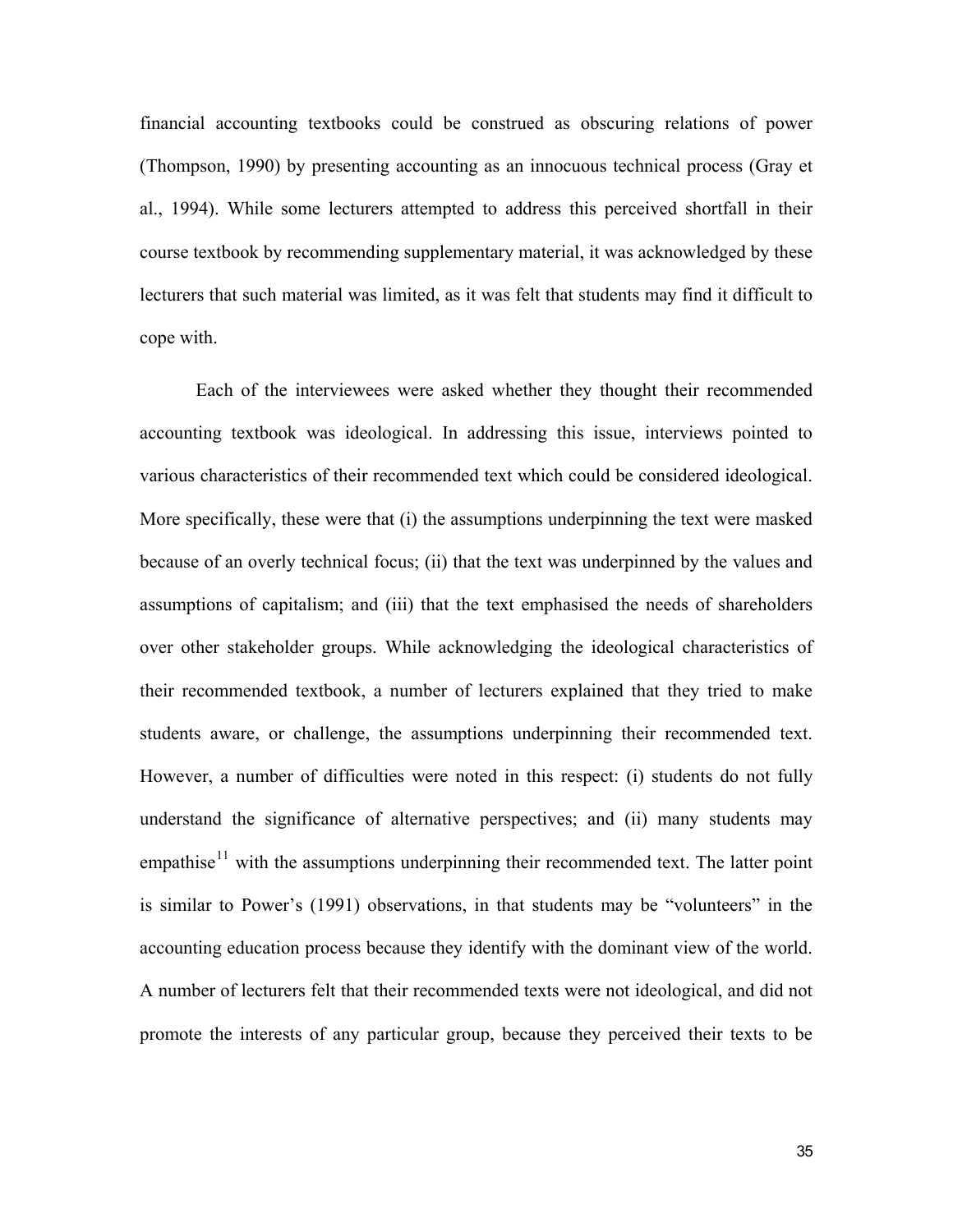merely "technical". In this sense, arguably, the assumptions and values underpinning the texts were somewhat obscured by their technical focus.

 The majority of the lecturers interviewed stated that they recommended other supplementary reading to students in an attempt to expose students to wider contextual issues. In this respect, lecturers attempted to address any limited perspective offered by the textbook by exposing students to other materials which present a different view. Given that accounting associations have highlighted the need to improve the critical thinking skills of accounting students (for example, AAA, 1986), we would argue that an awareness of alternative perspectives is an essential feature in the development of such skills (Popkewitz & Fendler, 1999). While supplementary reading clearly has a role to play, there is no reason to assume that textbooks cannot help facilitate this process as well - by incorporating a range of views and perspectives into their content.

 Finally, three of the lecturers highlighted that what they taught on their course was influenced by professional accreditation. Again, it was noted that this contextual condition of accounting education was something which students generally wanted  $-$  and was something which could be used as a marketing tool. However, it was also suggested that there was a real concern about university accounting education becoming preliminary professional training.

Findings from this study address some of the methodological issues raised in Section 3. In particular, as Thompson (1990) argues, simply because a text exhibits ideological characteristics it does not necessarily follow that it will have ideological effects. Similarly, Apple (2004) maintains that the education process should not be viewed as a simple "input-output" process, whereby students become imbued with a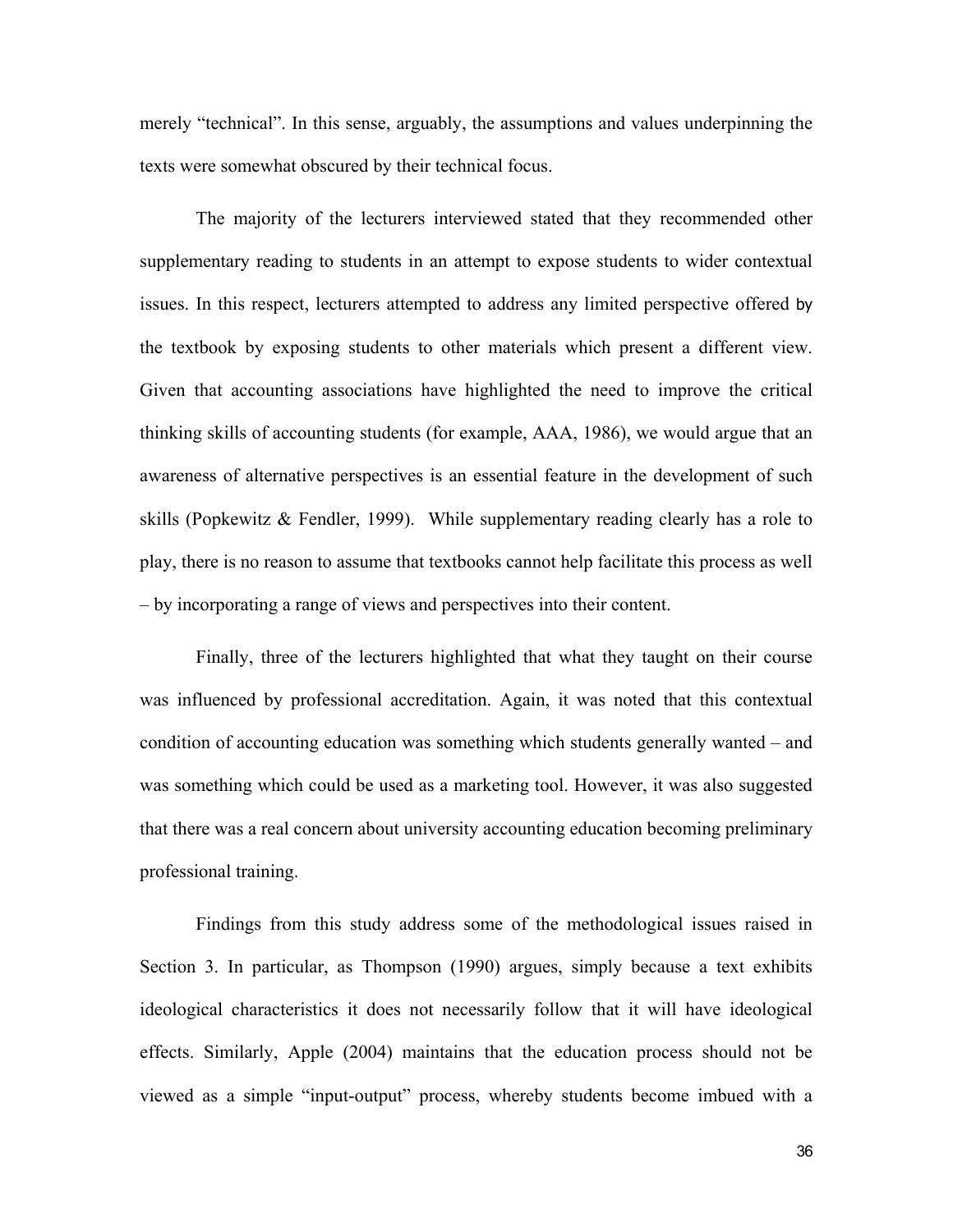dominant ideology. Instead, Apple (2004) encourages researchers to look more closely at the education process itself, and to become more aware of the contestation and resistance that takes place. The results from this research would suggest that lecturers are aware of a dominant ideology in their textbooks and, to an extent, take measures to introduce wider contextual issues on their course and provide supplementary reading material. However, this study has also highlighted a number of structural issues which limit the extent to which such wider material can be the introduced. For example, three lecturers noted that professional accreditation was as a possible barrier, since certain minimum requirements had to be met, arguably leaving less scope to introduce alternative perspectives. In addition, some lecturers suggested that students do not have the intellectual capacity to comprehend alternative perspectives at introductory level  $-$  this seems a somewhat disparaging view of the calibre of accounting students. According to Sikka et al. (2007. p.14), this tension appears to be limited to accounting education; for example, they suggest that "sociology, philosophy, politics and many other branches of social science... encourage learning through a dialectical relationship that emphasizes relationship between theory and practice to advance understanding". Furthermore, they point out that in other social science disciplines, students would come across the ideas of major figures in their field and the historical development of ideas related to their subject. Finally, some lecturers suggested that accounting students might identify with the dominant ideology they encounter. Indeed, a clear limitation to this study is that the other main recipients of accounting textbooks were not consulted  $-$  i.e. the students. Further research may seek to explore their views on such matters, and to ascertain the extent to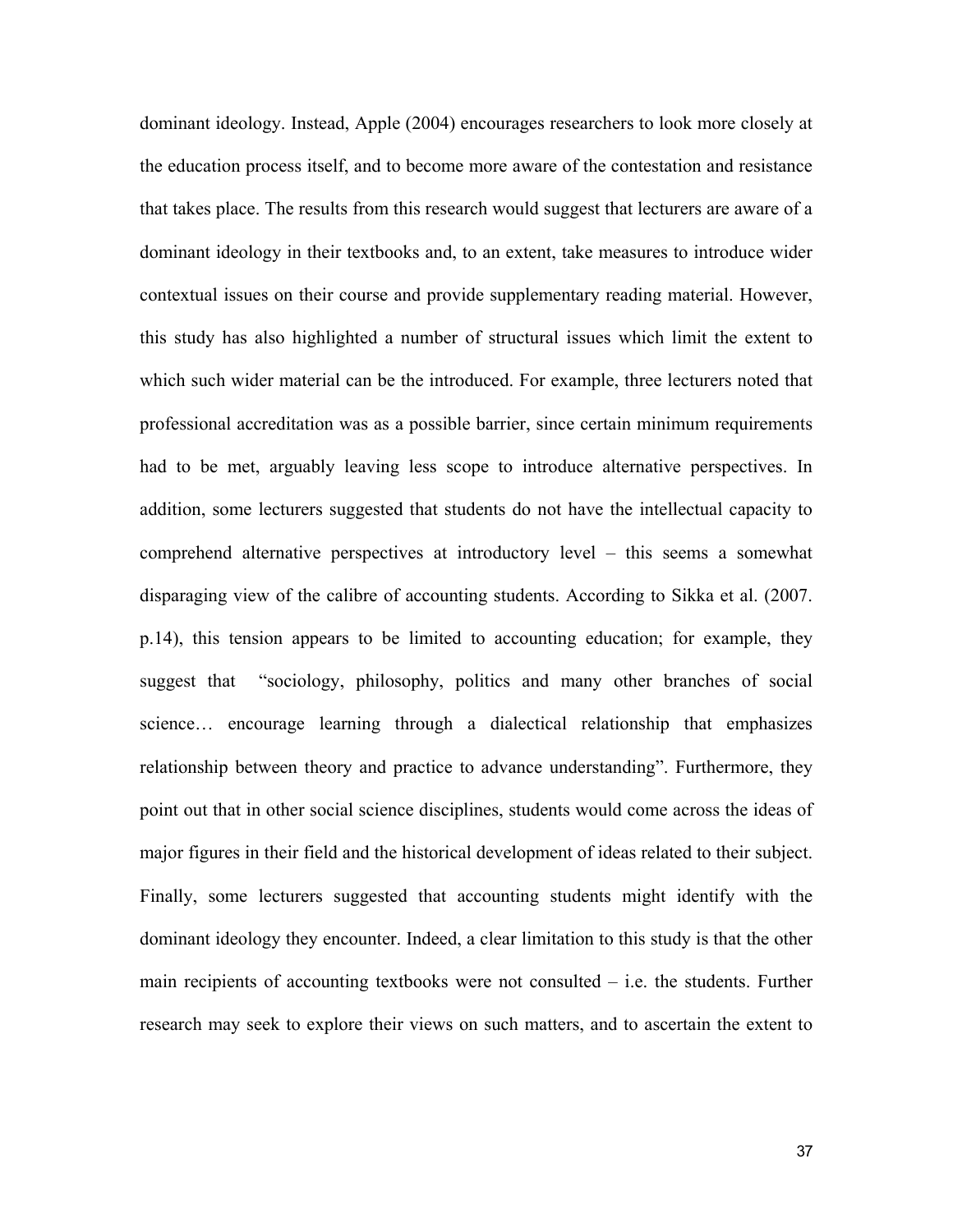which they identify with the dominant worldview they encounter or the extent to which they are aware of other perspectives.

 If, as suggested by a number of participants in this study, accounting education in general, and accounting textbooks in particular are, to a significant extent, an uncritical reflection of the readily contestable ideology implicit in accounting practice, is it not incumbent upon us as lecturers in higher education to make students aware of alternatives? If not, do we not merely encourage the passive receipt of information? If this is so, then we must consider whether our roles are more akin to accounting trainers as opposed to accounting educators. On this point, it is perhaps worth noting Dewey's  $(1966)$  observation that one "trains" an animal whilst a human being is "educated".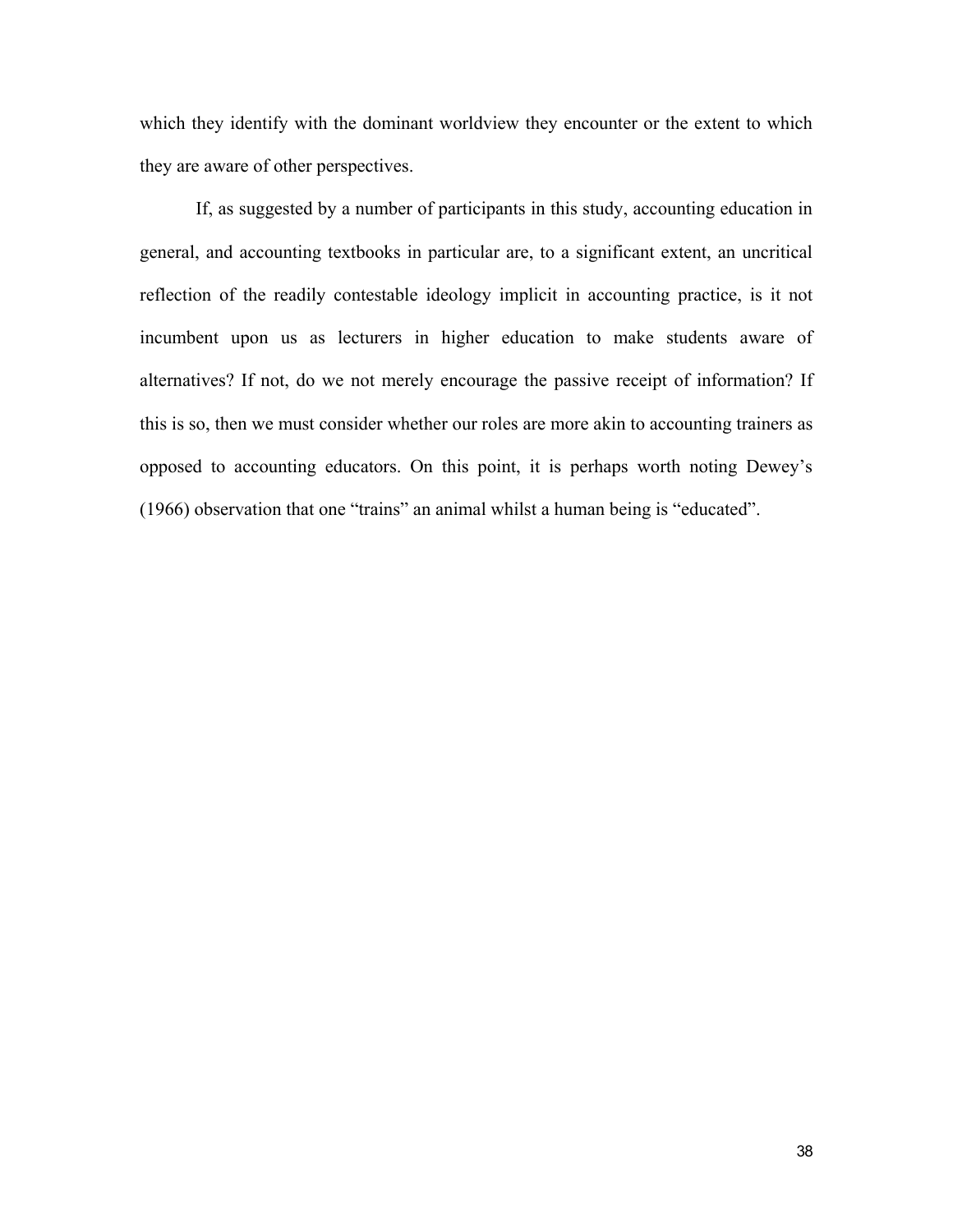#### **References**

Accounting Standards (Formerly Steering) Committee (1975). *The Corporate Report*. London: ICAEW.

American Accounting Association (AAA) (1986). Committee on the Future Structure, Content, and Scope of Accounting Education (The Bedford Committee), Future Accounting Education: Preparing for the Expanding Profession. *Issues in Accounting Education, 1*(2),168-195.

Apple, M. (2004). *Ideology and the Curriculum (3e)*. London: Routeledge.

Apple, M. (1995). *Education and Power*. London: Routledge,.

Artrill, P. & McLaney, E. (2004). *Accounting and Finance for Non- Specialists*. Harlow: FT Prentice Hall.

Bebbington, J., Gray, R. & Laughlin, R. (2001), *Financial Accounting: Practice and Principles*. London: Thomson Learning.

Berry, A. (1999). *Financial Accounting: An Introduction*. London: Thomson.

BPP (2004) *Finance*, BPP Professional Education, London.

Britton, A. and Waterston, C. (2006), *Financial Accounting (4e),* FT Prentice Hall, Harlow.

Cameron, K., Ireland, .R.D., Lussier, R.N., New, J.R., & Robbins, S.P. (2003). Management textbooks as propaganda. *Journal of Management Education*, *27*(6), 711- 729.

Chua, W.F. (1986). Radical developments in accounting thought. *The Accounting Review*, *61*(4), 601-632.

Collison, D.J. & Frankfurter, G.M. (2000). Are we really maximizing shareholders wealth? or: what investors must know when we do. *The Journal of Investing*, *9*(3), 55-62.

Collison, D.J. (2003). Corporate propaganda: its implications for accounting and accountability. *Accounting, Auditing and Accountability Journal, 16*(5), 853-886.

Collison, D.J., Ferguson, J. & Stevenson, L.A. (2007). Sustainability accounting and education. In Unnerman, J., OíDwyer, B. & Bebbington, J (Eds), *Sustainability accounting and accountability*. Oxford: Routledge.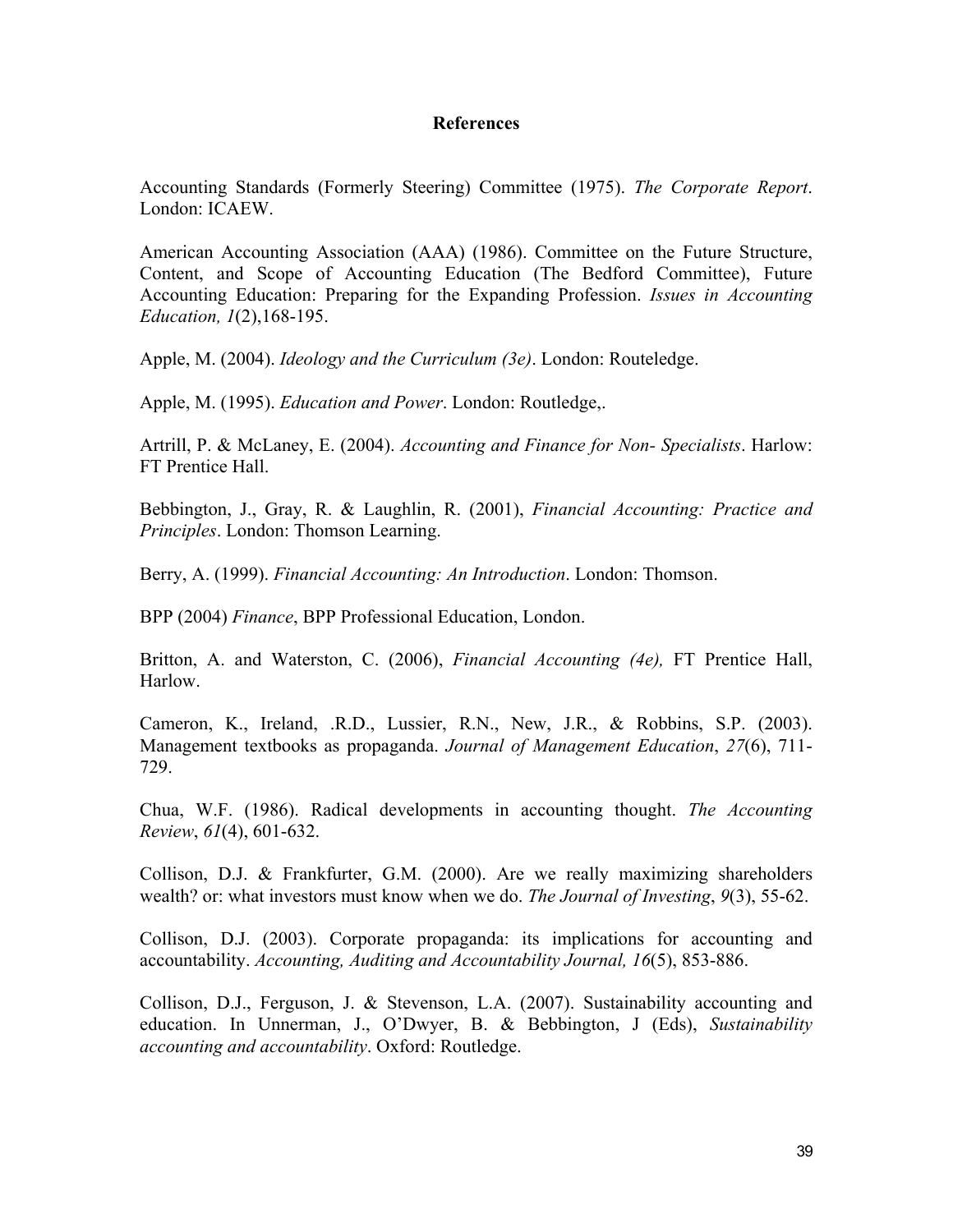Cox, D., Fardon, M. & Robinson, S. (2004). *Business Accounts*. London: Osbourne Books.

Cuganesan, S., Gibson, R. & Petty, R. (1997). Exploring accounting educator's enabling possibilities: An analysis of a management accounting text. *Accounting, Auditing and Accountability*, *10*(3), 432-453.

Dewey, J. (1966). *Democracy and Education*. New York: Free Press.

Dore, R., Lazonick, W. & O'Sullivan, M. (1999). Varieties of Capitalism In The Twentieth Century. *Oxford Review of Economic Policy*,*15*(4), pp.102-120.

Dyson, J. (1995). Accounting research and teaching in Scotland. *Accounting Education: an international journal, 4* (2), 137 - 151.

FASB (Financial Accounting Standards Board) (1978) *Statement of Financial Accounting Concepts No. 1: Objectives of Financial Reporting by Business Enterprises.* 

Ferguson J. (2007). Analysing accounting discourse: avoiding the fallacy of internalism. *Accounting, Auditing and Accountability Journal*, *20*(6), 912-934.

Ferguson, J, Collison, D.J., Power, D.M., Stevenson, L.A. (2005). What are recommended accounting textbooks teaching students about corporate stakeholders? *British Accounting Review, 38*(1), 23-46.

Ferguson, J, Collison, D.J., Power, D.M., Stevenson, L.A. (2006). Accounting textbooks: exploring the production of a cultural and political artifact. *Accounting Education: an international journal, 15*(3),1-18.

Ferguson, J, Collison, D.J., Power, D.M., Stevenson. L.A. (2007). Exploring accounting educators' perceptions of the emphasis given to different stakeholders in introductory textbooks. *Accounting Forum, 31*(2),113-127.

Ferguson, J., Collison, D.J., Power, D.M. & Stevenson, L.A. (2008). An analysis of the role of the textbook in the construction of accounting knowledge. Edinburgh: ICAS.

Gillespie, I., Lewis, R. & Hamilton, K. (2004). *Principles of Financial Accounting*. Harlow: FT Prentice Hall.

Glautier, M.W.E. & Underdown, B. (2000). *Accounting: Theory and Practice*. Harlow: FT Prentice Hall.

Gray, R.H., Bebbington, J. & McPhail, K. (1994). Teaching ethics and the ethics of teaching: educating for immorality and a possible case for social and environmental accounting. *Accounting Education: an international journal, 3*(1), 51-75.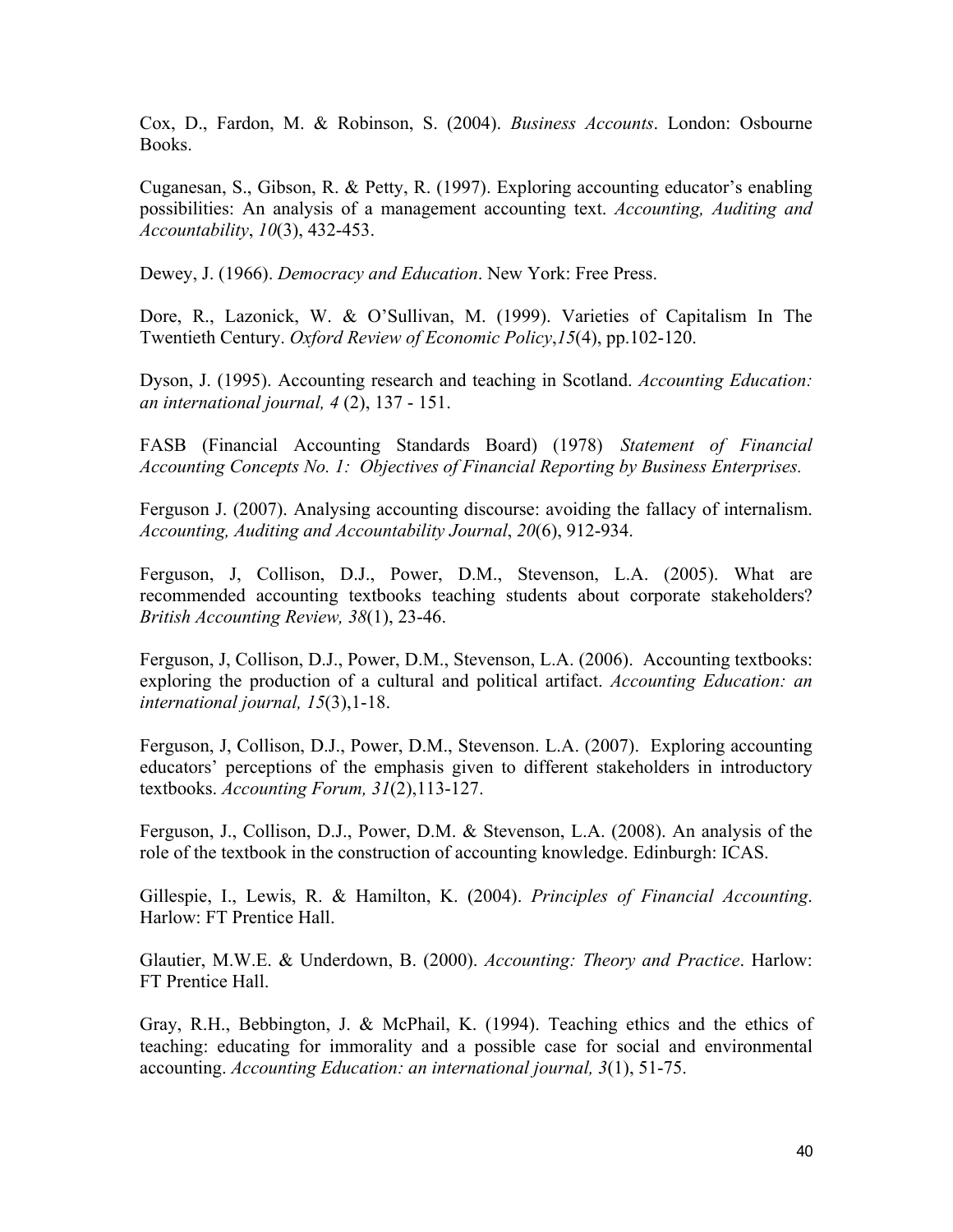Helliar, C., Gray, .R & Monk, E. (2004). *British Accounting Research Register*. London: Elsevier.

Herring III, H. (2003). Conference address: the accounting education change movement in the United States. *Accounting Education: an international journal*, *12*(2) 87-95.

Horngren, C.T., Foster, G. & Datar, S.M. (1994). *Cost accounting: a managerial empha*sis. Upper Saddle River, NJ: Prentice-Hall.

Horngren, C.T., Sundem, G.L., Elliott, J.E. & Philbrick, D. (2005). *Introduction to Financial Accounting*. Harlow: FT Prentice Hall.

Horton, J., Macve, R. and Struyven, G, (2004). Qualitative Research: Experiences in Using Semi-Structured Interviews. In Humphrey, C. & Lee, B. *The Real Life Guide To Accounting Research*. London: Elsevier.

Hutton, W. (1996). *The State We're In*. London: Vintage.

Jones, M.J. (2006), *Accounting*. London: Wiley.

Kelly, M. & Pratt, M. (1994). Management accounting texts in New Zealand: the need for a paradigm shift. *Accounting Education: an international journal, 3*(4), 313-329.

Krueger, R. & Casey, M. (2000). *Focus Groups: A Practical Guide for Applied Research*. London: Sage.

McLaney, E. & Atrill, P. (2005). *Accounting: An Introduction*. Harlow: FT Prentice Hall.

McPhail, K.J. (1999). The threat of ethical accountants: an approach of Foucault's concept of ethics to accounting education and some thoughts of ethically educating for the other. *Critical Perspectives on Accounting*, *10*(5), 833-866.

Melville, A. (1999). *Financial Accounting*. Harlow: FT Prentice Hall.

Mouck, T (2004). Institutional reality, financial reporting and the rules of the game. *Accounting, Organizations and Society*, *29*(5), 525-541.

Open University (2001). *Financial Accounting B680 Study Pack*. Maidenhead: Open University Press.

Popkewitz, T.S. and Fendler, L. (1999) *Critical Theories in Education: Changing Terrains of Knowledge and Politics.* London: Routeledge.

Power, M. (1991). Educating accountants: towards a critical ethnography. *Accounting, Organizations and Society*, *16* (2), 333-353.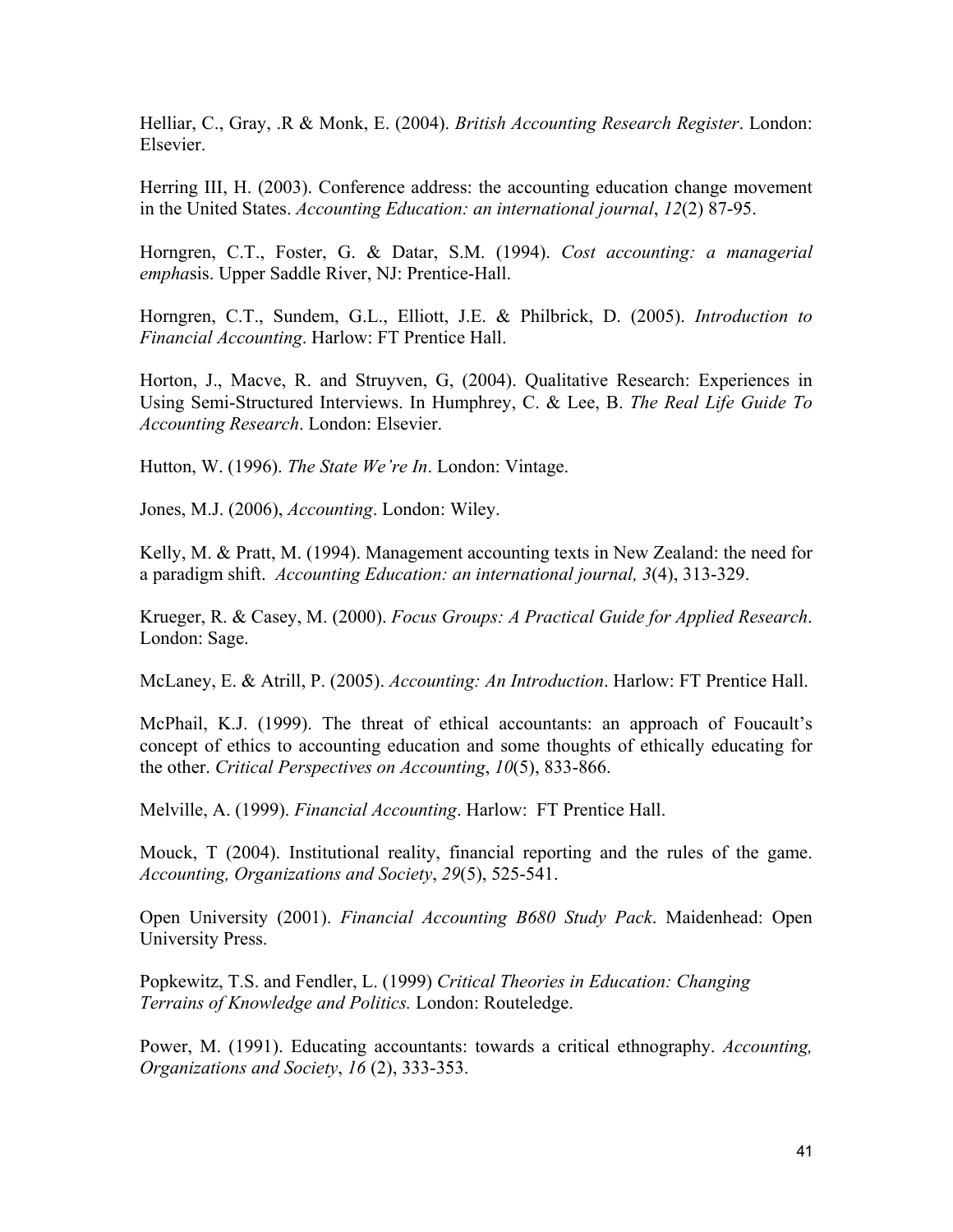Puxty, A.G., Sikka, P., & Willmott, H. (1994). (Re)forming the circle: education ethics and accountancy practices. *Accounting Education*: *an international journal*, *3*(1), 77-92.

Reid, W, and Myddelton, D.R. (2005). *The Meaning of Company Accountants*. Hampshire: Ashgate.

Sarantakos, S. (1993). *Social Research*. London: MacMillan Press.

Scapens R.W., Otley D.T., & Lister R.J. (1984). *Management Accounting, Organisational Theory and Capital Budgeting*. London: McMillan Press.

Sikka, P, Haslam, C., Agrizzi, D. & Kyriacou, O. (2007). Professionalising claims and the state of UK professional accountancy education: some evidence. *Accounting Education: an international journal*, *16*(1), 3-21.

Thomas, A. (2005). *An Introduction to Financial Accounting*. Maidenhead: McGraw-Hill.

Thompson, J.B. (1990). *Ideology and Modern Culture: Critical Social Theory In The Era Of Mass Communication*. Cambridge: Polity Press.

Thompson, J.B. (2005). *Books in the Digital Age*. Cambridge: Polity.

Weetman, P. (2002). *Financial Accounting: An Introduction*, FT Prentice Hall, Harlow.

Wilkinson-Riddle, G. & Patel, A (1997). *Workbook for Interactive Accounting: The Byzantium Workbook*. Oxford: Blackwell.

Wood, F. & Sangster A. (2005). *Business Accounting 1*. Harlow: FT Prentice Hall.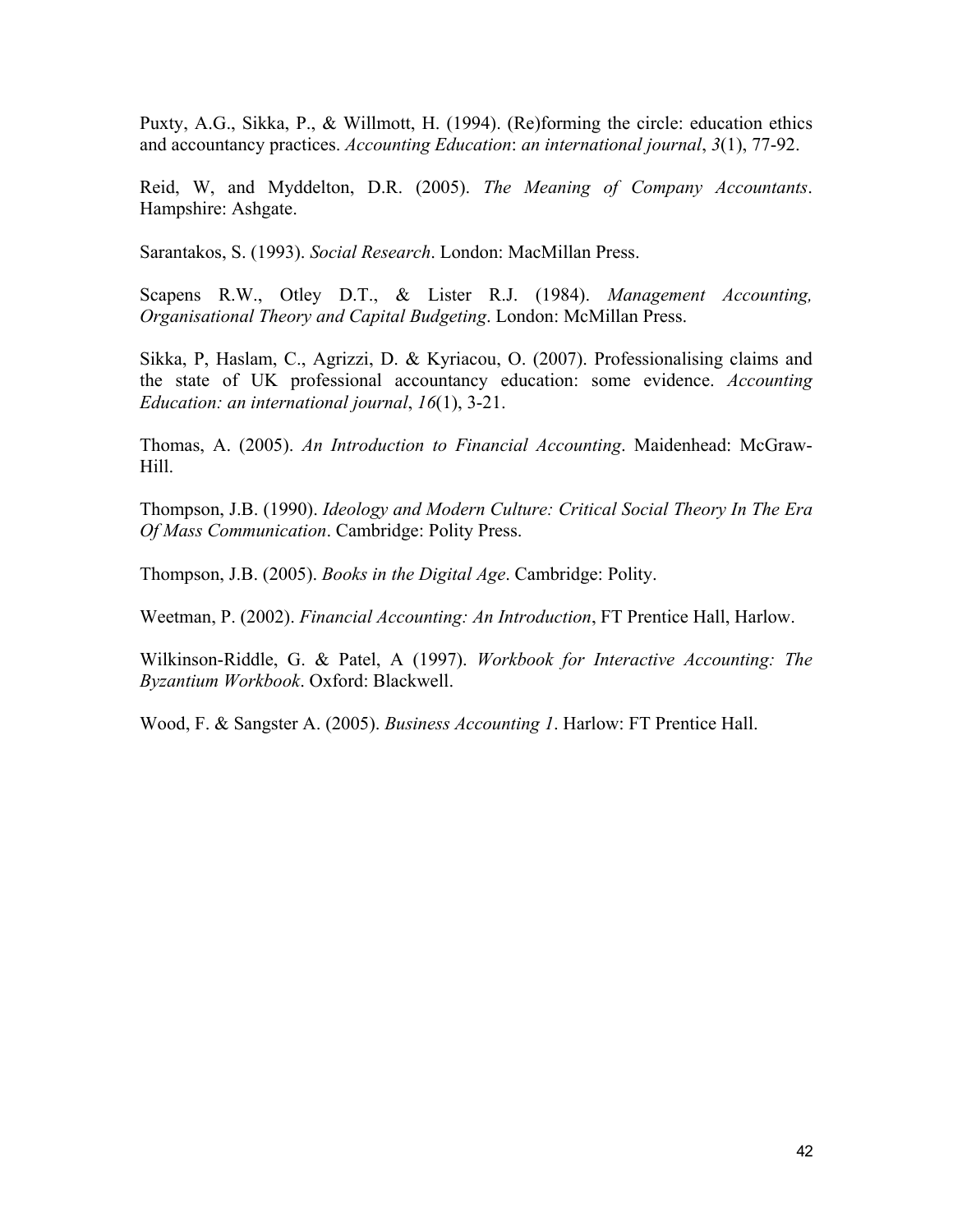# **Figure 1 – Recommended financial accounting textbooks used on accounting and business degree programs at UK Higher Education Institutions**



**Note:** Full title of each text is as follows: Weetman (2002) *Financial Accounting: An Introduction*; Thomas (2005) *An Introduction to Financial Accounting*; Reid & Myddelton (2005) *The Meaning of Company Accountants*; Open University (2001) *Financial Accounting B680 Study Pack*; Melville (1999) *Financial Accounting*; McLaney & Atrill (2005*) Accounting: An Introduction*; Jones (2006) *Accounting*; Horngren et al. (2005) *Introduction to Financial Accounting*; Glautier & Underdown (2000) *Accounting: Theory and Practice*; Gillespie et al. (2004) *Principles of Financial Accounting*; Wood & Sangster (2005), *Business Accounting 1*; Cox et al. (2004) *Business Accounts*; Wilkinson-Riddle & Patel (1997) *Workbook for Interactive Accounting: The Byzantium Workbook*; Britton and Waterston (2006), *Financial Accounting*; BPP (2004) *Finance (HND)*; Berry (1999) *Financial Accounting: An Introduction*; Bebbington et al. (2001) *Financial Accounting: Practice and Principles*; Atrill & McLaney (2004) *Accounting and Finance for Non-Specialists*.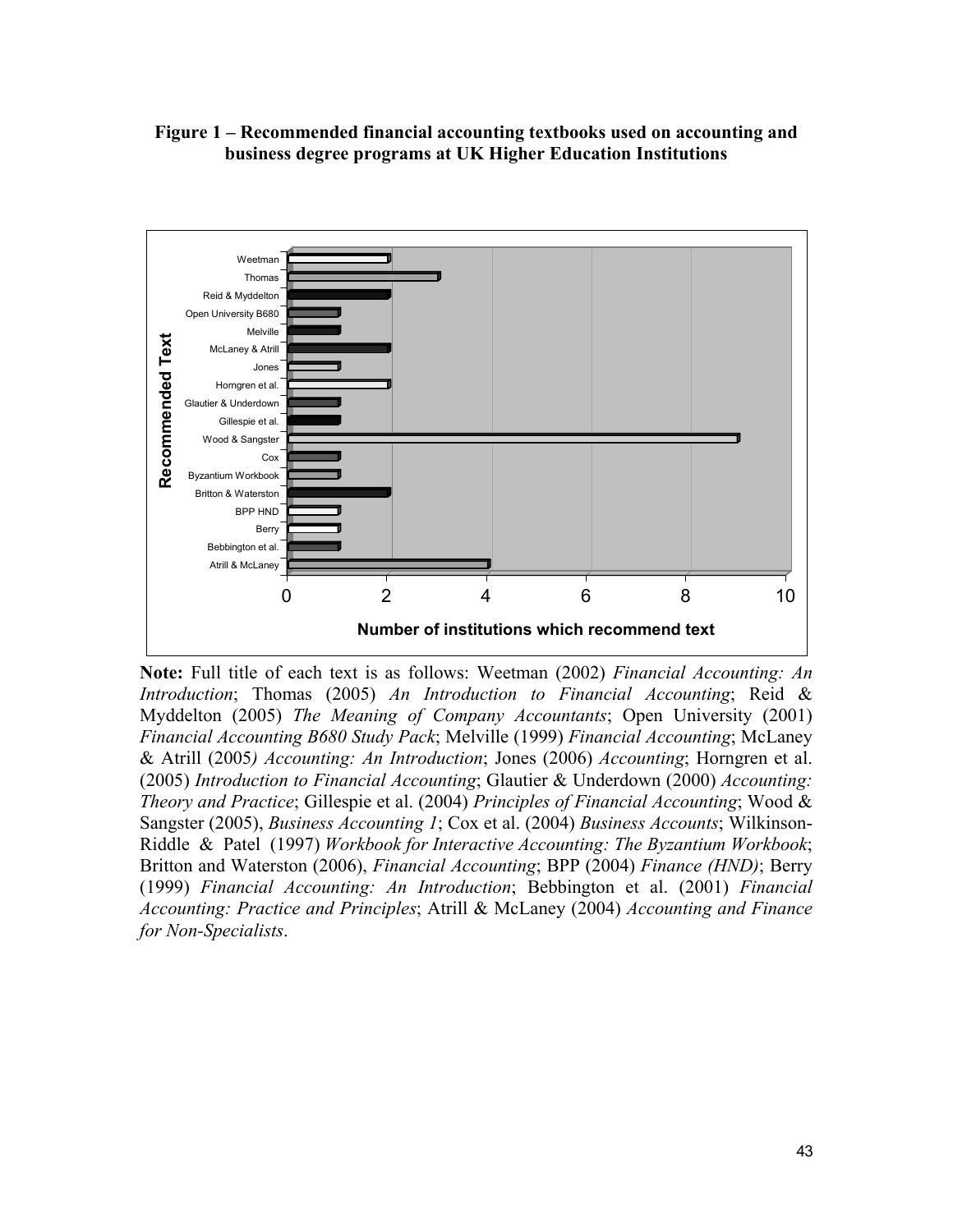| Characteristic                                   | N <sub>0</sub> | $\frac{0}{0}$ |  |  |  |  |  |
|--------------------------------------------------|----------------|---------------|--|--|--|--|--|
| Gender                                           |                |               |  |  |  |  |  |
| Male                                             | 12             | 33.33         |  |  |  |  |  |
| Female                                           | 22             | 61.11         |  |  |  |  |  |
| No Reply                                         | $\overline{2}$ | 5.56          |  |  |  |  |  |
| Age                                              |                |               |  |  |  |  |  |
| $21 - 30$                                        | 1              | 2.78          |  |  |  |  |  |
| $31 - 40$                                        | $\overline{7}$ | 19.44         |  |  |  |  |  |
| $41 - 50$                                        | 18             | 50.00         |  |  |  |  |  |
| $51+$                                            | 9              | 25.00         |  |  |  |  |  |
| No Reply                                         | 1              | 2.78          |  |  |  |  |  |
| <b>No of Years Teaching Experience</b>           |                |               |  |  |  |  |  |
| $1 - 5$                                          | $\overline{2}$ | 5.56          |  |  |  |  |  |
| $6 - 10$                                         | 5              | 13.89         |  |  |  |  |  |
| $11 - 15$                                        | 12             | 33.33         |  |  |  |  |  |
| $15+$                                            | 14             | 38.89         |  |  |  |  |  |
| No Reply                                         | 3              | 8.33          |  |  |  |  |  |
| <b>No of Years Teaching Financial Accounting</b> |                |               |  |  |  |  |  |
| $1 - 5$                                          | $\overline{2}$ | 5.56          |  |  |  |  |  |
| $6 - 10$                                         | 5              | 13.89         |  |  |  |  |  |
| $11 - 15$                                        | 13             | 36.11         |  |  |  |  |  |
| $15+$                                            | 15             | 41.67         |  |  |  |  |  |
| No Reply                                         | 1              | 2.77          |  |  |  |  |  |
| <b>Type of Students Taught</b>                   |                |               |  |  |  |  |  |
| Accounting specialists                           | 15             | 41.67         |  |  |  |  |  |
| Non-specialists                                  | 8              | 22.22         |  |  |  |  |  |
| Mix of specialist and non-specialist             | 6              | 16.67         |  |  |  |  |  |
| Other                                            | 6              | 16.67         |  |  |  |  |  |
| No Reply                                         |                | 2.77          |  |  |  |  |  |

# **Table 1 - Background information about the respondents**

Note: This table describes the background information of the respondents to the on-line questionnaire survey of lecturers who teach introductory financial accounting.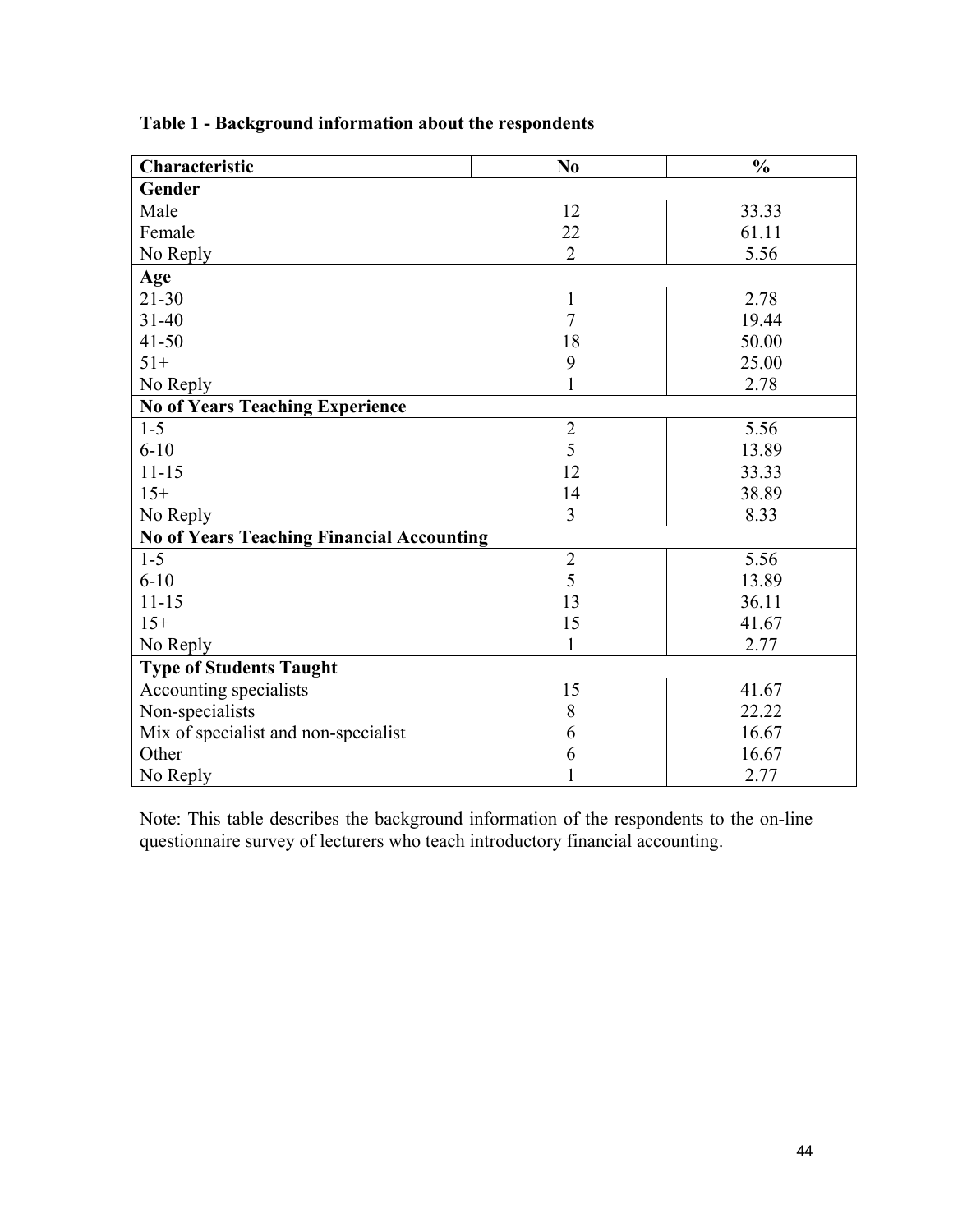| <b>Textbook</b>           | <b>Total</b>   | <b>Mostly</b><br>accounting<br>specialists | <b>Even Mix</b> | <b>Mostly</b><br>accounting<br>for non-<br>specialists | Other          |
|---------------------------|----------------|--------------------------------------------|-----------------|--------------------------------------------------------|----------------|
| Atrill & McLaney          | 4              | $\boldsymbol{0}$                           |                 |                                                        | $\overline{0}$ |
| Bebbington et al.         |                |                                            |                 | 0                                                      | 0              |
| <b>Berry</b>              |                |                                            |                 | $\overline{0}$                                         | 0              |
| <b>BPP HND</b>            |                |                                            |                 | $\boldsymbol{0}$                                       | 0              |
| Britton & Waterston       |                |                                            |                 | $\overline{0}$                                         | 0              |
| <b>Byzantium Workbook</b> |                |                                            |                 |                                                        |                |
| Cox                       |                |                                            | 0               | $\boldsymbol{0}$                                       | 0              |
| Wood & Sangster           | q              |                                            | $\overline{2}$  | $\overline{2}$                                         | 0              |
| Gillespie et al.          |                |                                            |                 | $\overline{0}$                                         | 0              |
| Glautier & Underdown      |                | 0                                          |                 | $\boldsymbol{0}$                                       | 0              |
| Horngren et al.           |                |                                            |                 | 0                                                      |                |
| Jones                     |                | 0                                          |                 | $\overline{0}$                                         |                |
| McLaney & Atrill          | 2              | $\theta$                                   | 0               |                                                        |                |
| Melville                  |                |                                            | 0               | $\overline{0}$                                         |                |
| Open University B680      |                | 0                                          | 0               | $\overline{0}$                                         |                |
| Reid & Myddelton          | $\overline{2}$ | $\overline{0}$                             | $\overline{0}$  | $\overline{0}$                                         | $\overline{2}$ |
| Thomas                    | 3              | 2                                          |                 | 0                                                      |                |
| Weetman                   |                |                                            |                 |                                                        |                |

# **Table 2 - Financial accounting textbooks recommended in relation to type of student enrolled on course**

Note: For the five respondents who selected 'other', all indicated that they taught introductory financial accounting on MBA courses. Also, one of the respondents who recommended Wood & Sangster failed to indicate the type of student typically enrolled on the course that he/she taught.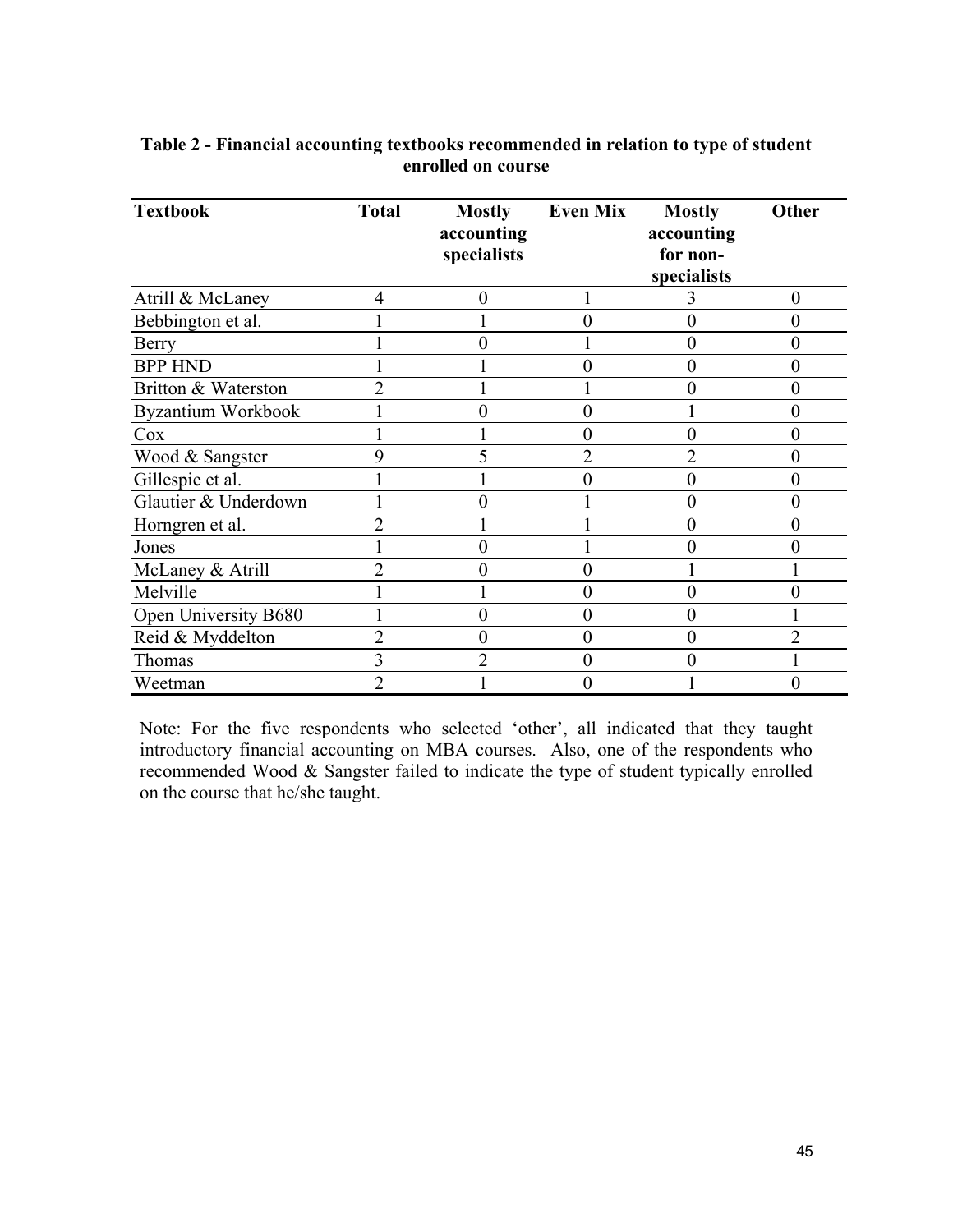| <b>Question</b>                                                              | N <sub>0</sub> | $\frac{0}{0}$ |  |  |  |  |  |
|------------------------------------------------------------------------------|----------------|---------------|--|--|--|--|--|
| Panel A -In addition to the textbook students are recommended to read        |                |               |  |  |  |  |  |
| Professional journal articles                                                | 20             | 55.56         |  |  |  |  |  |
| Newspaper articles                                                           | 17             | 47.22         |  |  |  |  |  |
| Other textbooks                                                              | 17             | 47.22         |  |  |  |  |  |
| Chapters from other textbooks                                                | 17             | 47.22         |  |  |  |  |  |
| Academic journal articles                                                    | 12             | 33.33         |  |  |  |  |  |
|                                                                              |                |               |  |  |  |  |  |
| Panel B-Additional reading material is recommended                           |                |               |  |  |  |  |  |
| To supply an alternative perspective                                         | 24             | 66.67         |  |  |  |  |  |
| To increase awareness of current issues                                      | 22             | 61.11         |  |  |  |  |  |
| To encourage independent learning                                            | 19             | 52.78         |  |  |  |  |  |
| To encourage critical thinking skills                                        | 19             | 52.78         |  |  |  |  |  |
| Because the textbook is not comprehensive                                    | 17             | 47.22         |  |  |  |  |  |
|                                                                              |                |               |  |  |  |  |  |
| Panel C-The proportion of the course not covered by the recommended textbook |                |               |  |  |  |  |  |
| $0 - 9\%$                                                                    | 8              | 22.22         |  |  |  |  |  |
| $10-19%$                                                                     | 8              | 22.22         |  |  |  |  |  |
| 20-29%                                                                       | 9              | 25.00         |  |  |  |  |  |
| 30-39%                                                                       | 3              | 8.33          |  |  |  |  |  |
| 40-49%                                                                       | 6              | 16.67         |  |  |  |  |  |
| $50% +$                                                                      |                | 2.78          |  |  |  |  |  |
| No Reply                                                                     |                | 2.78          |  |  |  |  |  |

Table 3 - Respondents' views about materials additional to the recommended text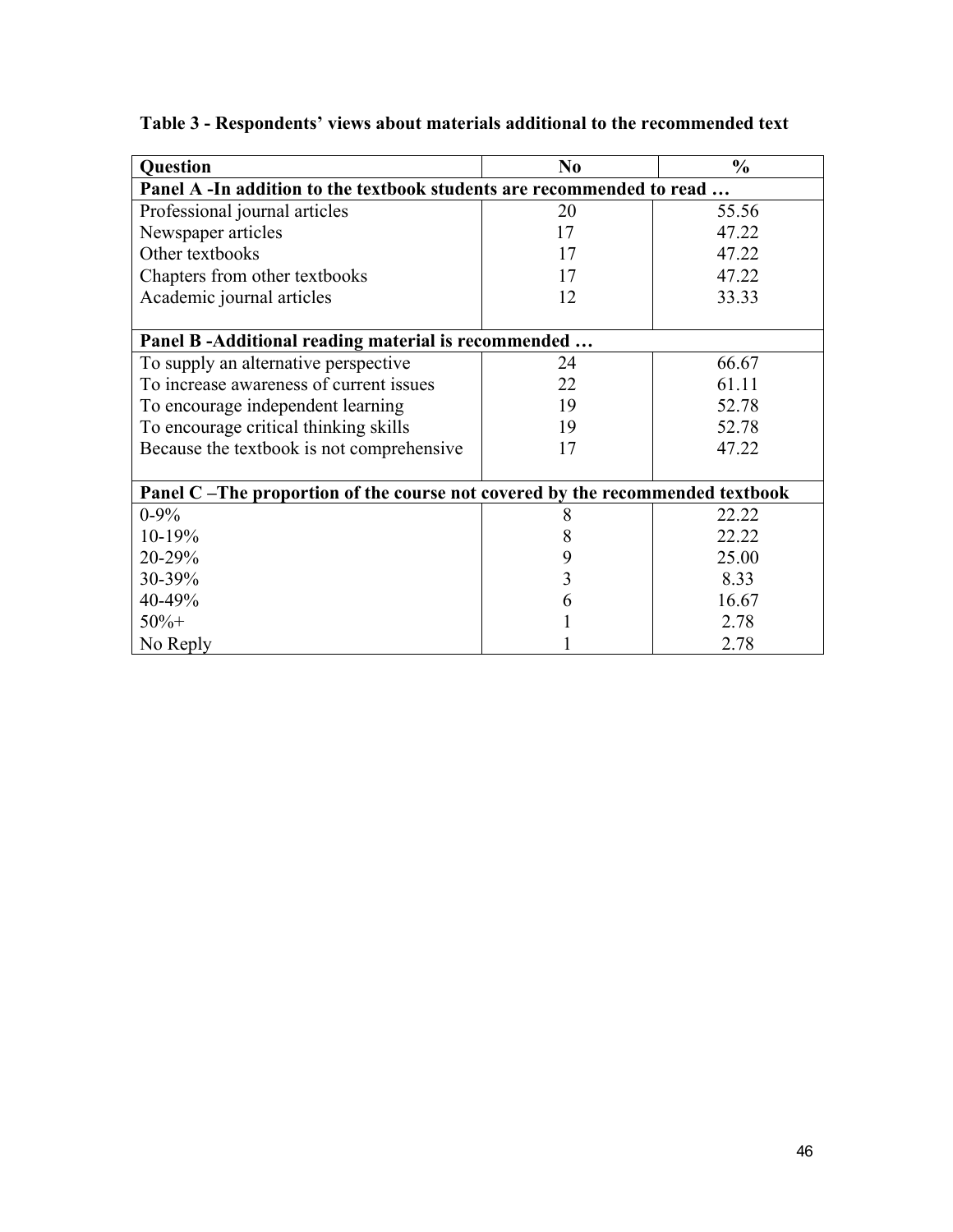| Panel A Financial accounting textbooks discuss the information needs of        |                |                                        |      |       |      |  |  |  |  |  |
|--------------------------------------------------------------------------------|----------------|----------------------------------------|------|-------|------|--|--|--|--|--|
|                                                                                | N <sub>0</sub> | Mean<br><b>SD</b><br>t-test<br>p-value |      |       |      |  |  |  |  |  |
| Shareholders                                                                   | 30             | 3.53                                   | 1.01 | 13.77 | 0.00 |  |  |  |  |  |
| Analyst/Advisers                                                               | 33             | 2.85                                   | 0.91 | 11.73 | 0.00 |  |  |  |  |  |
| Managers                                                                       | 32             | 2.78                                   | 0.97 | 10.33 | 0.00 |  |  |  |  |  |
| <b>Trade Creditors</b>                                                         | 32             | 2.59                                   | 0.84 | 10.77 | 0.00 |  |  |  |  |  |
| Government                                                                     | 33             | 2.36                                   | 0.60 | 12.99 | 0.00 |  |  |  |  |  |
| Customers                                                                      | 32             | 2.31                                   | 0.69 | 10.72 | 0.00 |  |  |  |  |  |
| Employees                                                                      | 33             | 2.21                                   | 0.55 | 12.77 | 0.00 |  |  |  |  |  |
| General Public                                                                 | 32             | 2.16                                   | 0.77 | 8.53  | 0.00 |  |  |  |  |  |
| <b>NGOs</b>                                                                    | 30             | 1.80                                   | 0.89 | 4.94  | 0.00 |  |  |  |  |  |
|                                                                                |                |                                        |      |       |      |  |  |  |  |  |
| Panel B Financial accounting textbooks should discuss the information needs of |                |                                        |      |       |      |  |  |  |  |  |
|                                                                                | N <sub>0</sub> | <b>SD</b><br>Mean<br>t-test<br>p-value |      |       |      |  |  |  |  |  |
| Shareholders                                                                   | 33             | 4.27                                   | 0.80 | 23.46 | 0.00 |  |  |  |  |  |
| Analyst/Advisers                                                               | 33             | 3.73                                   | 0.91 | 17.20 | 0.00 |  |  |  |  |  |
| Managers                                                                       | 33             | 3.70                                   | 0.95 | 16.28 | 0.00 |  |  |  |  |  |
| Employees                                                                      | 33             | 3.27                                   | 1.10 | 11.90 | 0.00 |  |  |  |  |  |
| <b>Trade Creditors</b>                                                         | 32             | 3.25                                   | 1.02 | 12.53 | 0.00 |  |  |  |  |  |
| Customers                                                                      | 33             | 3.09                                   | 1.10 | 10.92 | 0.00 |  |  |  |  |  |
| Government                                                                     | 33             | 3.06                                   | 1.00 | 11.86 | 0.00 |  |  |  |  |  |
| General Public                                                                 | 33             | 3.06                                   | 1.06 | 11.18 | 0.00 |  |  |  |  |  |
| <b>NGOs</b>                                                                    | 30             | 2.87                                   | 1.22 | 8.35  | 0.00 |  |  |  |  |  |
|                                                                                |                |                                        |      |       |      |  |  |  |  |  |

Table 4 - Respondents' perceptions of stakeholder coverage in recommended texts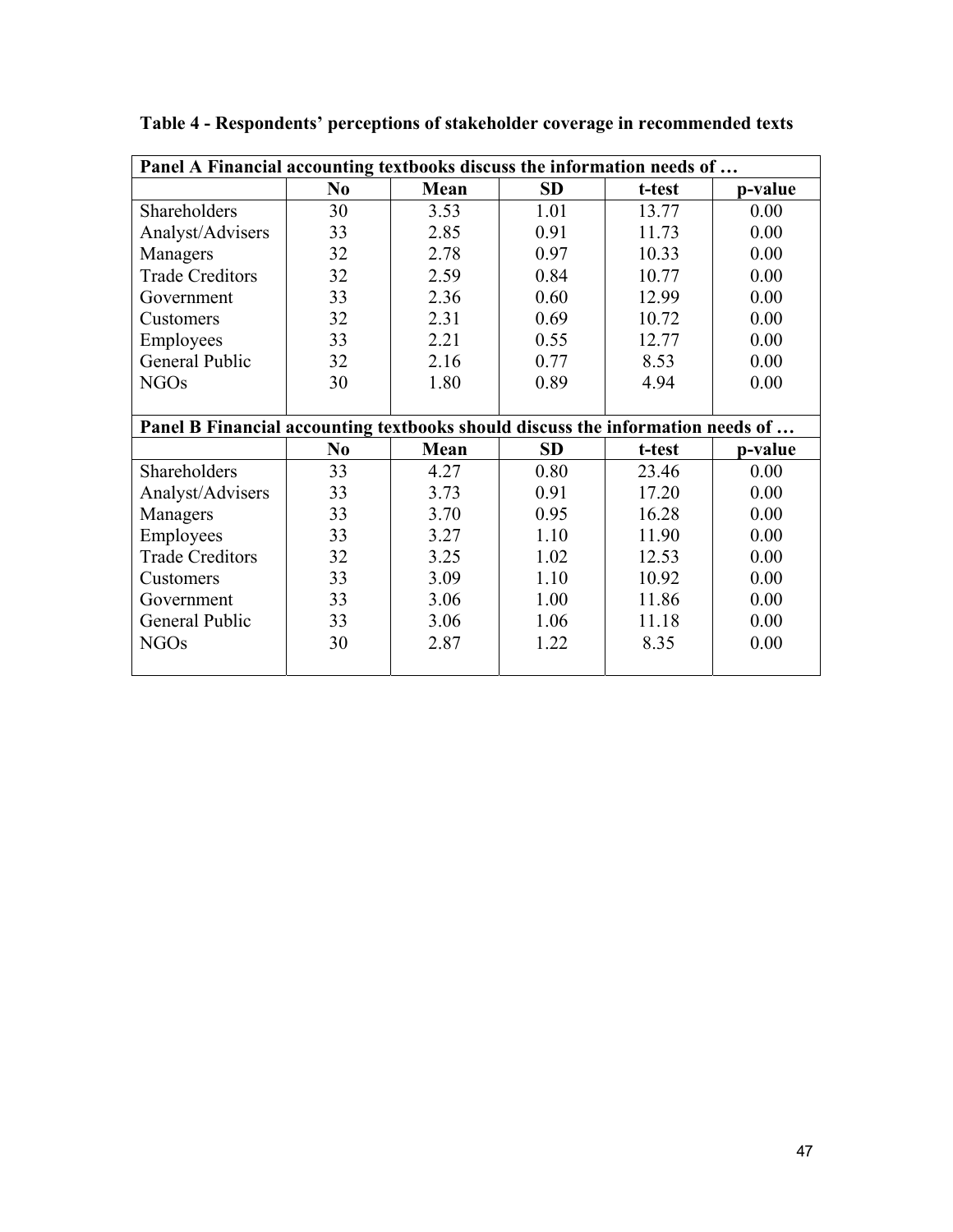| Table 5 - Respondents' perceptions about the content of a financial accounting |  |  |  |  |
|--------------------------------------------------------------------------------|--|--|--|--|
| course                                                                         |  |  |  |  |

| Panel $A - A$ financial accounting course should                      |                |      |           |        |         |  |  |
|-----------------------------------------------------------------------|----------------|------|-----------|--------|---------|--|--|
|                                                                       | N <sub>0</sub> | Mean | <b>SD</b> | t-test | p-value |  |  |
| Develop critical thinking skills                                      | 33             | 4.30 | 0.77      | 9.72   | 0.00    |  |  |
| Compare the rules and principles-based                                | 33             | 4.12 | 0.65      | 9.91   | 0.00    |  |  |
| approaches                                                            |                |      |           |        |         |  |  |
| Discuss the wider social context of the subject                       | 34             | 4.12 | 0.95      | 6.89   | 0.00    |  |  |
| Include business ethics                                               | 33             | 3.97 | 1.02      | 5.49   | 0.00    |  |  |
| Discuss the historical context of the subject                         | 34             | 3.77 | 0.89      | 5.01   | 0.00    |  |  |
|                                                                       |                |      |           |        |         |  |  |
| Panel B - The early stages of a course on financial accounting should |                |      |           |        |         |  |  |
|                                                                       | N <sub>0</sub> | Mean | <b>SD</b> | t-test | p-value |  |  |
| Develop critical thinking skills                                      | 34             | 4.03 | 1.09      | 5.52   | 0.00    |  |  |
| Introduce the wider social context of the subject                     | 34             | 3.85 | 1.13      | 4.39   | 0.00    |  |  |
| the rules and<br>principles-based<br>Compare                          |                |      |           |        |         |  |  |
| approaches                                                            | 34             | 3.77 | 0.86      | 5.22   | 0.00    |  |  |
| Introduce the historical context of the subject                       | 34             | 3.68 | 1.09      | 3.61   | 0.00    |  |  |
| Include business ethics                                               | 34             | 3.56 | 1.13      | 2.88   | 0.00    |  |  |
|                                                                       |                |      |           |        |         |  |  |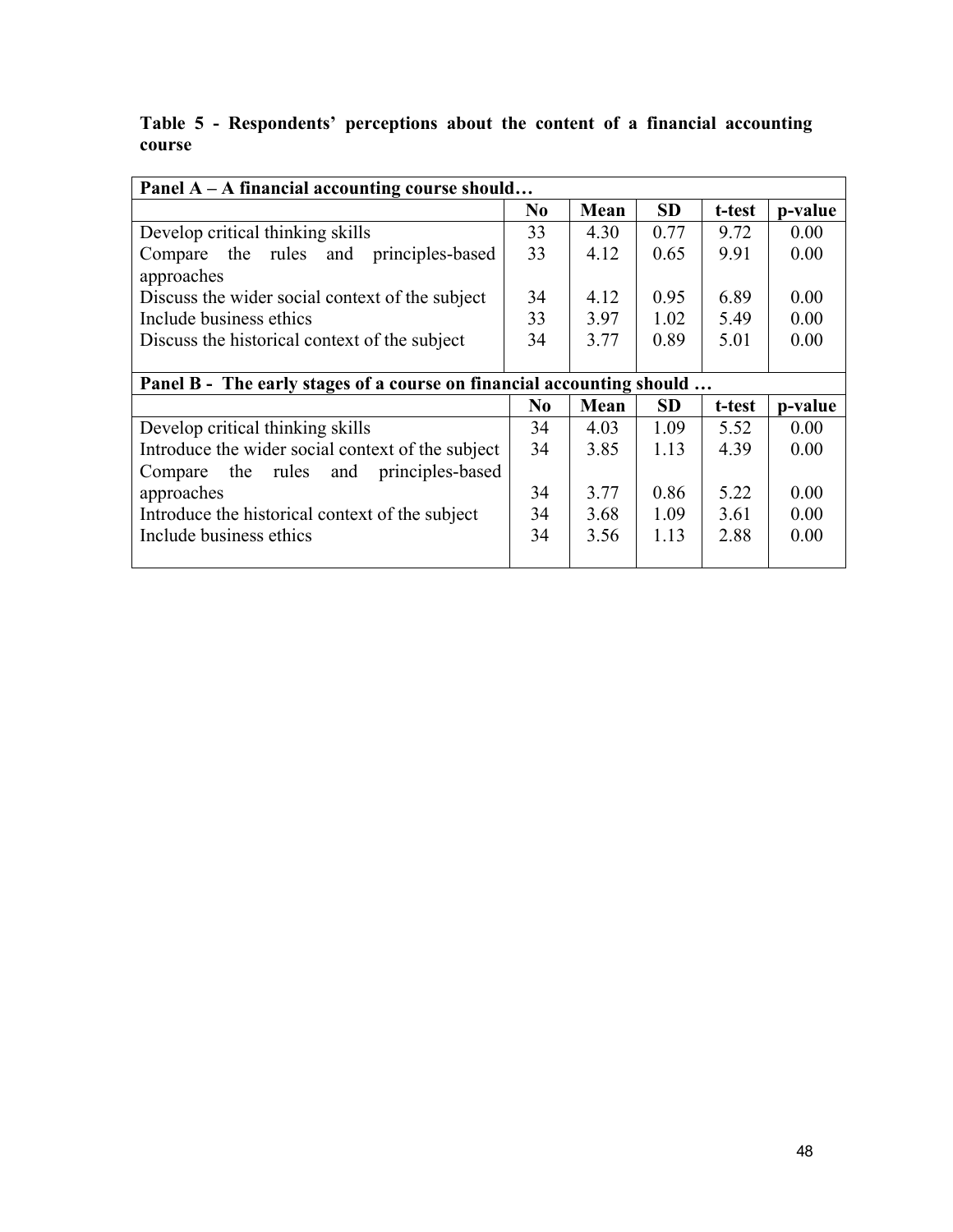| Table 6 Summary of interviewees' profiles |  |  |
|-------------------------------------------|--|--|
|-------------------------------------------|--|--|

<span id="page-49-1"></span><span id="page-49-0"></span>

| Lecturer       | Gender         | Age       | Years<br><b>Teaching</b> | <b>Old/New</b><br>Universit | Location               | <b>Professional</b><br>Qualificatio | Recommend<br>ed Text   |
|----------------|----------------|-----------|--------------------------|-----------------------------|------------------------|-------------------------------------|------------------------|
|                |                |           |                          | y                           |                        | $\mathbf n$                         | Author(s)              |
| $\mathbf{A}$   | $\overline{F}$ | $41 - 50$ | $11 - 15$                | <b>New</b>                  | South<br>England       | Yes                                 | In-house<br>manual     |
| $\mathbf{B}$   | $\overline{F}$ | $41 - 50$ | $11 - 15$                | <b>New</b>                  | West<br>Scotland       | Yes                                 | <b>Black</b>           |
| $\mathcal{C}$  | $\overline{F}$ | $41 - 50$ | $11 - 15$                | <b>New</b>                  | South<br>England       | Yes                                 | Britton &<br>Waterston |
| D              | $\overline{F}$ | $31 - 40$ | $6 - 10$                 | Old                         | East Scotland          | Yes                                 | Wood &<br>Sangster     |
| E              | M              | $51+$     | $15+$                    | Old                         | <b>East Scotland</b>   | Yes                                 | Weetman                |
| $\overline{F}$ | $\overline{F}$ | $41 - 50$ | $15+$                    | Old                         | North<br>England       | Yes                                 | Britton &<br>Waterston |
| G              | M              | $41 - 50$ | $11 - 15$                | <b>New</b>                  | <b>East Scotland</b>   | Yes                                 | Wood &<br>Sangster     |
| H              | M              | $51+$     | $15+$                    | <b>New</b>                  | <b>East Scotland</b>   | N <sub>o</sub>                      | Wood &<br>Sangster     |
| $\mathbf I$    | M              | $31 - 40$ | $11 - 15$                | Old                         | West<br>Scotland       | Yes                                 | Atrill &<br>McLaney    |
| J              | M              | $41 - 50$ | $15+$                    | Old                         | Republic of<br>Ireland | N <sub>o</sub>                      | Horngren et<br>al.     |
| K              | $\overline{F}$ | $31 - 40$ | $6 - 10$                 | Old                         | Northern<br>Ireland    | Yes                                 | Thomas                 |

Note: This table shows details of the interviewed lecturers. New university refers to a university formed after 1992. Institutions called 'university' pre-1992 are referred to as 'old' or 'traditional' universities. See Dyson (1995) for a fuller discussion of this. There is a widely held perception that the two types of institution differ in aims and culture.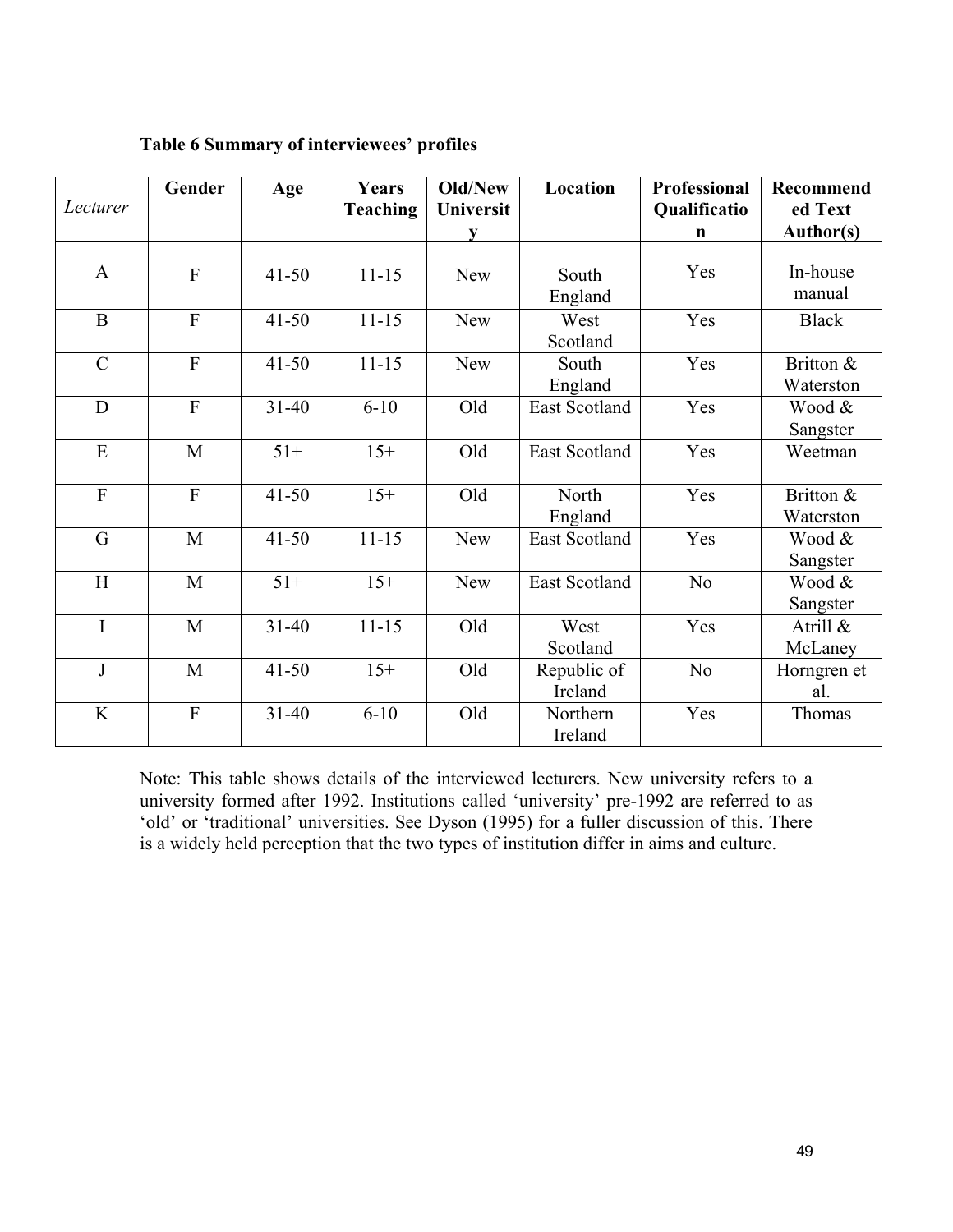1 The authors wish to draw a distinction between what have been broadly categorised as Anglo-American models of capitalism (for example the UK and the USA) and "Rhenish" capitalism (for example, social market Europe and Japan) (Dore, Lazonick & O'Sullivan, 1999, p.102). This distinction is often neglected in extant critiques of accounting and accounting education, which often imply that "capitalism" is a relatively monolithic and homogenous economic structure. While the Anglo-American variant is ìcommonly regarded as the most individualistic and libertarian of allî, the Rhenish model is less driven by the capital market and exhibits a greater deal of co-operation between capital and labour (Hutton, 1996, p.258; see also, Collison, 2003; Dore et al., 1999). One specific distinction between these models is of particular significance to the arguments developed throughout this paper: that a "key" feature of Anglo-American capitalism is its "preoccupation with maximising shareholder value" (Collison, 2003, p.854). In other words, Anglo-American capitalism institutionalises the maximisation of the interests of one particular constituency in society; it is how accounting textbooks deal with such "highly contestable ideas and values", and how they are perceived by lecturers, that forms the basis of this paper.

<span id="page-50-0"></span>-

<sup>2</sup> The primacy accorded to shareholders could be regarded as occurring in spite of the explicit acknowledgement by accounting standard setters of the usefulness of accounting information to a range of stakeholders (see, for example, FASB, 1978). It could be argued that the dominant imperatives of capital markets may be more influential than the normative aspirations of standard setters in this regard.

<sup>3</sup> Ideology is used in this paper in accordance with Thompson's (1990) application of the concept. More specifically, ideology is used in this study in a critical or pejorative sense to refer to 'meaning in the service of power'. However, whilst this use of the term retains the 'criterion of negativity' inherent in a number of contemporary Marxist approaches to ideology, Thompson's (1990, p. 56) account differs in that it does not imply that ideology need be 'erroneous or illusory'. Whilst acknowledging that ideology 'may operate by concealing or masking social relations,<sup> $\gamma$ </sup> Thompson (1990, pp. 56–57) notes that these are only  $\gamma$  contingent possibilities,' adding: What we are interested in here is not primarily and not initially the truth or falsity of symbolic forms, but rather the ways in which these forms serve, in particular circumstances, to establish and sustain relations of domination.

<sup>4</sup> This point is also stressed in the sociology of education literature, in particular, in the work of Michael Apple. According to Apple (2004) one must be careful not to view the education process in terms of a simplistic "input-output" model  $-$  i.e. where students (the input) become socialized by an ideological curriculum that reflects the interests of dominant groups within society and go on to reproduce those values in varying aspects of their lives (the output). Research in this tradition often speculates on the consequences of the educational process by analysing the *content* of the curriculum alone – i.e. without attending to the views and understanding of the participants in the process. Moreover, according to Apple (2004) such a perspective overlooks a number of pertinent issues; more specifically, it fails to consider the role of contestation and the contingent possibility that students may resist or appropriate the messages they encounter (Apple 2004). For Apple (1995, p.26) the role of contestation and resistance in the cultural sphere suggests that "[not] all aspects of curriculum and teaching are reducible to the interests of a dominant classî. In this sense, in order to maintain hegemony, dominant interests in society must engage in a "continual process of compromise, conflict and active struggle" (Apple, 1995, p.27). However, the very existence of contestation and resistance, according to Apple (1995, p.23) allows for the opportunity to harness or exploit such conflict in order to "win people to the other side".

<sup>5</sup> Krueger & Casey (2000) state that interviews are often employed to identify issues that may be explored further in questionnaires, etc. However, they also emphasise that interviews can be used where the "researcher needs information to help shed light on quantitative data already collected" (p.24). This is how the semi-structured interviews were employed in this study.

<sup>6</sup> Given the constraints imposed by the questionnaire format, respondents were asked to check off items from a list which they deemed to be a desirable component of an ideal accounting course. In this respect, respondents could check off more than one item. There are inherent limitations to this approach, insofar as respondents may check off a number of items that might exceed the time constraints of the course. An alternative approach could have been to give respondents the opportunity to select items, while also noting topics on their course which they were willing to decrease in coverage in order to accommodate new material. However, the aim of this part of the questionnaire was to get a picture of some of the issues respondents would like to see on an "ideal" course.